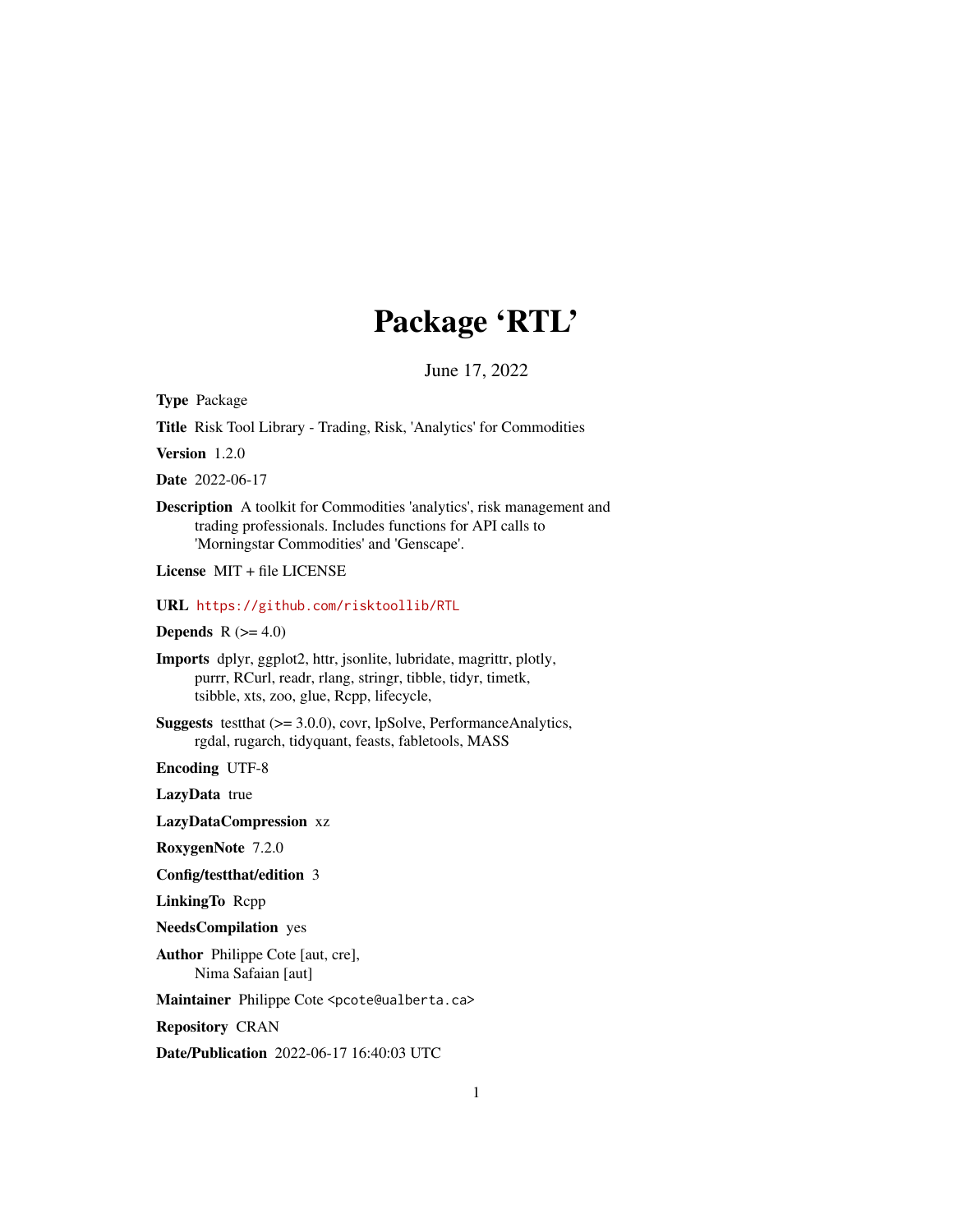## R topics documented:

|                   | 3              |
|-------------------|----------------|
|                   | $\overline{4}$ |
|                   | $\overline{4}$ |
|                   | 5              |
|                   | 5              |
|                   | 6              |
|                   | 7              |
|                   | 8              |
|                   | 8              |
|                   | 9              |
|                   | 11             |
| <b>CRReuro</b>    | 12             |
|                   | 13             |
|                   | 13             |
|                   | 13             |
|                   | 14             |
|                   | 14             |
|                   | 15             |
|                   | 15             |
|                   | 16             |
|                   | 17             |
|                   | 18             |
|                   | 18             |
|                   | 19             |
| fitO <sub>U</sub> | 19             |
|                   | 20             |
|                   | 20             |
|                   | 21             |
|                   | 21             |
|                   | 23             |
|                   | 24             |
|                   | 25             |
|                   | 26             |
|                   | 29             |
|                   | 30             |
|                   |                |
| npv               | -30            |
|                   | 31             |
| promptBeta        | 32             |
| ref.opt.inputs    | 33             |
|                   | 33             |
|                   | 33             |
| returns $\ldots$  | 34             |
| rolladjust        | 35             |
| simGBM            | 35             |
| simMultivariates  | 36             |
|                   | 37             |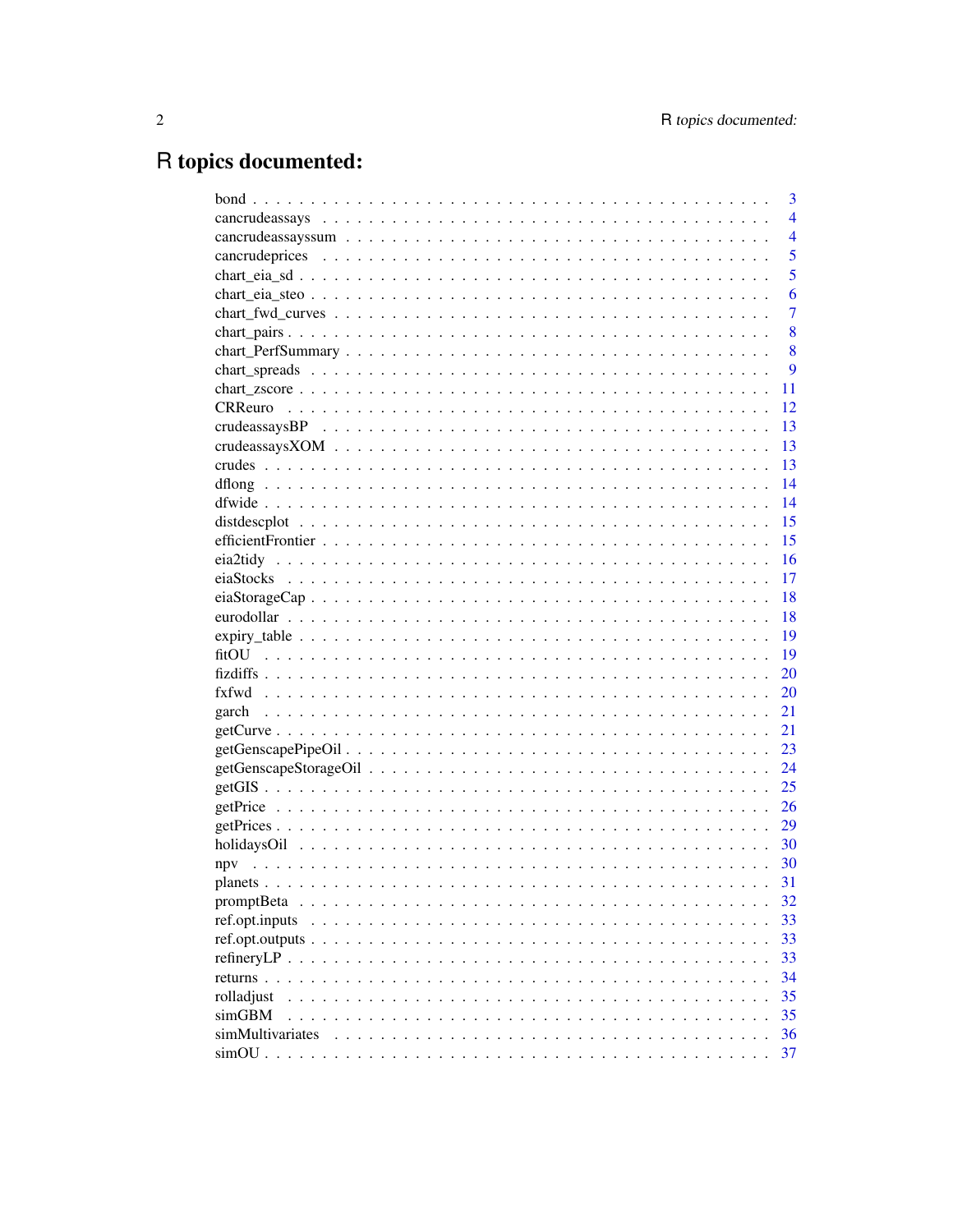#### <span id="page-2-0"></span> $\delta$  bond  $\delta$  3

| simOUJ                                                                                                           |     |
|------------------------------------------------------------------------------------------------------------------|-----|
| simOUt                                                                                                           | 39  |
| $spot2futConvergence \ldots \ldots \ldots \ldots \ldots \ldots \ldots \ldots \ldots \ldots \ldots \ldots \ldots$ | 40  |
|                                                                                                                  | 41  |
|                                                                                                                  | 41  |
|                                                                                                                  | -42 |
|                                                                                                                  | -43 |
| swapInfo                                                                                                         | -44 |
|                                                                                                                  | -45 |
|                                                                                                                  | 46  |
|                                                                                                                  | 47  |
|                                                                                                                  | 47  |
|                                                                                                                  | 47  |
|                                                                                                                  | -48 |
|                                                                                                                  | 48  |
|                                                                                                                  | 49  |
|                                                                                                                  | 49  |
|                                                                                                                  | -49 |
|                                                                                                                  |     |

#### $\blacksquare$  Index  $\blacksquare$

bond *Bond pricing*

## Description

Compute bond price, cash flow table and duration

## Usage

bond(ytm =  $0.05$ ,  $C = 0.05$ ,  $T2M = 1$ ,  $m = 2$ , output = "price")

## Arguments

| ytm              | <b>Yield to Maturity</b>                                     |
|------------------|--------------------------------------------------------------|
|                  | Coupon rate per annum                                        |
| T <sub>2</sub> M | Time to maturity in years                                    |
| m                | Periods per year for coupon payments e.g semi-annual $= 2$ . |
| output           | "price", "df" or "duration"                                  |

## Value

Price, cash flows data frame and/or duration

## Author(s)

Philippe Cote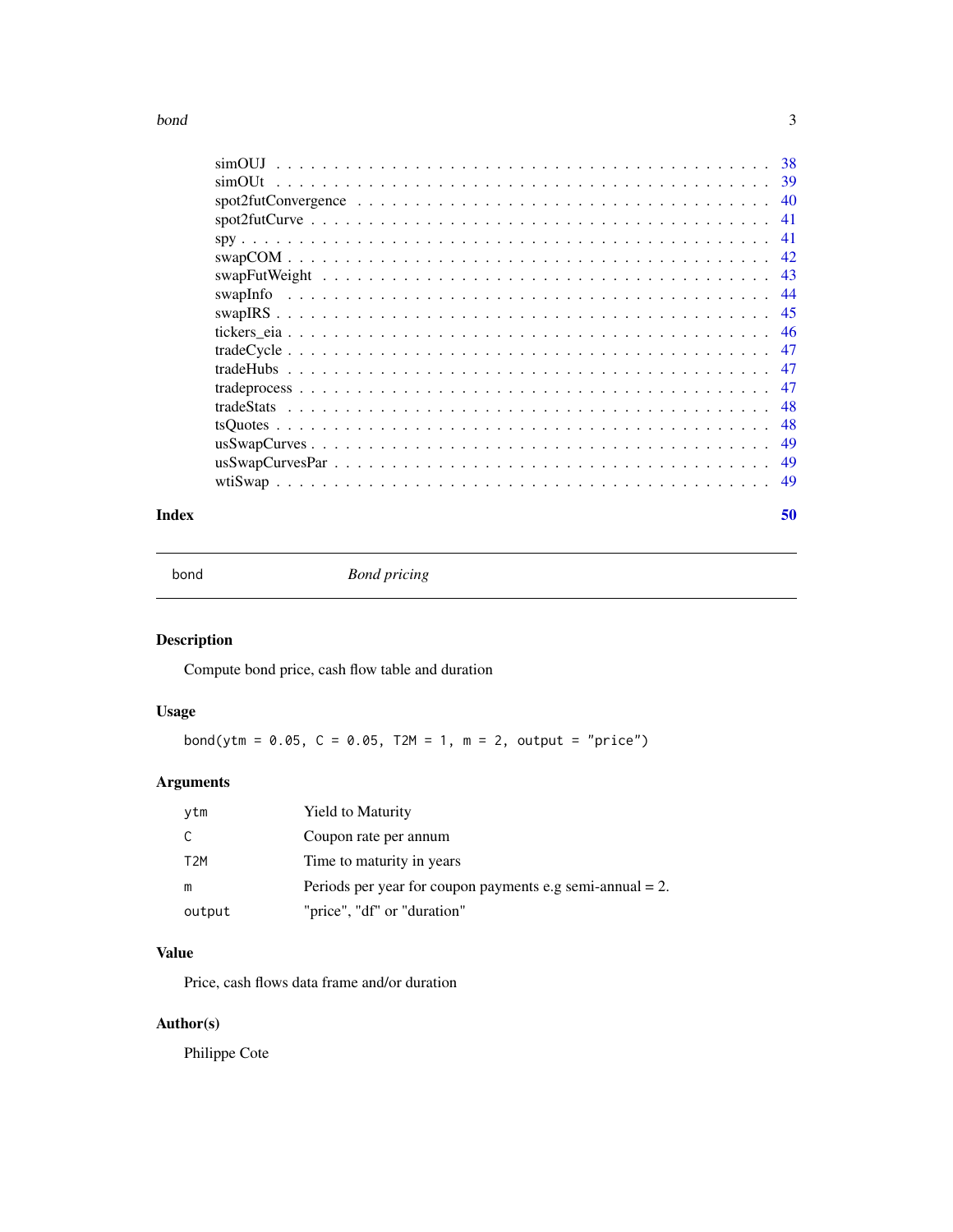## <span id="page-3-0"></span>Examples

```
bond(ytm = 0.05, C = 0.05, T2M = 1, m = 2, output = "price")
bond(ytm = 0.05, C = 0.05, T2M = 1, m = 2, output = "df")
bond(ytm = 0.05, C = 0.05, T2M = 1, m = 2, output = "duration")
```
cancrudeassays *Data for Canadian crude assays reported by Crude Monitor*

## Description

Data set with historical Canadian Crude Assays.

#### Usage

cancrudeassays

#### Format

data frame

#### Source

<https://crudemonitor.ca/>

cancrudeassayssum *Summarized data for Canadian crude assays*

#### Description

Data set with historical Canadian Crude Assays Statistics.

## Usage

cancrudeassayssum

## Format

data frame

## Source

<https://crudemonitor.ca/>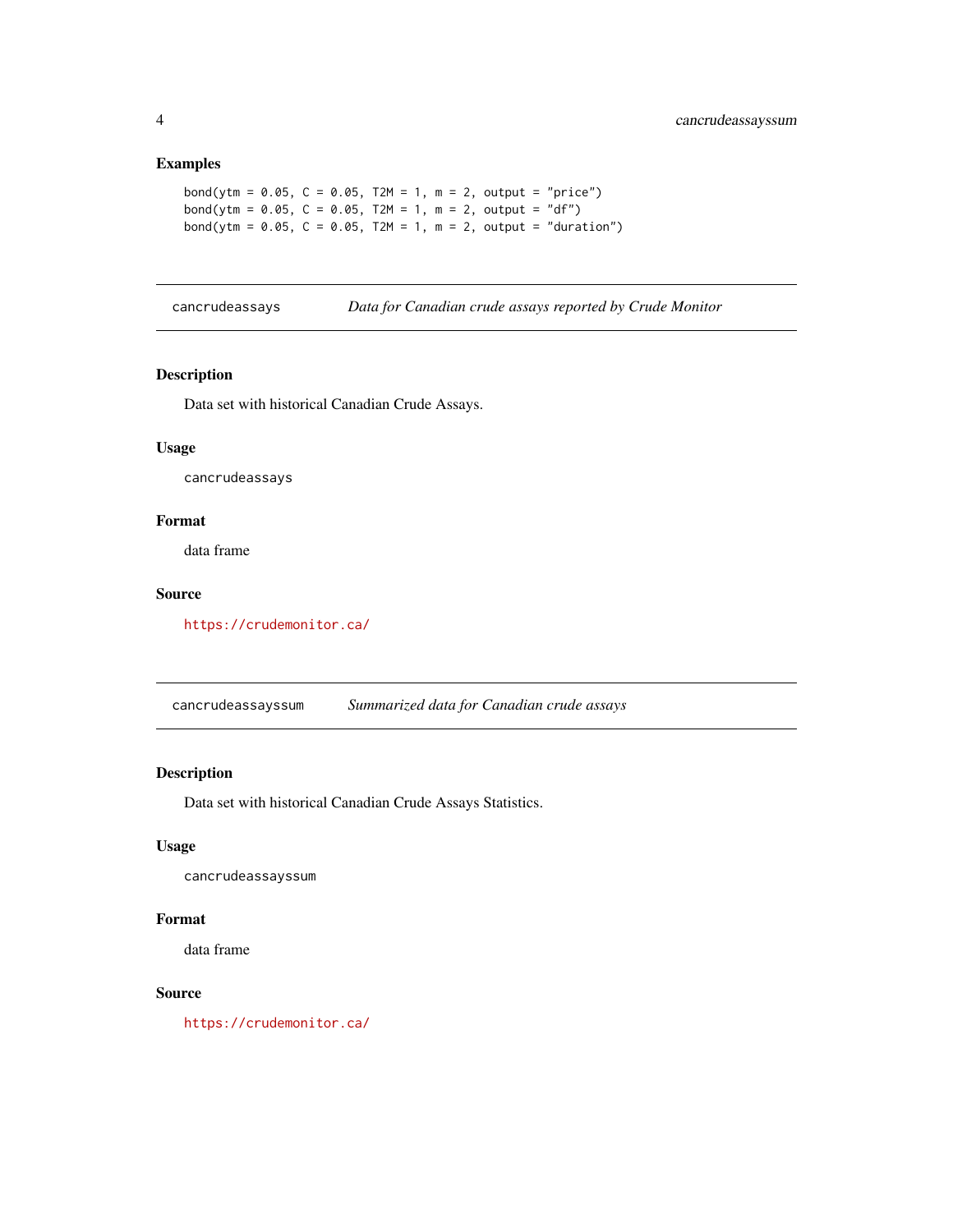<span id="page-4-0"></span>

Randomized data of Canadian Crude monthly prices versus WTI Calendar Month Average.

## Usage

cancrudeprices

#### Format

data frame

chart\_eia\_sd *EIA weekly Supply Demand information by product group*

#### Description

Given a product group extracts all information to create SD Balances.

#### Usage

```
chart_eia_sd(
 market = "mogas",
 key = "your EIA.gov API key",
 from = "2011-01-01",
 legend.pos = list(x = 0.4, y = 0.53),
  output = "chart")
```
## Arguments

| market     | "mogas", "dist", "jet" or "resid".                              |
|------------|-----------------------------------------------------------------|
| kev        | Your private EIA API token.                                     |
| from       | Date as character "2020-07-01". Default to all dates available. |
| legend.pos | Defaults to list( $x = 0.4$ , $y = 0.53$ )                      |
| output     | "chart" for plotly object or "data" for dataframe.              |

## Value

A plotly object or a dataframe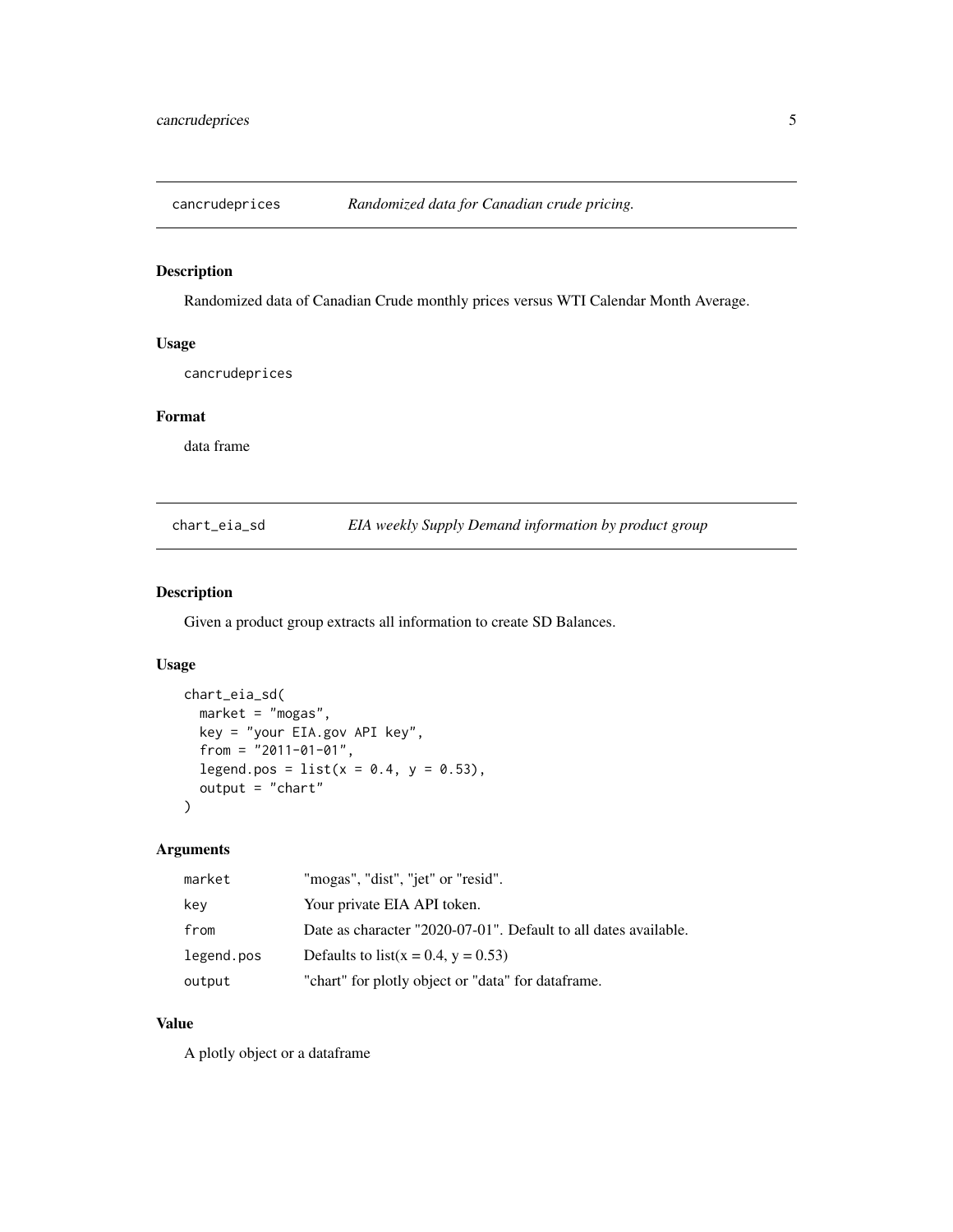## Author(s)

Philippe Cote

## Examples

```
## Not run:
chart_eia_sd(key = key, market = "mogas")
```
## End(Not run)

chart\_eia\_steo *EIA Short Term Energy Outlook*

#### Description

Extract data and either plots or renders dataframe.

## Usage

```
chart_eia_steo(
 market = "globalOil",
 key = "your EIA.gov API key",
  from = "2018-07-01",
 fig.title = "EIA STEO Global Liquids SD Balance",
 fig.units = "million barrels per day",
 legend.pos = list(x = 0.4, y = 0.53),
 output = "chart"
)
```
## Arguments

| market     | "globalOil" only currently implemented.                         |
|------------|-----------------------------------------------------------------|
| key        | Your private EIA API token.                                     |
| from       | Date as character "2020-07-01". Default to all dates available. |
| fig.title  | Defaults to "EIA STEO Global Liquids SD Balance".               |
| fig.units  | Defaults to "million barrels per day"                           |
| legend.pos | Defaults to list( $x = 0.4$ , $y = 0.53$ )                      |
| output     | "chart" for plotly object or "data" for dataframe.              |

## Value

A plotly object or a dataframe

## Author(s)

Philippe Cote

<span id="page-5-0"></span>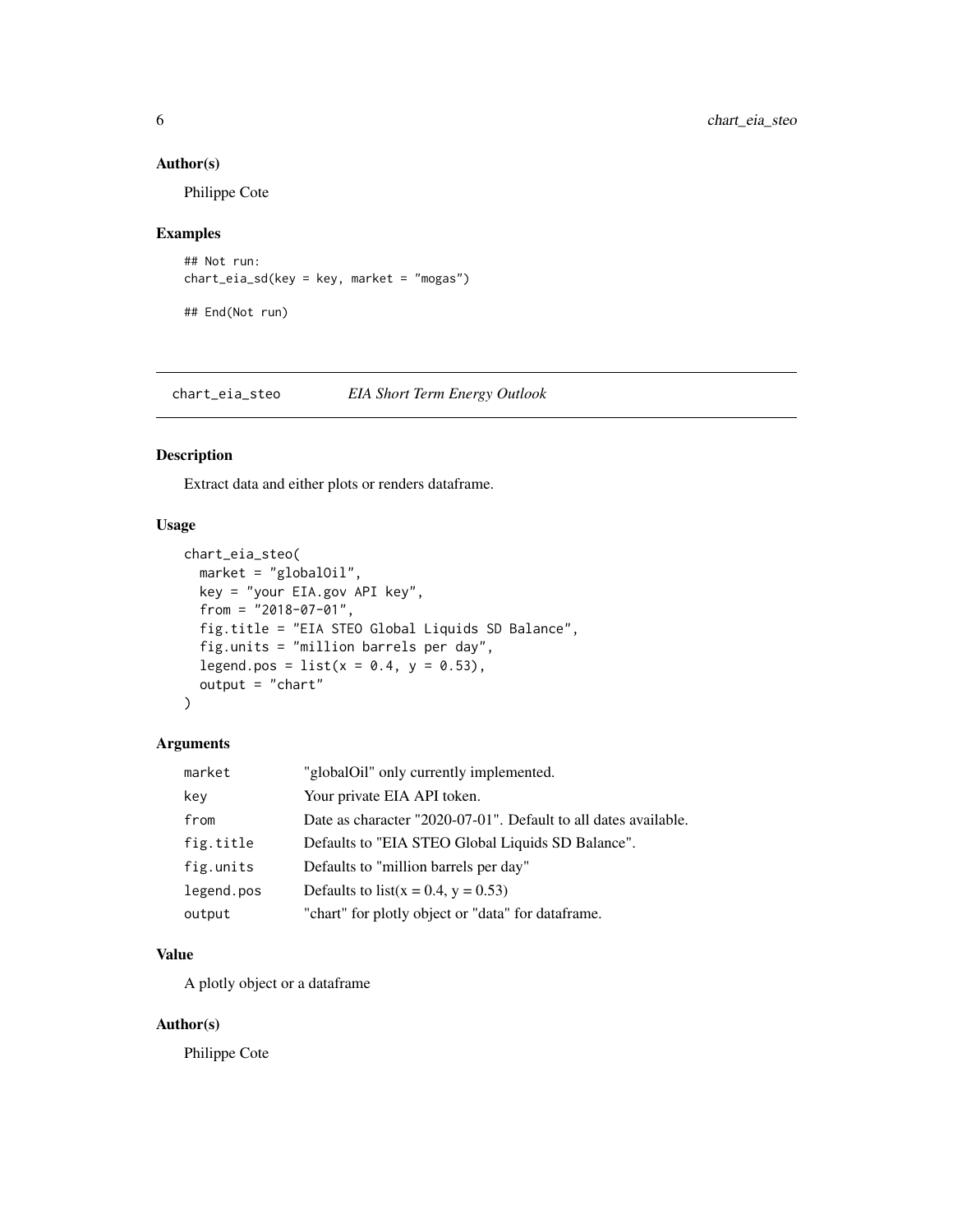## <span id="page-6-0"></span>chart\_fwd\_curves 7

## Examples

```
## Not run:
chart_eia_steo(key = EIAkey, market = "globalOil")
## End(Not run)
```
chart\_fwd\_curves *Plots historical forward curves*

## Description

Returns a plot of forward curves through time

#### Usage

```
chart_fwd_curves(df = dfwide, cmdty = "cmewti", weekly = TRUE, ...)
```
## Arguments

| df     | Wide data frame with date column and multiple series columns (multivariate) |
|--------|-----------------------------------------------------------------------------|
| cmdty  | Futures contract code in expiry_table object: unique(expiry_table\$cmdty)   |
| weekly | Defaults to TRUE for weekly forward curves                                  |
| .      | other graphical parameters                                                  |

## Value

plot of forward curves through time

#### Author(s)

Philippe Cote

#### Examples

```
df <- dfwide %>%
  dplyr::select(date, dplyr::starts_with("CL")) %>%
  tidyr::drop_na()
chart_fwd_curves(
  df = df, cmdty = "cmewti", weekly = TRUE,
  main = "WTI Forward Curves", ylab = "$ per bbl", xlab = "", cex = 2
)
```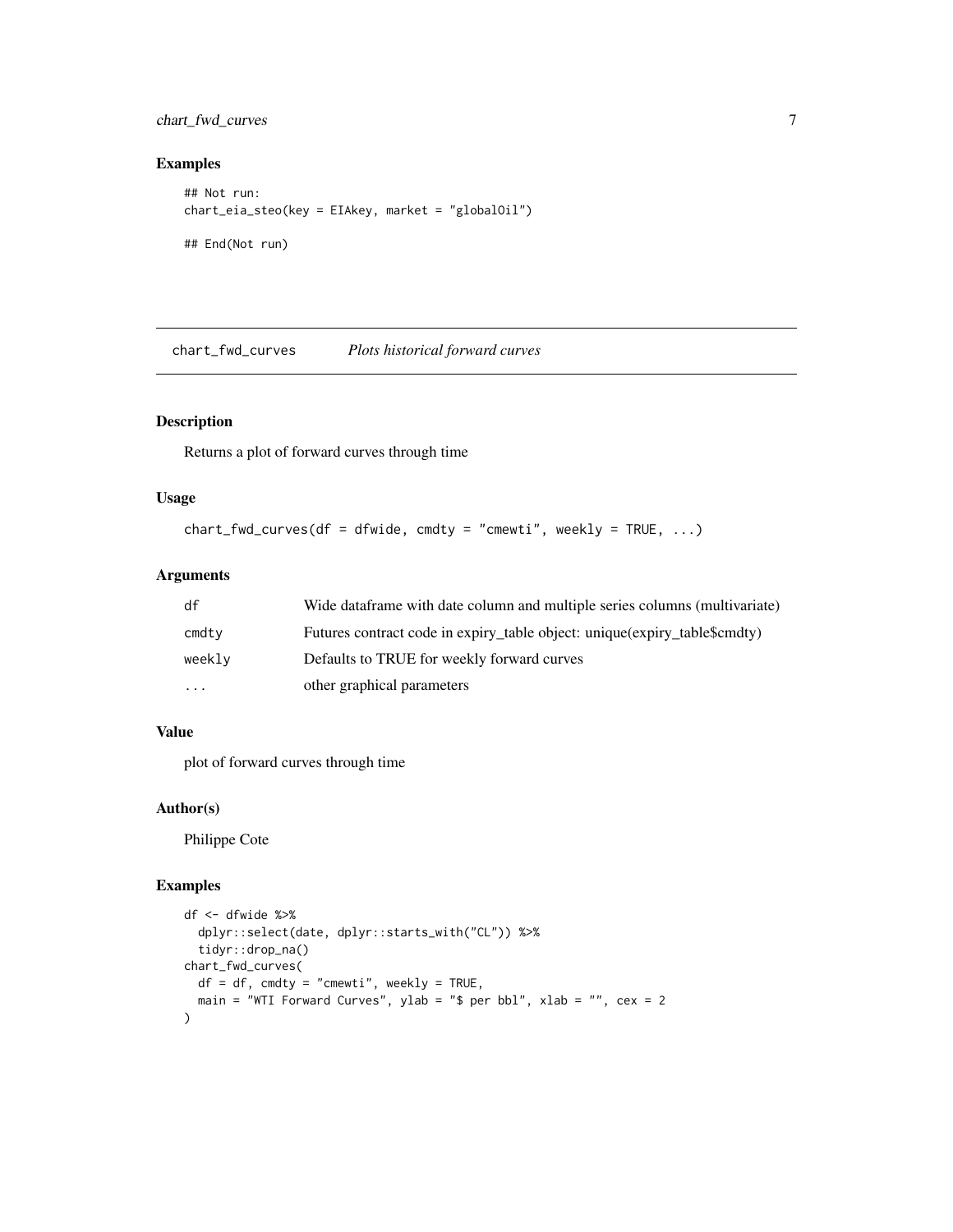<span id="page-7-0"></span>

Plots pairwise scatter plots with the time dimension. Useful when exploring structural changes in timeseries properties for modeling.

## Usage

chart\_pairs(df = df, title = "Time Series Pairs Plot")

#### Arguments

| df    | Wide data frame |
|-------|-----------------|
| title | Chart title     |

## Value

A plotly object

## Author(s)

Philippe Cote

## Examples

```
df <- dfwide %>%
  dplyr::select(date, CL01, NG01, HO01, RB01) %>%
  tidyr::drop_na()
chart_pairs(df = df, title = "example")
```
chart\_PerfSummary *Cumulative performance and drawdown summary.*

#### Description

Multi Asset Display of Cumulative Performance and Drawdowns

#### Usage

```
chart_PerfSummary(
 ret = ret,geometric = TRUE,
 main = "Cumulative Returns and Drawdowns",
  linesize = 1.25\mathcal{E}
```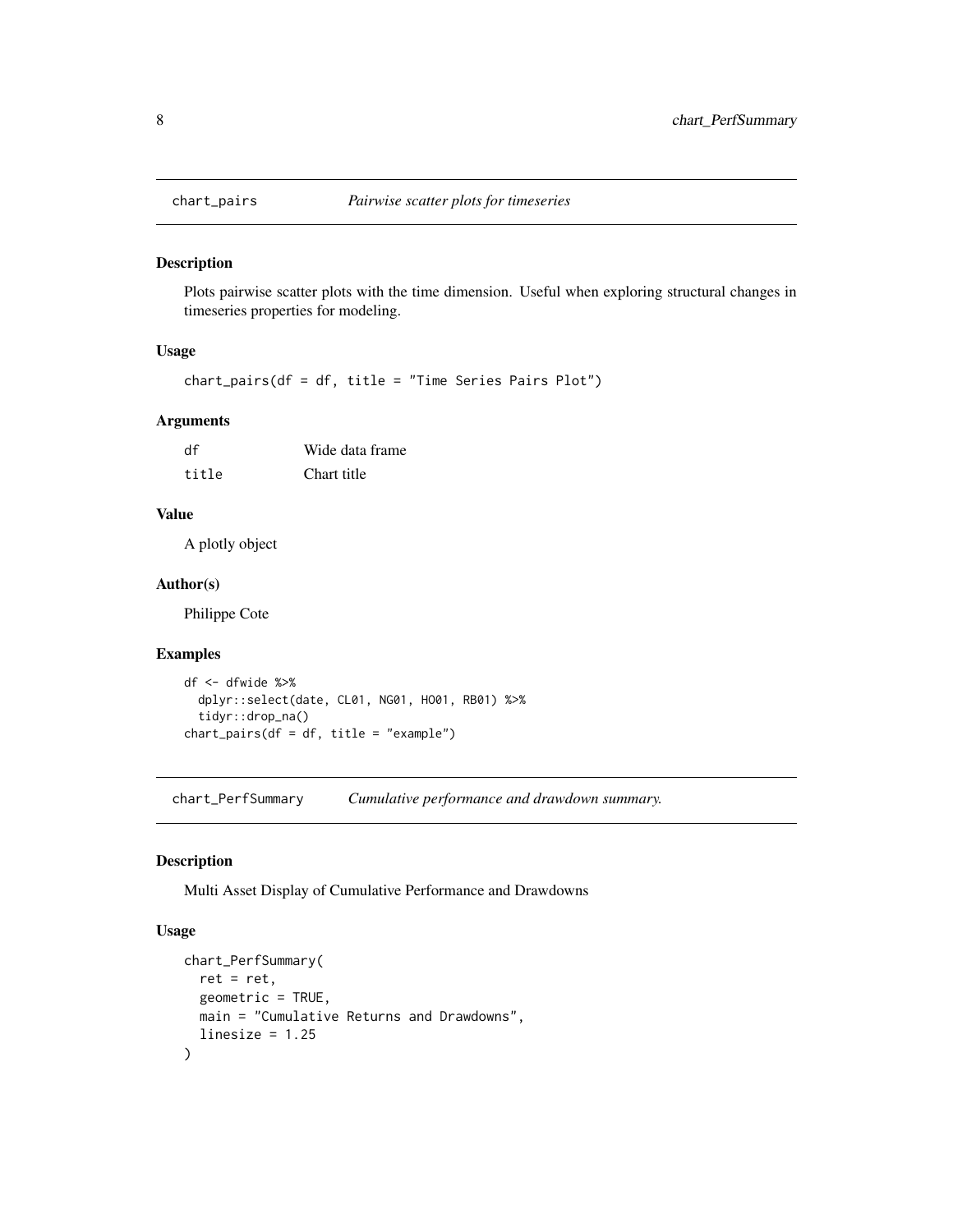## <span id="page-8-0"></span>chart\_spreads 9

## Arguments

| ret       | Wide dataframe univariate or multivariate of percentage returns. |
|-----------|------------------------------------------------------------------|
| geometric | Use geometric returns TRUE or FALSE.                             |
| main      | Chart title.                                                     |
| linesize  | Size of lines in chart and legend.                               |

#### Value

Cumulative performance and drawdown charts.

#### Author(s)

Philippe Cote

#### Examples

```
ret <- data.frame(
  date = seq.Date(Sys.Date() - 60, Sys.Date(), 1),
  CL01 = rnorm(61, 0, .01), RB01 = rnorm(61, 0, 0.02))
chart_PerfSummary(ret = ret,
geometric = TRUE,
main = "Cumulative Returns and Drawdowns",
linesize = 1.25
```

| chart_spreads | Futures contract spreads comparison across years |
|---------------|--------------------------------------------------|
|               |                                                  |

## Description

Plots specific contract pairs across years with time being days from expiry.

#### Usage

```
chart_spreads(
 cpairs = cpairs,
  daysFromExpiry = 200,
  from = "2012-01-01",
  conversion = c(1, 1),
  feed = "CME_NymexFutures_EOD",
  iuser = "x@xyz.com",
  ipassword = "pass",
 title = "March/April ULSD Nymex Spreads",
 yaxis = "$ per bbl",
  output = "chart")
```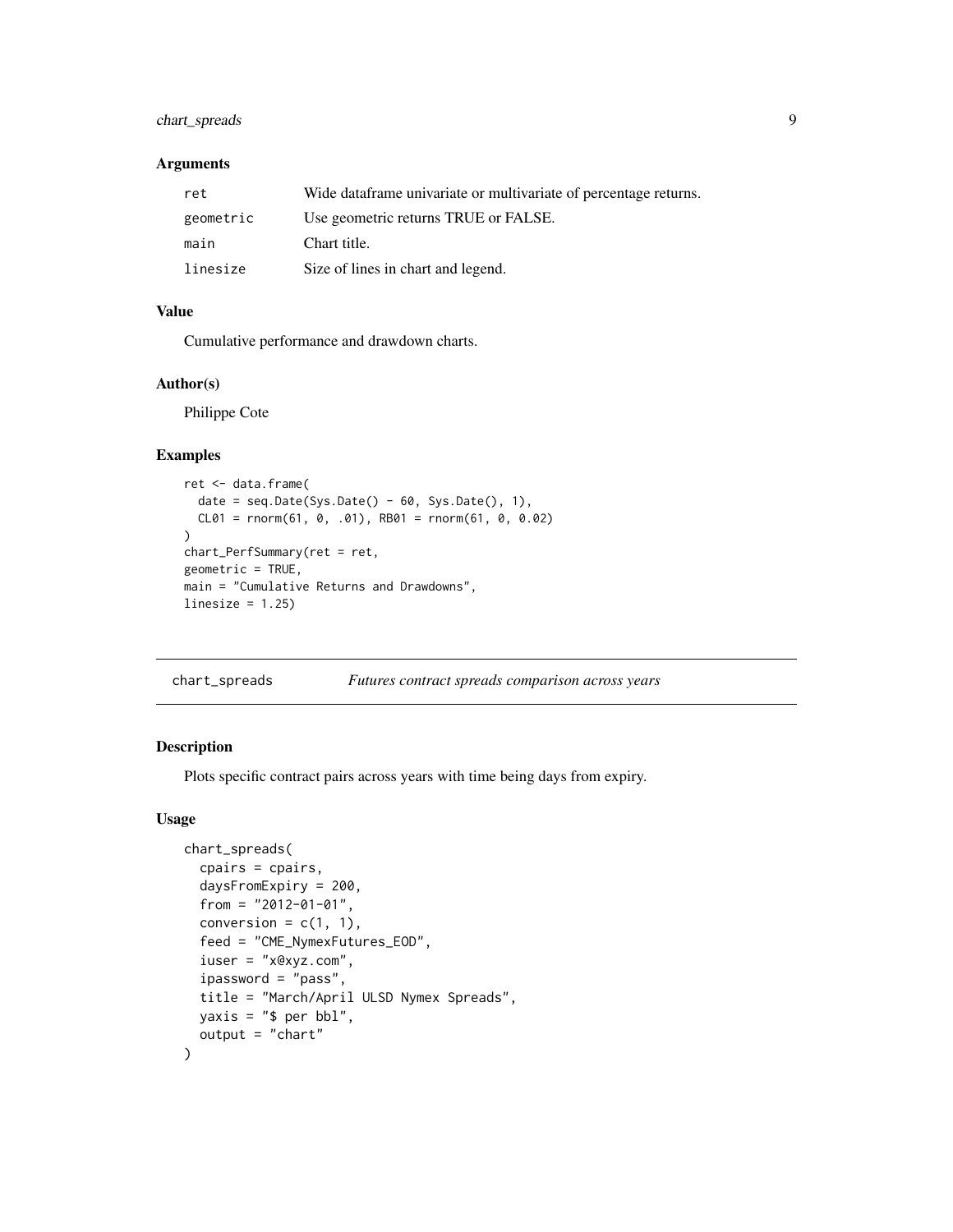## Arguments

| cpairs     | Data frame of contract pairs - see example.                                      |
|------------|----------------------------------------------------------------------------------|
|            | daysFromExpiry Number of days (numeric) from expiry to compute spreads.          |
| from       | From date as character string                                                    |
| conversion | Defaults to $c(1,1)$ first and second contracts. 42 from \$ per gallons to bbls. |
| feed       | Morningstar Feed Table.                                                          |
| iuser      | Morningstar user name as character - sourced locally in examples.                |
| ipassword  | Morningstar user password as character - sourced locally in examples.            |
| title      | Title for chart.                                                                 |
| yaxis      | y-axis label.                                                                    |
| output     | "chart" for plotly object or "data" for dataframe.                               |

## Value

A plotly object or a dataframe

## Author(s)

Philippe Cote

## Examples

```
## Not run:
cpairs <- dplyr::tibble(
  year = c("2014", "2019", "2020"),
  first = c("@HO4H", "@HO9H", "@HO0H"),
  second = c("@CL4J", "@CL9J", "@CL0J")
\overline{\phantom{a}}chart_spreads(
  cpairs = cpairs, daysFromExpiry = 200, from = "2012-01-01",
  conversion = c(42, 1), feed = "CME_NymexFutures_EOD",
 iuser = "x@xyz.com", ipassword = "pass",
 title = "March/April ULSD Nymex Spreads",
 yaxis = "$ per bbl",
  output = "data"
\lambda
```
## End(Not run)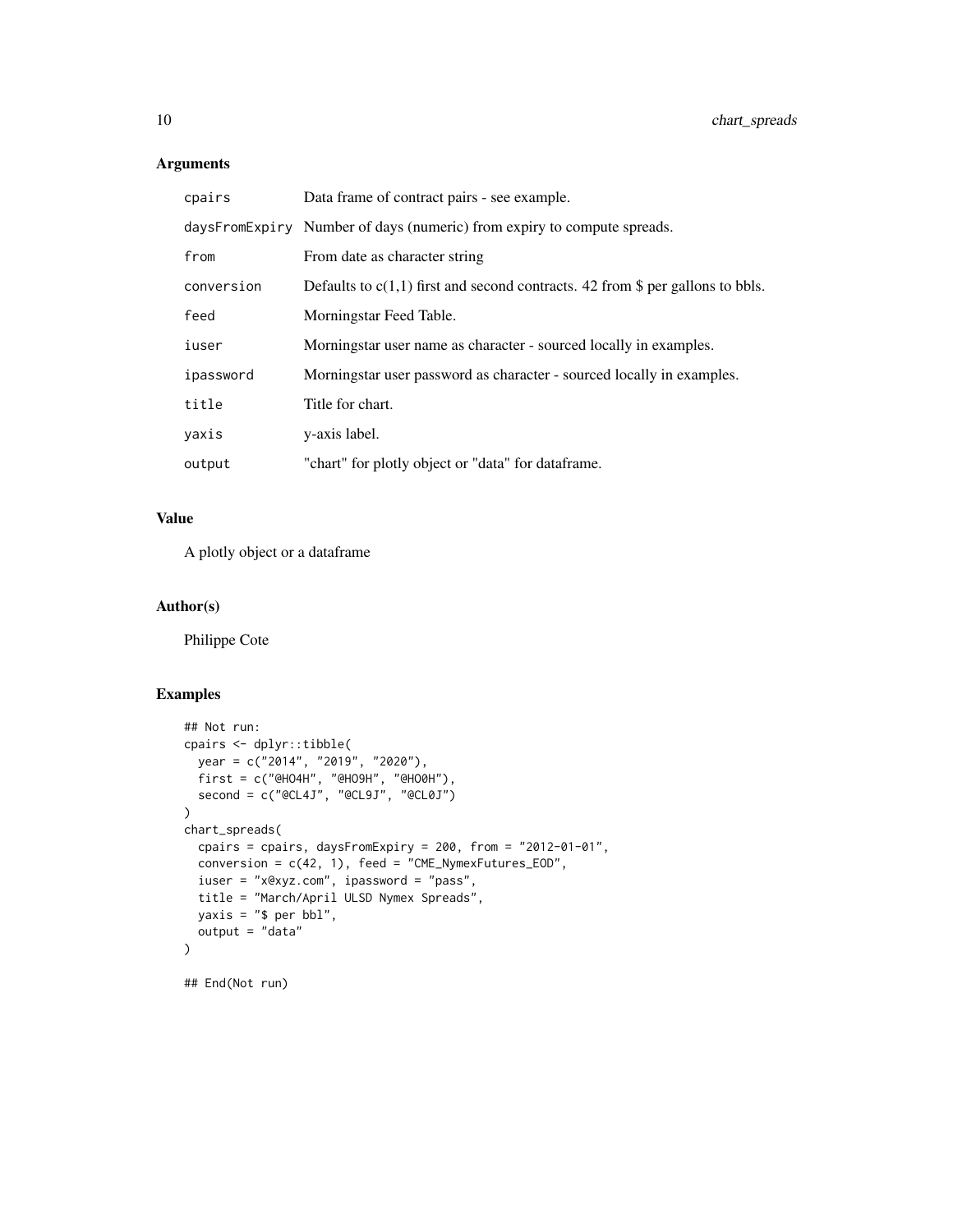<span id="page-10-0"></span>Supports analytics and display of seasonal data. Z-Score is computed on residuals conditional on their seasonal period. Beware that most seasonal charts in industry e.g. (NG Storage) is not detrended so results once you apply an STL decomposition will vary from the unajusted seasonal plot.

#### Usage

```
chart_zscore(
  df = df,
  title = "NG Storage Z Score",
  per = "yearweek",
  output = "zscore",
  chart = "seasons")
```
#### Arguments

| df     | Long data frame with columns series, date and value                                                                                                                            |
|--------|--------------------------------------------------------------------------------------------------------------------------------------------------------------------------------|
| title  | Default is a blank space returning the unique value in df\$series.                                                                                                             |
| per    | Frequency of seasonality "yearweek" (DEFAULT). "yearmonth", "yearquarter"                                                                                                      |
| output | "stl" for STL decomposition chart, "stats" for STL fitted statistics. "res" for<br>STL fitted data. "zscore" for residuals Z-score, "seasonal" for standard seasonal<br>chart. |
| chart  | "seasons" for feasts::gg_season() (DEFAULT) "series" for feasts::gg_subseries()                                                                                                |

#### Value

Time series of STL decomposition residuals Z-Scores, or standard seasonal chart with feast package.

#### Author(s)

Philippe Cote

#### Examples

```
## Not run:
df <- eiaStocks %>% dplyr::filter(series == "NGLower48")
title <- "NGLower48"
chart_zscore(df = df, title = " ", per = "yearweek", output = "stl", chart = "seasons")
chart_zscore(df = df, title = " ", per = "yearweek", output = "stats", chart = "seasons")
chart\_zscore(df = df, title = "", per = "yearweek", output = "res", chart = "seasons")
```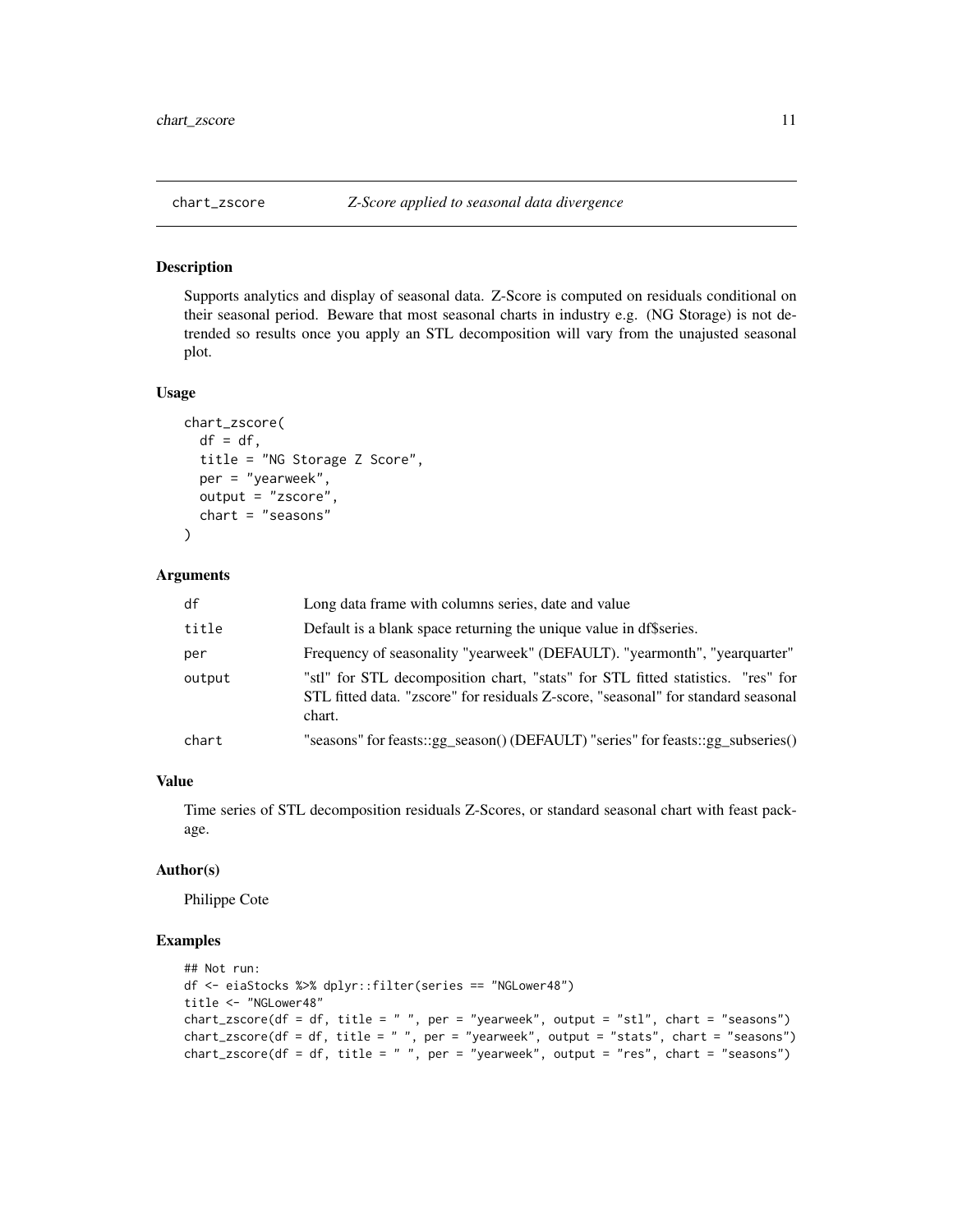```
chart_zscore(df = df, title = " ", per = "yearweek", output = "zscore", chart = "seasons")
chart_zscore(df = df, title = " ", per = "yearweek", output = "seasonal", chart = "seasons")
## End(Not run)
```
CRReuro *Cox-Ross-Rubinstein binomial option model*

## Description

European option binomial model on a stock without dividends.For academic purpose only. Use fOptions::CRRBinomialTreeOptions for real-life usage.

#### Usage

CRReuro(S, X, sigma, r, T2M, N, type)

#### Arguments

|                  | Stock price.                                    |
|------------------|-------------------------------------------------|
| x                | Strike price.                                   |
| sigma            | Implied volatility e.g. 0.20                    |
|                  | Risk-free rate.                                 |
| T <sub>2</sub> M | Time to maturity in years                       |
| N                | Number of time steps. Internally $dt = T2M/N$ . |
| type             | "call" or "put"                                 |

#### Value

List of asset price tree, option value tree and option price.

## Author(s)

Philippe Cote

## Examples

 $CRReuro(S = 100, X = 100, sigma = 0.2, r = 0.1, T2M = 1, N = 5, type = "call")$ 

<span id="page-11-0"></span>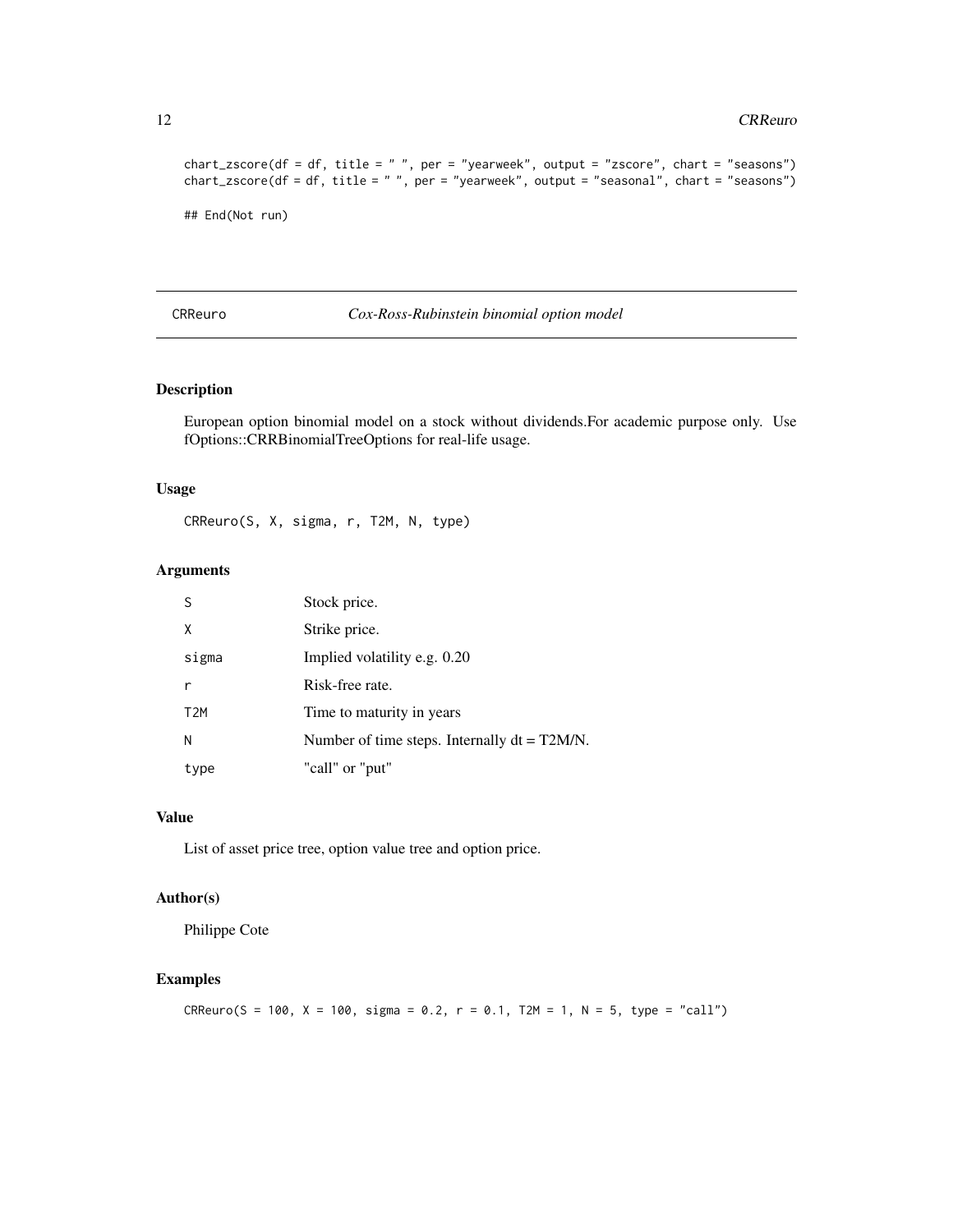<span id="page-12-0"></span>

Crude Assays from BP.

## Usage

crudeassaysBP

## Format

data frame

crudeassaysXOM *Data for ExxonMobil crude assays*

## Description

Crude Assays from ExxonMobil.

## Usage

crudeassaysXOM

#### Format

data frame

crudes *Data for crude assays of 50+ types of crude oil.*

## Description

Crude oil qualities.

## Usage

crudes

## Format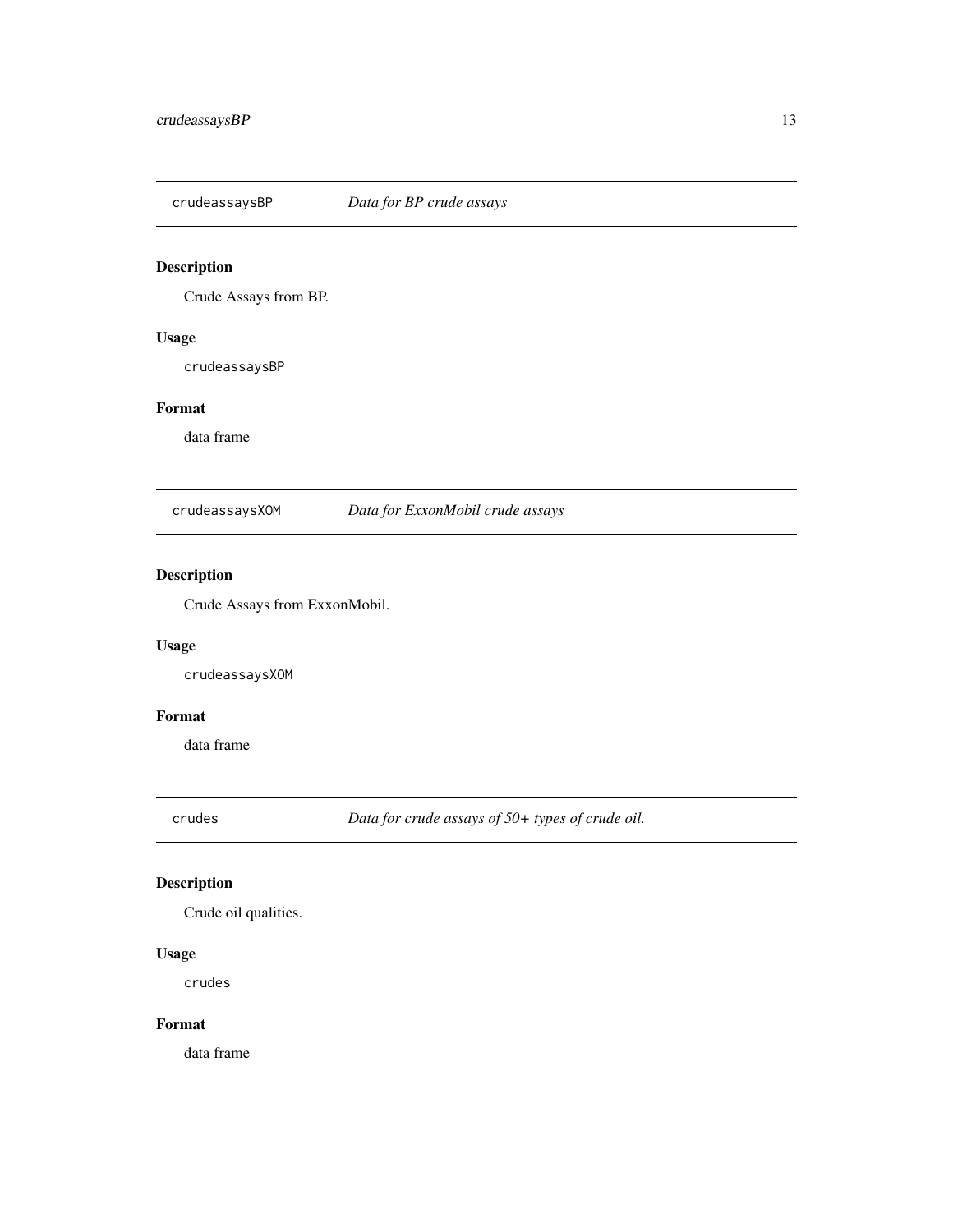## <span id="page-13-0"></span>Source

Canadian Crude Monitor and BP Crude Assays

dflong *Data for commodity prices in a long dataframe format*

## Description

Futures settlement data set.

## Usage

dflong

## Format

data frame

## Source

Morningstar Commodities

dfwide *Data for commodity prices in a wide dataframe format*

## Description

Futures settlement data set.

#### Usage

dfwide

#### Format

data frame

#### Source

Morningstar Commodities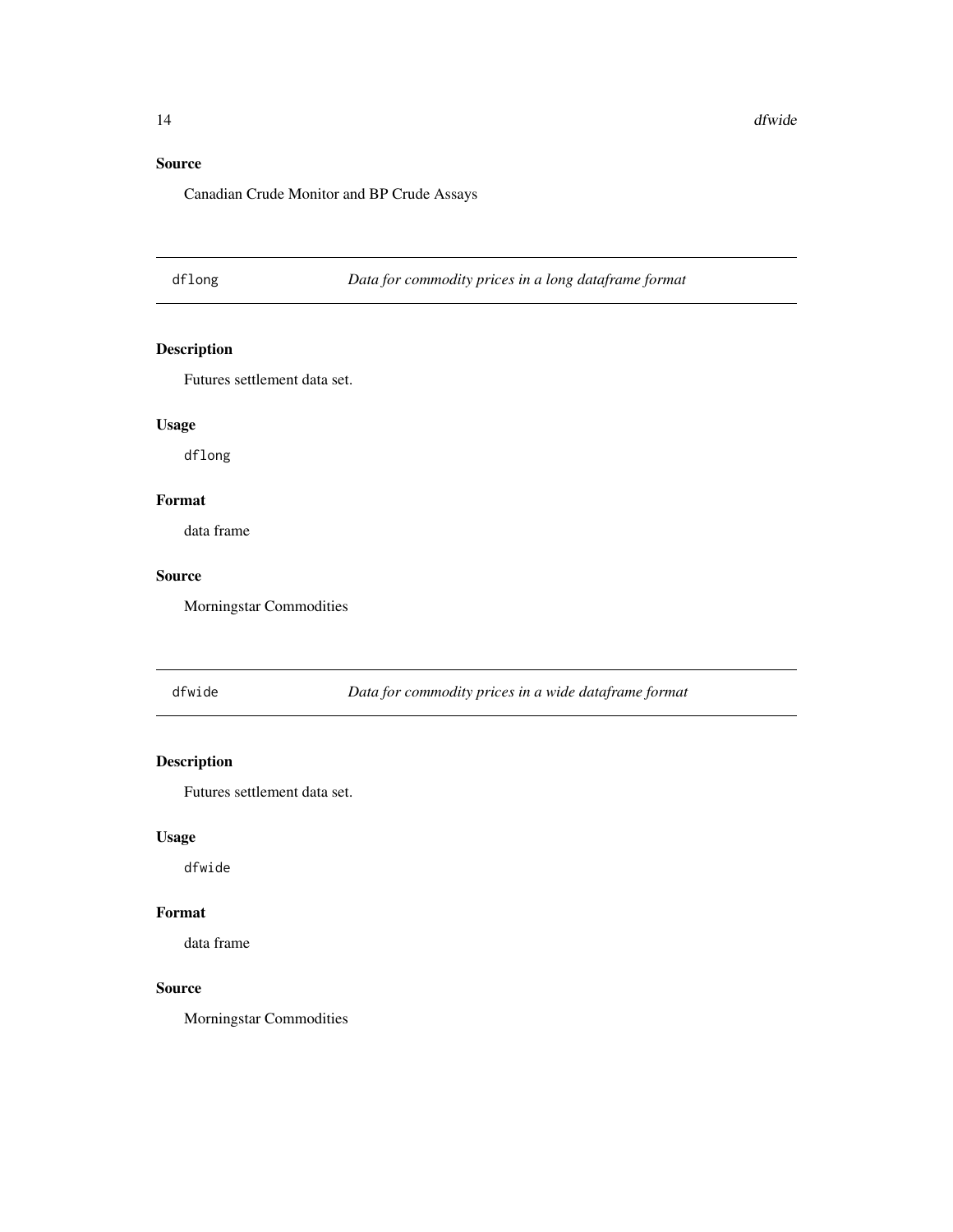<span id="page-14-0"></span>

Provides a summary of returns distribution

## Usage

distdescplot $(x = x)$ 

#### Arguments

x Wide dataframe with date column and single series (univariate).

#### Value

Multiple plots describing the distribution.

#### Author(s)

Philippe Cote

## Examples

```
x <- dplyr::tibble(
  date = seq.Date(Sys.Date() - 1000, Sys.Date(), 1),
  CL01 = c(rnorm(501, 0, 0.02), rnorm(500, 0, 0.01)))
distdescplot(x = x)
```
efficientFrontier *Markowitz Efficient Frontier*

## Description

Generates random portfolio weights statistics based on absolute returns.

## Usage

```
efficientFrontier(
 nsims = 5000,
 x = RTL::fizdiffs %>% dplyr::select(date, dplyr::contains("WCS")),
  expectedReturns = NULL
\mathcal{E}
```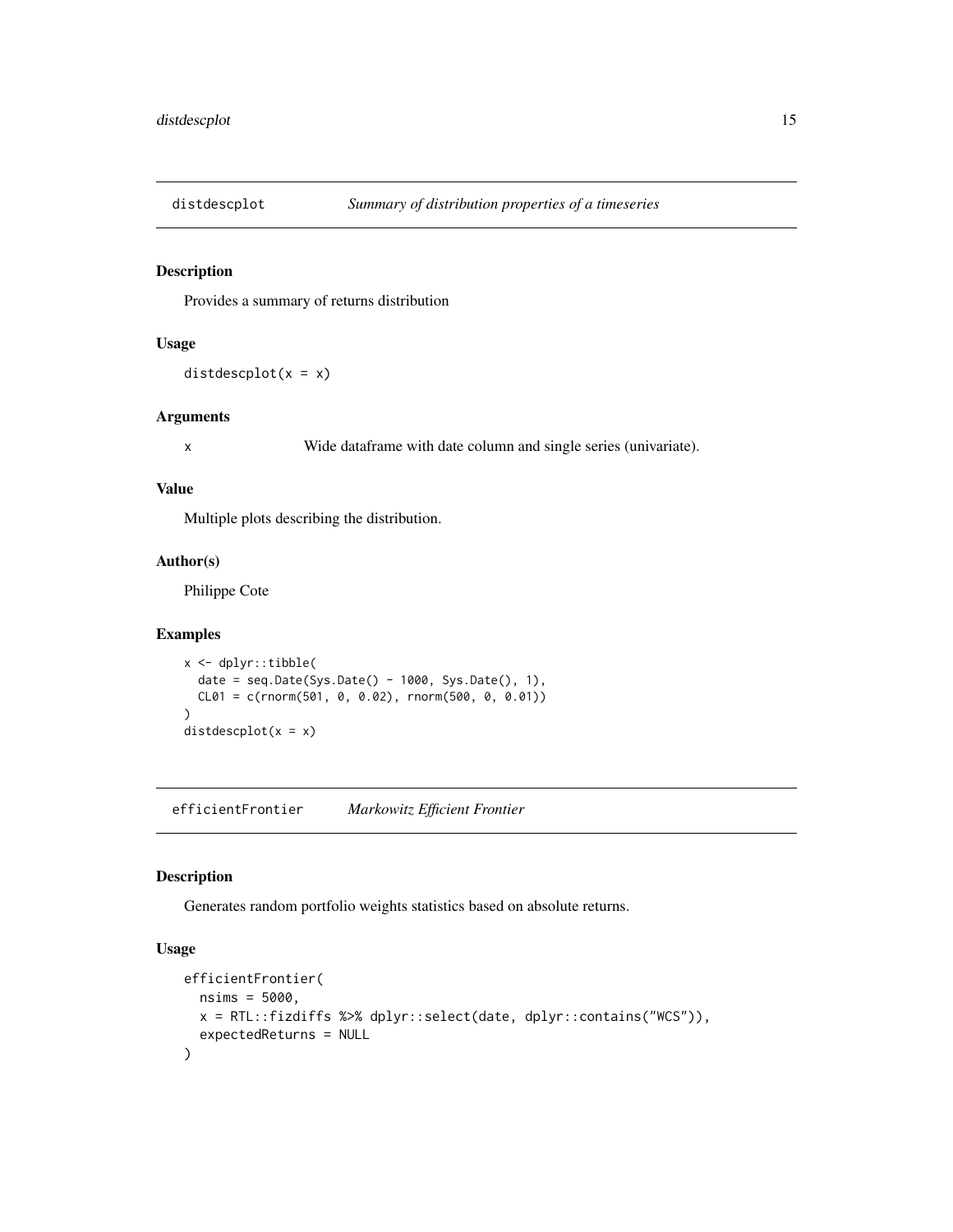<span id="page-15-0"></span>16 eia2tidy eia2tidy eia2tidy eia2tidy eia2tidy eia2tidy eia2tidy eia2tidy eia2tidy eia2tidy eia2tidy eia2tidy

#### **Arguments**

| nsims           | Number of portfolio simulations. Defaults to 5000      |  |
|-----------------|--------------------------------------------------------|--|
| X               | List as provided by output of RTL::simMultivariates(). |  |
| expectedReturns |                                                        |  |
|                 | Defaults to NULL using periodic returns means.         |  |

#### Details

## Commodities:

Unlike traditional portfolio management, in commodities many transactions are with derivatives (futures and swaps) and have zero or low initial investments.

#### Return types:

This function is used for commodities where returns are dollars per units for real assets e.g. storage tanks, pipelines...Here we measure directly the periodic return in dollars per contract unit.

#### Empirical Finance:

I would encourage you to pick a commodity futures contract of your choice and draw a scatter plot of price level versus the daily dollar per unit change as measure of risk. As a trading analyst or risk manager, then ask yourself about the implications of using log returns that you then re-apply to current forward curve level to arrive at a dollar risk measure per units instead of measuring directly risk in dollars per unit.

#### Value

List of portfolios and chart of efficient frontier

#### Author(s)

Philippe Cote

#### Examples

```
x = RTL::fizdiffs %>% dplyr::select(date, dplyr::contains("WCS"))
efficientFrontier(nsims = 10, x = x, expectedReturns = NULL)
efficientFrontier(nsims = 10, x = x, expectedReturns = c(0.5, 0.8, 0.9))
```
eia2tidy *EIA API call with tidy output*

## Description

Extracts data from the Energy Information Administration (EIA) API to tibble format with optional custom series name. Makes a clean wrapper for use with purrr for multiple series extraction. Query Browser at https://www.eia.gov/opendata/qb.php.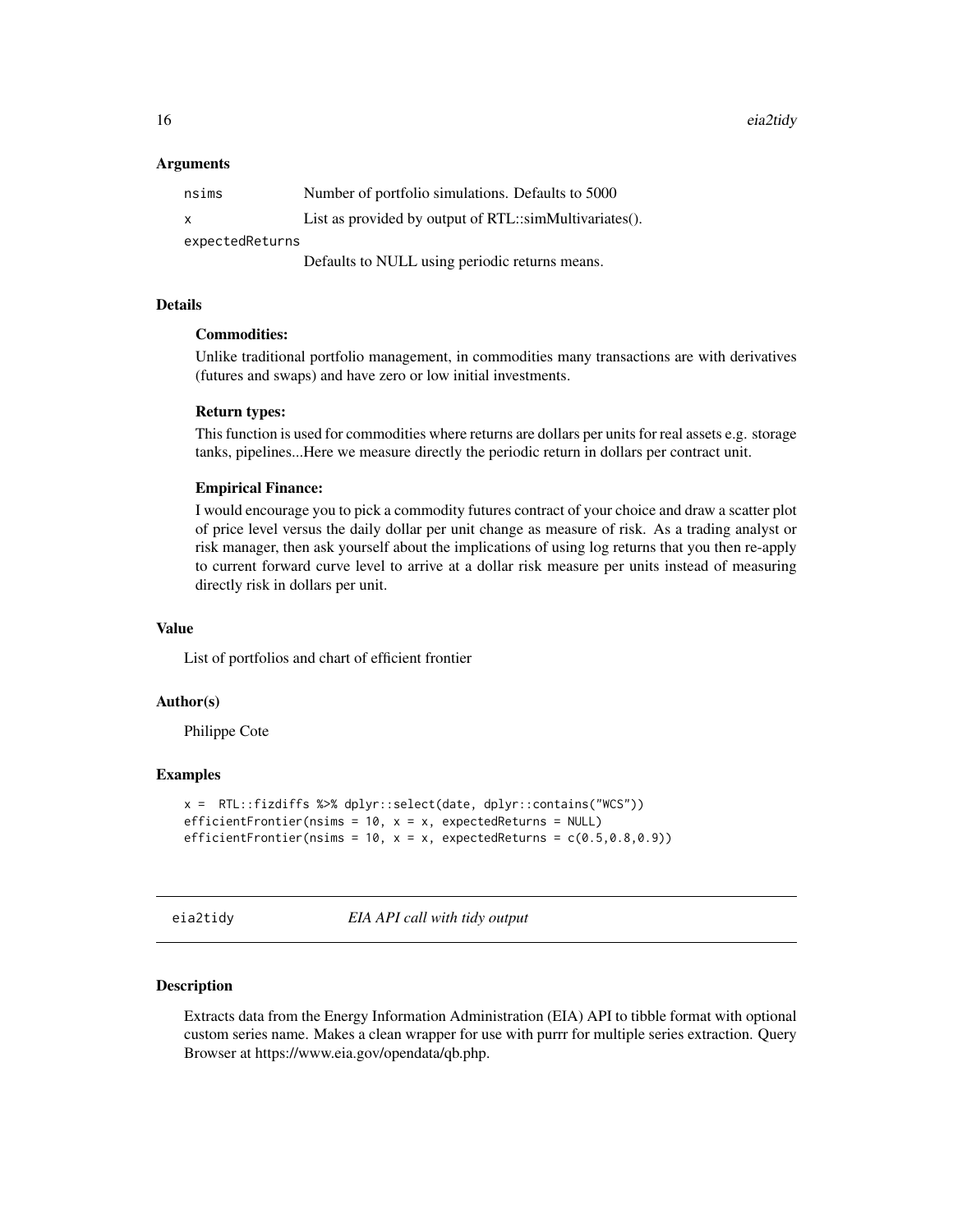#### <span id="page-16-0"></span>eiaStocks 17

## Usage

```
eia2tidy(ticker, key, name = " ")
```
#### Arguments

| ticker | EIA series name.                                                 |
|--------|------------------------------------------------------------------|
| kev    | Your private EIA API token as character "yourapikey".            |
| name   | Name you want to give the series. Defaults to ticker if set to " |

## Value

A tibble object with class date for weekly, monthly, quarterly or annual data and class POSIXct for hourly.

#### Author(s)

Philippe Cote

#### Examples

```
## Not run:
# Single Series
RTL::eia2tidy(ticker = "PET.MCRFPTX2.M", key = "yourapikey", name = "TexasProd")
# Multiple Series
eia_df <- tibble::tribble(
  ~ticker, ~name,
  "PET.W_EPC0_SAX_YCUOK_MBBL.W", "CrudeCushing",
  "NG.NW2_EPG0_SWO_R48_BCF.W", "NGLower48"
) %>%
  dplyr::mutate(key = "EIAkey") %>%
  dplyr::mutate(df = purrr::pmap(list(ticker, key, name), .f = RTL::eia2tidy)) %>%
  dplyr::select(df) %>%
  tidyr::unnest(df)
```
## End(Not run)

eiaStocks *Data for EIA weekly stocks*

#### Description

EIA weekly crude, NG, ULSD and RBOB stocks.

#### Usage

eiaStocks

#### Format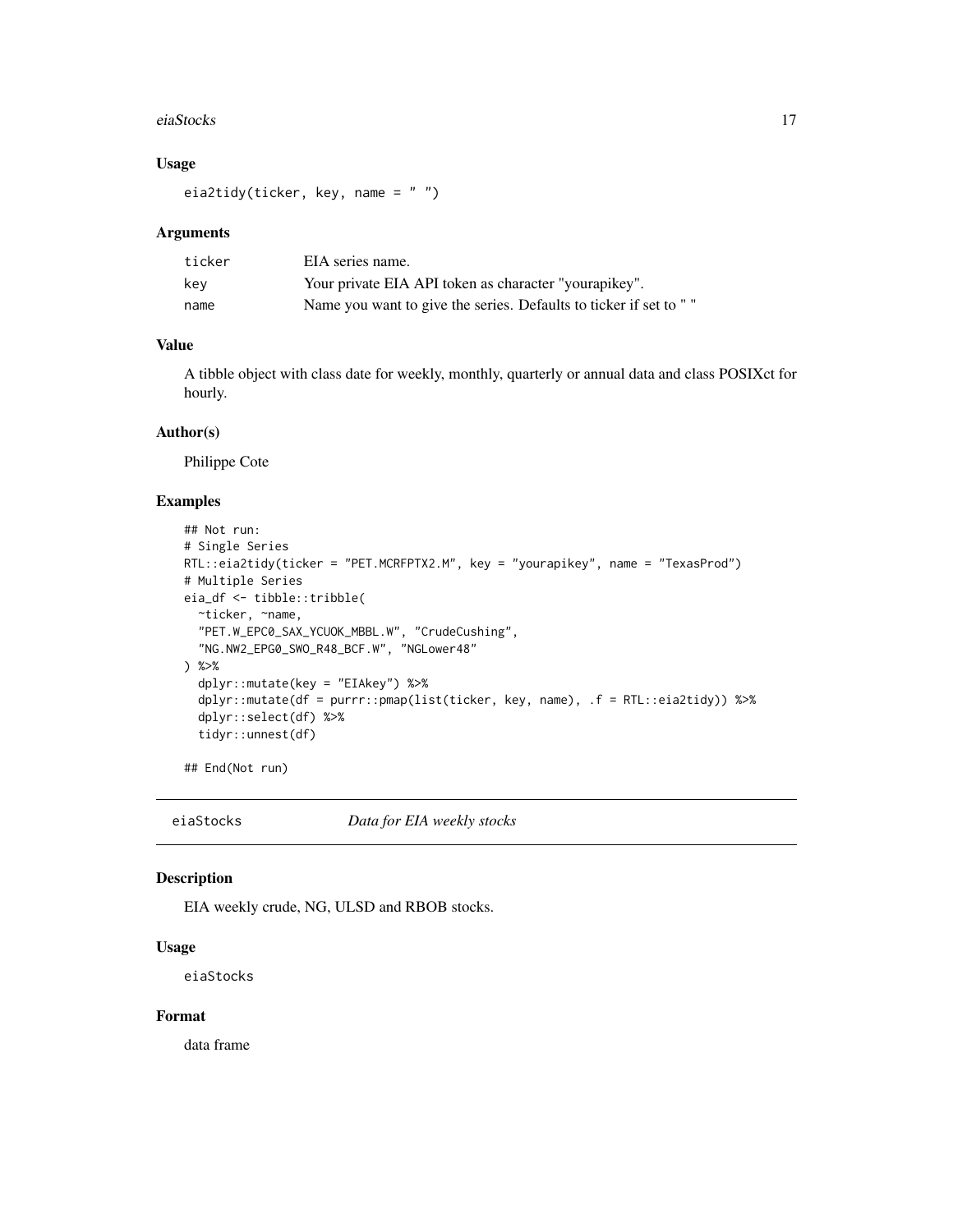<span id="page-17-0"></span>

EIA working storage capacity in kbs except NG in bcf.

## Usage

eiaStorageCap

#### Format

data frame

eurodollar *Data for Eurodollar futures contracts*

## Description

ED futures contract for December 2024

## Usage

eurodollar

## Format

data frame

## Source

Morningstar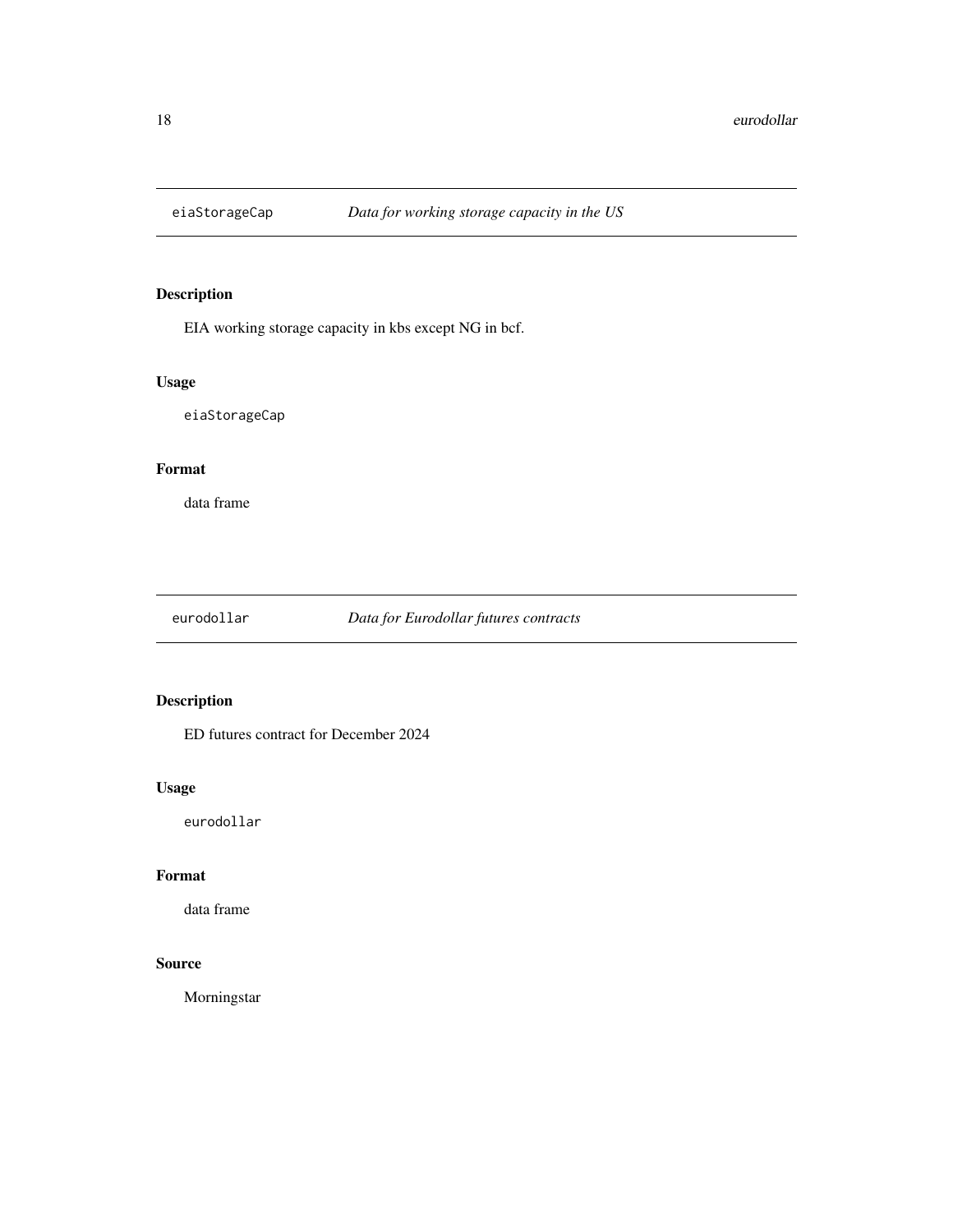<span id="page-18-0"></span>

This dataframe provides detailed information on major futures contracts specifications pertaining to last settlement, notices and delivery dates. It also provides tickers in some data service.

#### Usage

expiry\_table

## Format

data frame

fitOU *Fits a Ornstein–Uhlenbeck process to a dataset*

## Description

Parameter estimation for Ornstein–Uhlenbeck process

## Usage

fitOU(spread)

#### Arguments

spread Spread time series.

## Value

List of alpha, mu and sigma estimates

#### Author(s)

Philippe Cote

## Examples

```
spread \le simOU(mu = 5, theta = .5, sigma = 0.2, T = 5, dt = 1 / 250)
fitOU(spread)
```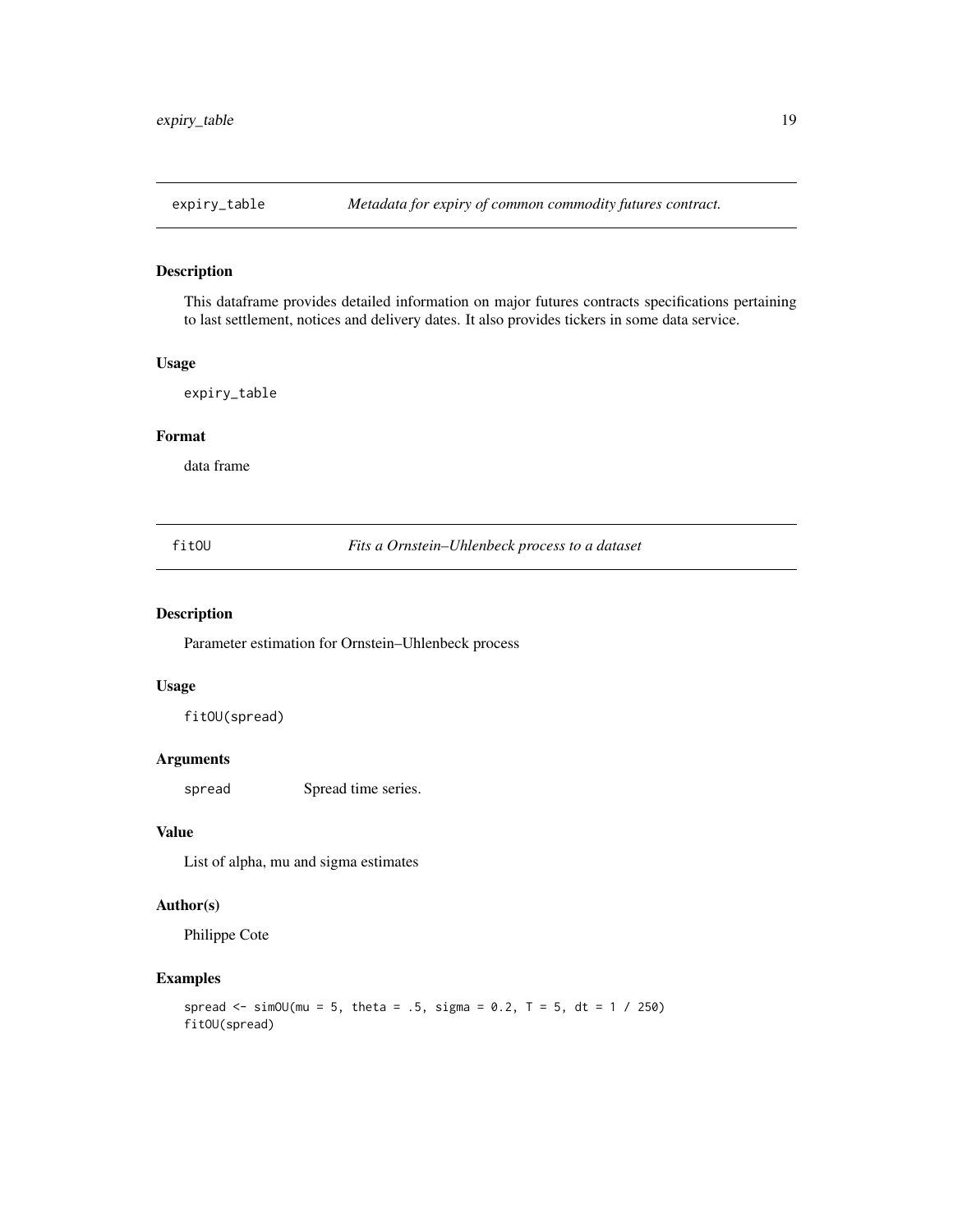<span id="page-19-0"></span>

Randomized data set for education purpose of selected physical crude differentials to WTI.

## Usage

fizdiffs

## Format

data frame

fxfwd *Data for USDCAD FX forward rates*

## Description

USDCAD 1-year and 5-year forward points

## Usage

fxfwd

## Format

data frame

## Source

Morningstar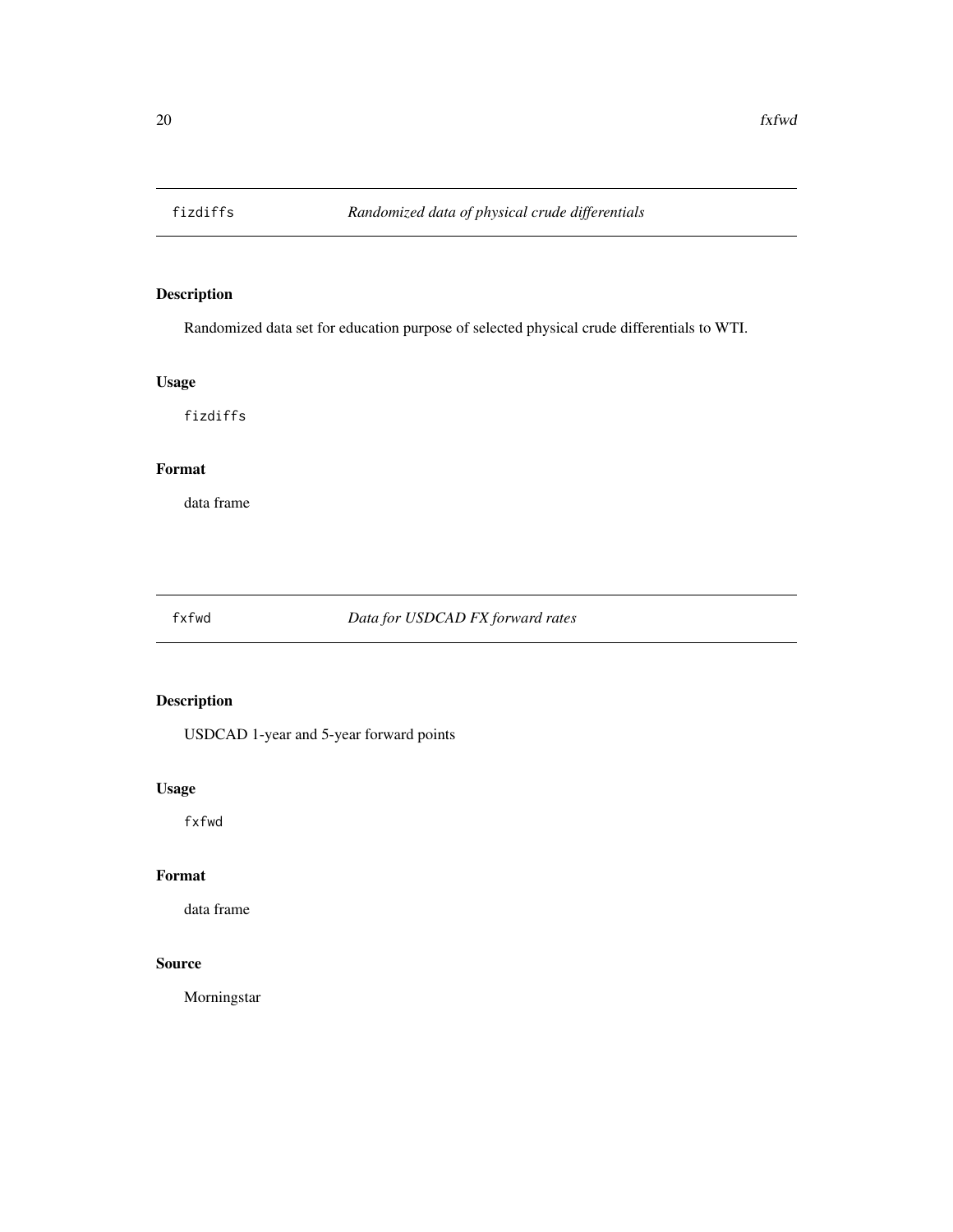<span id="page-20-0"></span>

Computes annualised Garch(1,1) volatilities using fGarch package.

#### Usage

 $garch(x = x, out = TRUE)$ 

## Arguments

|     | Wide dataframe with date column and single series (univariate).              |
|-----|------------------------------------------------------------------------------|
| out | "chart" to return chart, "data" to return data or "fit" for garch fit output |

## Value

plot.xts object or xts series

#### Author(s)

Philippe Cote

#### Examples

```
## Not run:
x <- dflong %>% dplyr::filter(series == "CL01")
x \le returns(df = x, retType = "rel", period.return = 1, spread = TRUE)
x \leftarrow \text{rolladjust}(x = x, \text{ commonityname} = c("cnewti"), \text{rolltype} = c("Last.Trade"))summary(garch(x = x, out = "fit"))
garch(x = x, out = "chart")garch(x = x, out = "data")## End(Not run)
```
getCurve *Morningstar Commodities API forward curves*

## Description

Returns forward curves from Morningstar API. See below for current feeds supported. You need your own credentials with Morningstar.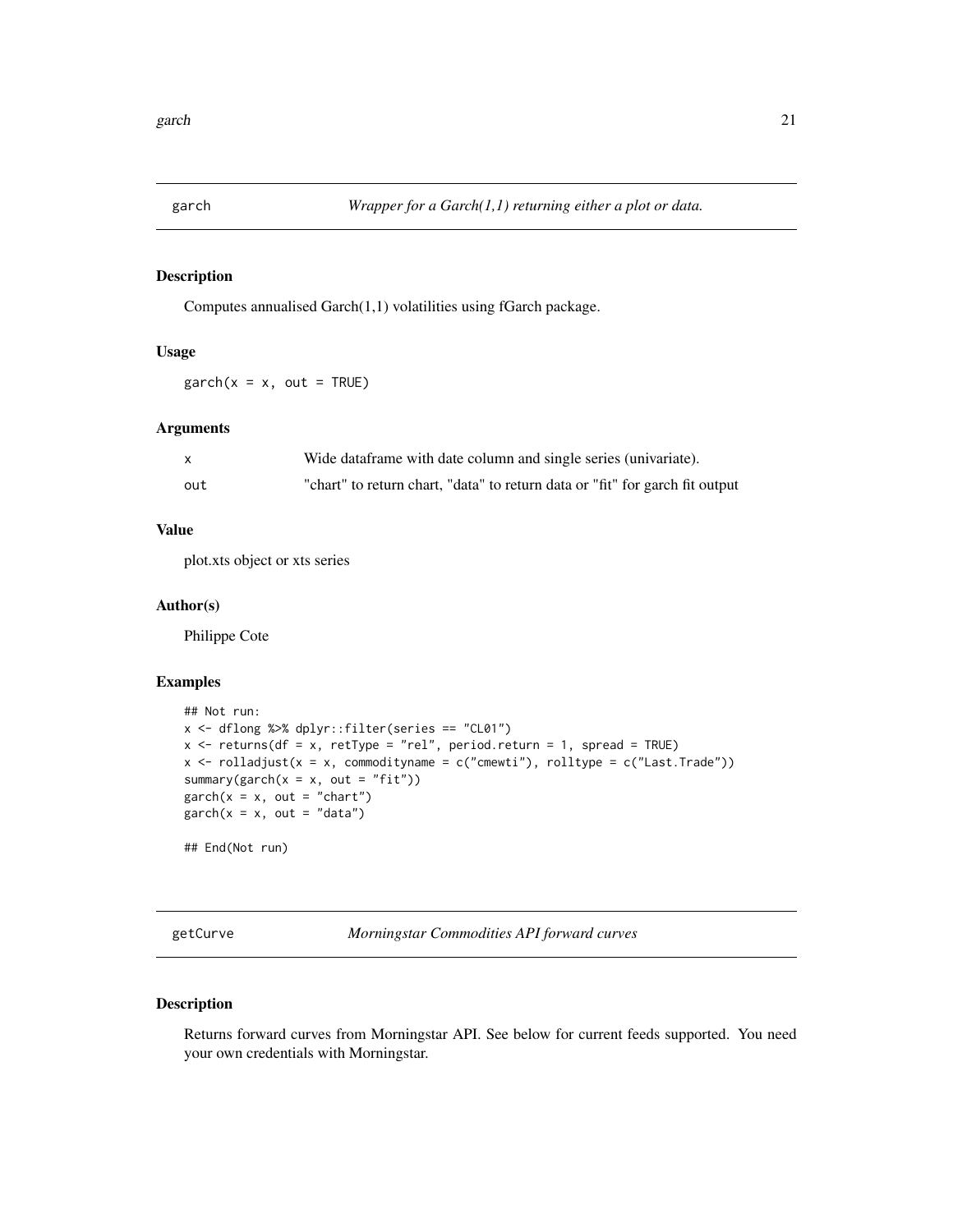## Usage

```
getCurve(
  feed = "Crb_Futures_Price_Volume_And_Open_Interest",
  contract = "CL",date = "2020-08-10",
  fields = c("Open, High, Low, Close"),
  iuser = "x@xyz.com",
  ipassword = "pass"
\lambda
```
#### Arguments

| feed      | Morningstar Feed Table e.g "Crb_Futures_Price_Volume_And_Open_Interest". |
|-----------|--------------------------------------------------------------------------|
| contract  | Morningstar contract root e.g. "CL" for CME WTI and "BG" for ICE Brent.  |
| date      | From date as character string.                                           |
| fields    | Defaults to c("Open, High, Low, Close").                                 |
| iuser     | Morningstar user name as character - sourced locally in examples.        |
| ipassword | Morningstar user password as character - sourced locally in examples.    |

## Value

wide data frame

#### Current Feeds Supported

- Crb\_Futures\_Price\_Volume\_And\_Open\_Interest
- CME\_NymexFuturesIntraday\_EOD
- ICE\_EuroFutures and ICE\_EuroFutures\_continuous

#### Author(s)

Philippe Cote

## Examples

```
## Not run:
# CME WTI Futures
getCurve(
  feed = "Crb_Futures_Price_Volume_And_Open_Interest", contract = "CL",
 date = "2020-07-13", fields = c("Open, High, Low, Close"),
  iuser = "x@xyz.com", ipassword = "pass"
\mathcal{L}getCurve(
  feed = "Crb_Futures_Price_Volume_And_Open_Interest", contract = "BG",
 date = "2020-07-13", fields = c("Open, High, Low, Close"),
  iuser = "x@xyz.com", ipassword = "pass"
)
```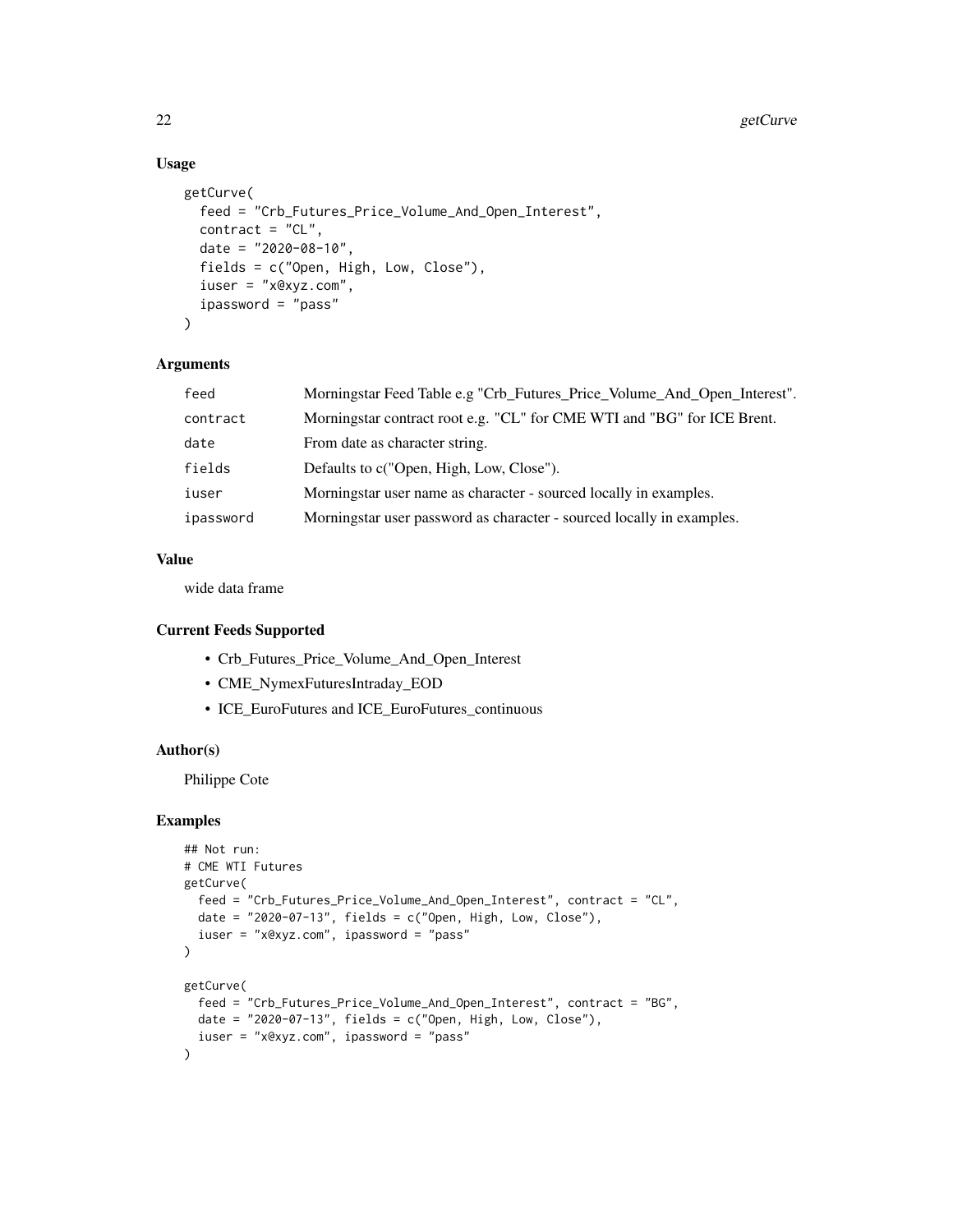```
getCurve(
  feed = "LME_ClosingPriceDelayed", contract = "AHD",
  date = "2021-06-25", fields = c("Last_Price"),
  iuser = "x@xyz.com", ipassword = "pass"
)
## End(Not run)
```
getGenscapePipeOil *Genscape API call for oil pipelines*

#### Description

Returns oil pipeline flows in barrels per day data from Genscape API.You need your own credentials. Refer to API documentation for argument values. It is assumed if you use this function that you know the pipelines you need to extract to build supply demand balances. Use the online API to identify the pipeline IDs. https://developer.genscape.com/docs/services/oil-transportation/operations/GetPipelineFlowValues

#### Usage

```
getGenscapePipeOil(
  frequency = "daily",
  regions = "Canada",
  pipelineIDs = c(97),
  revision = "revised",
  limit = 5000,
  offset = 0.
  startDate = "2015-01-01",
  endDate = as.character(Sys.Date()),
  apikey = "yourapikey"
)
```
#### Arguments

| frequency   | "daily" DEFAULT.                                                                       |
|-------------|----------------------------------------------------------------------------------------|
| regions     | See API webpage. Multiple values separated by commas e.g. "Canada", "Gulf-<br>Coast"). |
| pipelineIDs | See API webpage. $c(98,54)$ for specific pipes.                                        |
| revision    | See API webpage.                                                                       |
| limit       | See API webpage. Max 5000                                                              |
| offset      | See API webpage.                                                                       |
| startDate   | "yyyy-mm-dd" as character string                                                       |
| endDate     | "yyyy-mm-dd" as character string                                                       |
| apikey      | Your API key as a character string.                                                    |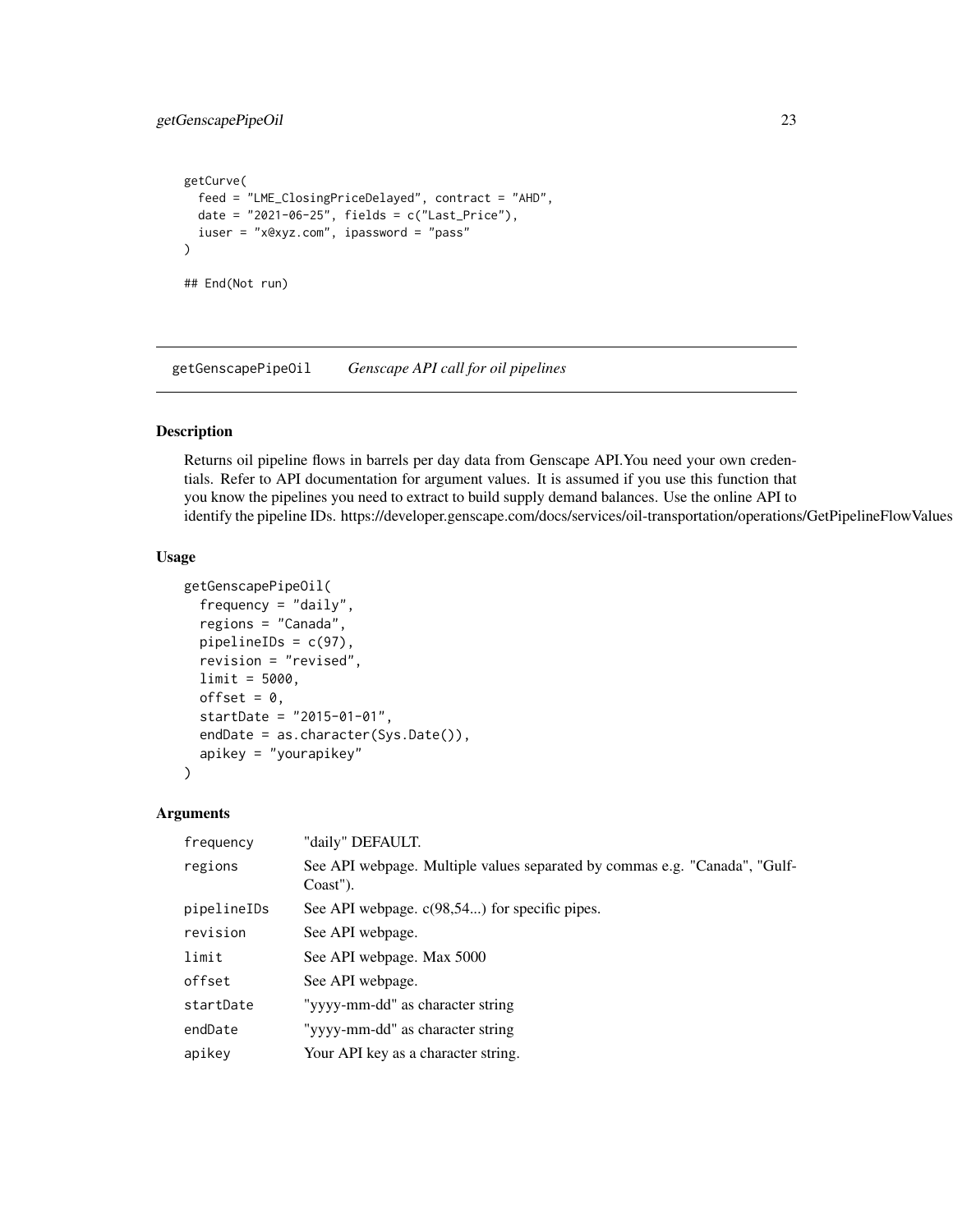#### Value

wide data frame

#### Author(s)

Philippe Cote

## Examples

```
## Not run:
getGenscapePipeOil(
  frequency = "daily", regions = "Canada", pipelineIDs = c(97),revision = "revised", limit = 5000, offset = 0,
  startDate = "2015-01-01", endDate = as.character(Sys.Date()),
  apikey = "yourapikey"
)
## End(Not run)
```
getGenscapeStorageOil *Genscape API call for oil storage*

## Description

Returns oil storage data from Genscape API.You need your own credentials. Refer to API documentation for argument values. https://developer.genscape.com/docs/services/oil-storage/operations/StorageVolumeByOwnerGe

#### Usage

```
getGenscapeStorageOil(
  feed = "owner-volumes",
  regions = "Canada",
 products = "Crude",
  revision = "revised",
  limit = 5000,
 offset = 0,
  startDate = "2011-01-01",
  endDate = as.character(Sys.Date()),
  apikey = "yourapikey"
)
```
#### Arguments

| feed    | "owner-volumes" DEFAULT or "tank-volumes"                                             |
|---------|---------------------------------------------------------------------------------------|
| regions | See API webpage. Multiple values separated by commas e.g. "Canada, Cush-<br>$ing'$ ). |

<span id="page-23-0"></span>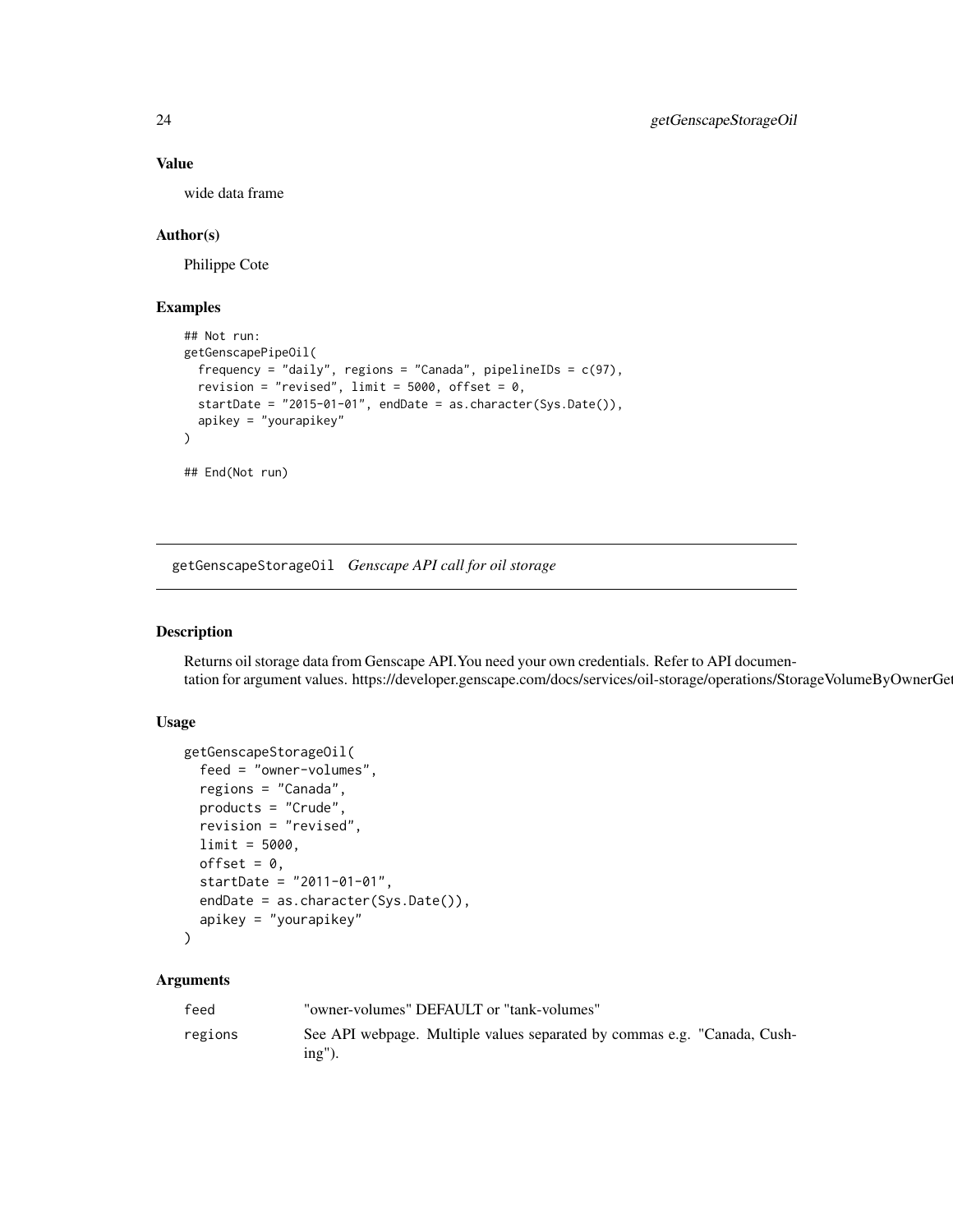#### <span id="page-24-0"></span>getGIS 25

| products  | See API webpage. Multiple values separated by commas e.g. "Crude, JetFuel"). |
|-----------|------------------------------------------------------------------------------|
| revision  | See API webpage.                                                             |
| limit     | See API webpage. Max 5000                                                    |
| offset    | See API webpage.                                                             |
| startDate | "yyyy-mm-dd" as character string                                             |
| endDate   | "yyyy-mm-dd" as character string                                             |
| apikey    | Your API key as a character string.                                          |

## Value

wide data frame

## Author(s)

Philippe Cote

## Examples

```
## Not run:
# where yourapikey = "yourapikey".
getGenscapeStorageOil(
  feed = "owner-volumes", regions = "Canada", products = "Crude",
  revision = "revised", limit = 5000, offset = 0,
  startDate = "2011-01-01", endDate = "2020-11-01", apikey = yourapikey
\lambda
```
## End(Not run)

getGIS *Extract and convert GIS data from a URL*

## Description

Returns a SpatialPointsDataFrame from a shapefile URL. @section Examples with EIA and Government of Alberta

- from https://www.eia.gov/maps/layer\_info-m.php :
- crudepipelines <- getGIS(url = "https://www.eia.gov/maps/map\_data/CrudeOil\_Pipelines\_US\_EIA.zip")
- refineries <- getGIS(url = "https://www.eia.gov/maps/map\_data/Petroleum\_Refineries\_US\_EIA.zip")
- from https://gis.energy.gov.ab.ca/Geoview/OSPNG
- AB <- getGIS(url = "https://gis.energy.gov.ab.ca/GeoviewData/OS\_Agreements\_Shape.zip")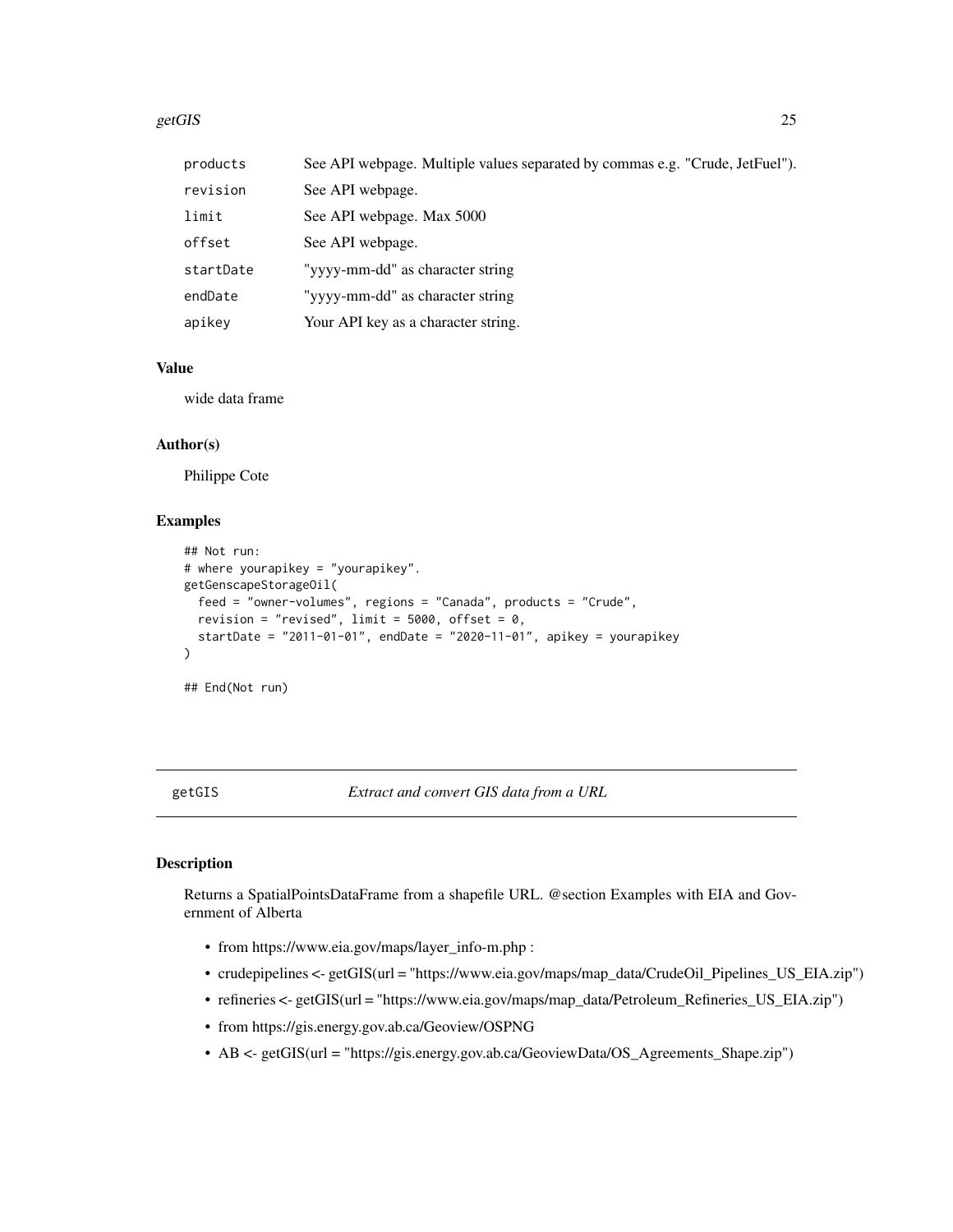## Usage

```
getGIS(
  url = "https://gis.energy.gov.ab.ca/GeoviewData/OS_Agreements_Shape.zip"
\mathcal{L}
```
## Arguments

url URL of the zipped shapefile

## Value

SpatialPointsDataFrame

## Author(s)

Philippe Cote

## Examples

```
## Not run:
getGIS(url = "https://gis.energy.gov.ab.ca/GeoviewData/OS_Agreements_Shape.zip")
## End(Not run)
```
getPrice *Morningstar Commodities API single call*

## Description

Returns data from Morningstar API. See below for current feeds supported. You need your own credentials with Morningstar. In examples sourced locally.

#### Usage

```
getPrice(
  feed = "CME_NymexFutures_EOD",
  contract = "@CL21Z",from = "2020-09-01",
  iuser = "x@xyz.com",
  ipassword = "pass"
\mathcal{E}
```
<span id="page-25-0"></span>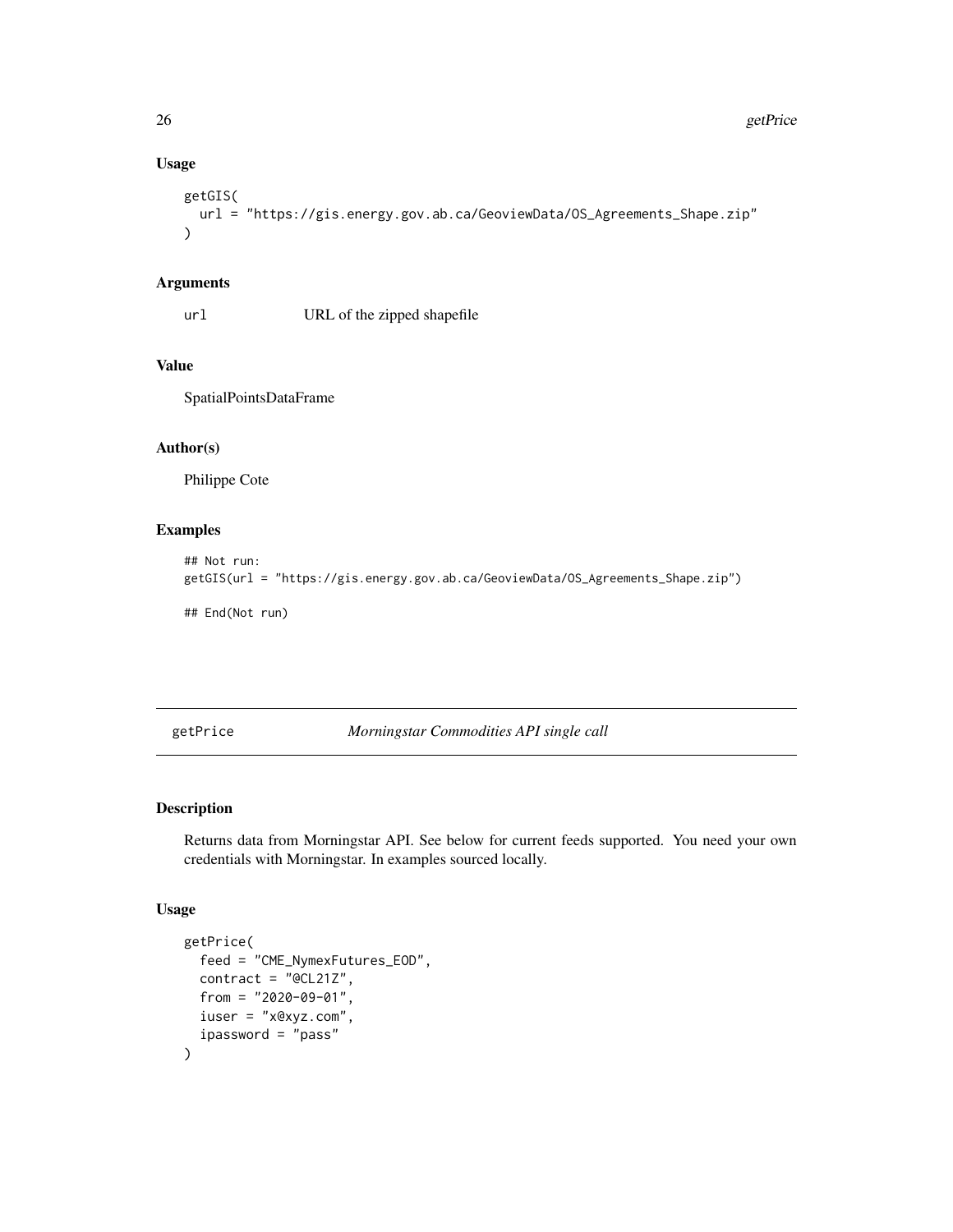#### getPrice 27

#### Arguments

| feed      | Morningstar Feed Table.                                               |
|-----------|-----------------------------------------------------------------------|
| contract  | Morningstar key.                                                      |
| from      | From date as character string                                         |
| iuser     | Morningstar user name as character - sourced locally in examples.     |
| ipassword | Morningstar user password as character - sourced locally in examples. |

#### Value

wide data frame

#### Current Feeds Supported

- CME\_CbotFuturesEOD and CME\_CbotFuturesEOD\_continuous
- CME\_NymexFutures\_EOD and CME\_NymexFutures\_EOD\_continuous
- CME\_NymexOptions\_EOD
- CME\_CmeFutures\_EOD and CME\_CmeFutures\_EOD\_continuous
- CME\_Comex\_FuturesSettlement\_EOD and CME\_Comex\_FuturesSettlement\_EOD\_continuous
- LME\_AskBidPrices\_Delayed
- SHFE\_FuturesSettlement\_RT
- ICE\_EuroFutures and ICE\_EuroFutures\_continuous
- ICE\_NybotCoffeeSugarCocoaFutures and ICE\_NybotCoffeeSugarCocoaFutures\_continuous
- CME\_STLCPC\_Futures
- CFTC\_CommitmentsOfTradersCombined. Requires multiple keys. Separate them by a space e.g. "N10 06765A NYME 01".
- Morningstar\_FX\_Forwards. Requires multiple keys. Separate them by a space e.g. "USD-CAD 2M".
- ERCOT\_LmpsByResourceNodeAndElectricalBus.
- PJM\_Rt\_Hourly\_Lmp.
- AESO\_ForecastAndActualPoolPrice.

#### Author(s)

Philippe Cote

#### Examples

```
## Not run:
getPrice(
  feed = "CME_NymexFutures_EOD", contract = "@CL21Z",
  from = "2019-08-26", iuser = username, ipassword = password
)
getPrice(
  feed = "CME_NymexFutures_EOD_continuous", contract = "CL_006_Month",
```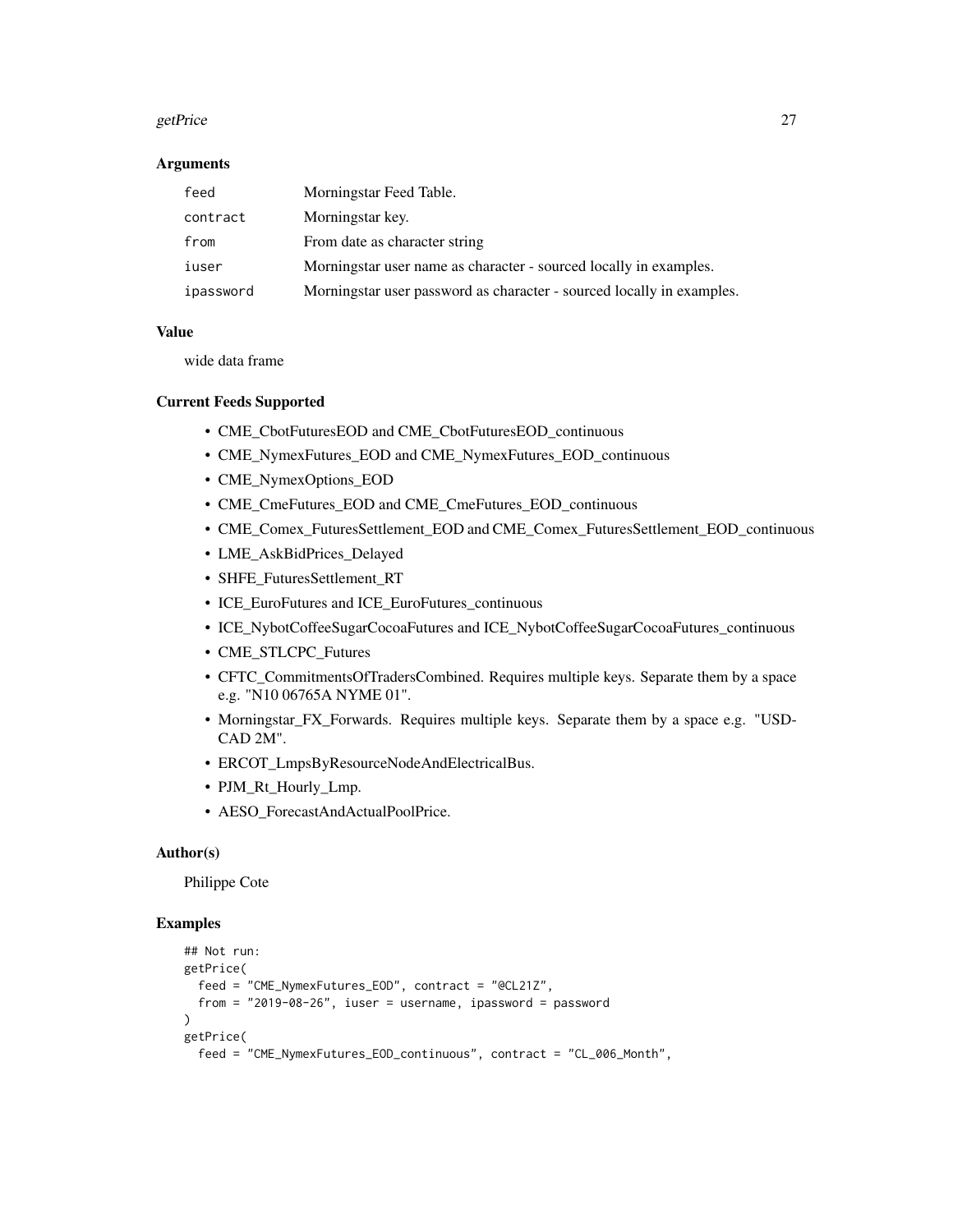```
from = "2019-08-26", iuser = username, ipassword = password
)
getPrice(
  feed = "CME_NymexOptions_EOD", contract = "@LO21ZP4000",
  from = "2020-03-15", iuser = username, ipassword = password
\lambdagetPrice(
  feed = "CME_CbotFuturesEOD", contract = "C0Z",
  from = "2019-08-26", iuser = username, ipassword = password
\lambdagetPrice(
  feed = "CME_CbotFuturesEOD_continuous", contract = "ZB_001_Month",
  from = "2019-08-26", iuser = username, ipassword = password
\lambdagetPrice(
  feed = "CME_CmeFutures_EOD_continuous", contract = "HE_006_Month",
  from = "2019-08-26", iuser = username, ipassword = password
)
getPrice(
  feed = "Morningstar_FX_Forwards", contract = "USDCAD 2M",
  from = "2019-08-26", iuser = username, ipassword = password
\lambdagetPrice(
  feed = "CME_CmeFutures_EOD", contract = "LH0N",
  from = "2019-08-26", iuser = username, ipassword = password
)
getPrice(
  feed = "CME_CmeFutures_EOD_continuous", contract = "HE_006_Month",
  from = "2019-08-26", iuser = username, ipassword = password
\lambdagetPrice(
  feed = "ICE_EuroFutures", contract = "BRN0Z",
  from = "2019-08-26", iuser = username, ipassword = password
)
getPrice(
  feed = "ICE_EuroFutures_continuous", contract = "BRN_001_Month",
  from = "2019-08-26", iuser = username, ipassword = password
\lambdagetPrice(
  feed = "ICE_NybotCoffeeSugarCocoaFutures", contract = "SB21H",
  from = "2019-08-26", iuser = username, ipassword = password
)
getPrice(
  feed = "ICE_NybotCoffeeSugarCocoaFutures_continuous", contract = "SF_001_Month",
  from = "2019-08-26", iuser = username, ipassword = password
)
getPrice(
  feed = "AESO_ForecastAndActualPoolPrice", contract = "Forecast_Pool_Price",
  from = "2021-04-01", iuser = username, ipassword = password
\lambdagetPrice(
  feed = "LME_MonthlyDelayed_Derived", contract = "AHD 2021-12-01 2021-12-31",
  from = "2021-04-01", iuser = username, ipassword = password
```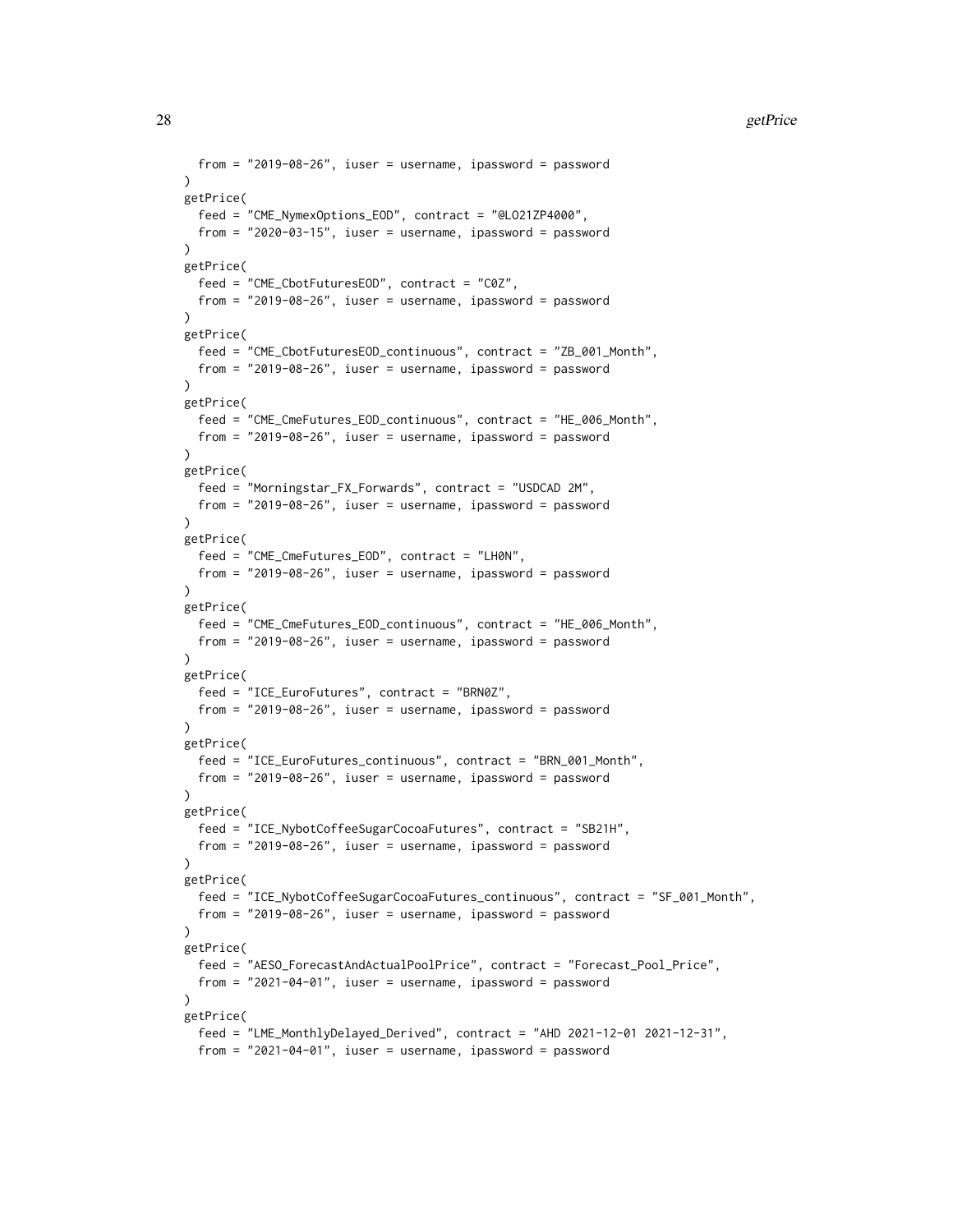#### <span id="page-28-0"></span>getPrices 29

```
)
## End(Not run)
```
## getPrices *Morningstar Commodities API multiple calls*

#### Description

Multiple Morningstar API calls using getPrice functions. Refer to getPrices() for list of currently supported data feeds.

## Usage

```
getPrices(
  feed = "CME_NymexFutures_EOD",
  contracts = c("CL9Z", "CL0F", "CL0M"),
  from = "2019-01-01",
  iuser = "x@xyz.com",
  ipassword = "pass"
)
```
#### Arguments

| feed      | Morningstar Feed Table                                                |
|-----------|-----------------------------------------------------------------------|
| contracts | Symbols vector                                                        |
| from      | From date as character string                                         |
| iuser     | Morningstar user name as character - sourced locally in examples.     |
| ipassword | Morningstar user password as character - sourced locally in examples. |

#### Value

wide data frame

#### Author(s)

Philippe Cote

## Examples

```
## Not run:
getPrices(
  feed = "CME_NymexFutures_EOD", contracts = c("@CL0Z", "@CL1F", "@CL21H", "@CL21Z"),
  from = "2020-01-01", iuser = username, ipassword = password
\mathcal{L}## End(Not run)
```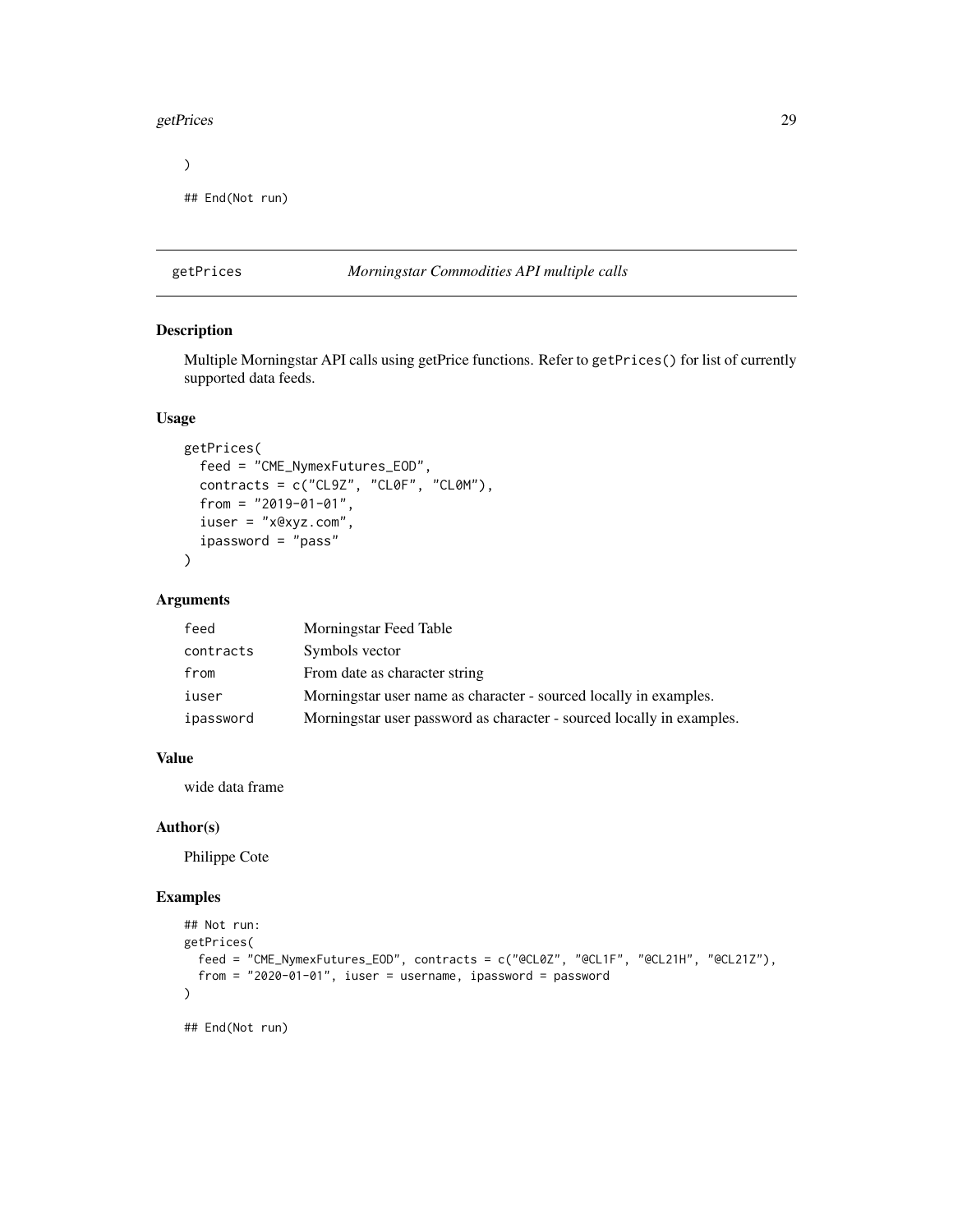<span id="page-29-0"></span>

Holiday calendars for NYMEX and ICE Brent

## Usage

holidaysOil

## Format

data frame

npv *NPV*

## Description

Computes NPV with discount factor interpolation. This function is used for teaching NPV and NPV at Risk and needs to be customized.

## Usage

```
npv(
  init.cost = -375,C = 50,cf. freq = 0.25,TV = 250,
 T2M = 2,
 disc.factors = us.df,
 BreakEven = FALSE,
 BE.yield = 0.01)
```
## Arguments

| init.cost        | Initial investment cost                                      |
|------------------|--------------------------------------------------------------|
| C                | Periodic cash flow                                           |
| cf.freq          | Cash flow frequency in year fraction e.g. quarterly $= 0.25$ |
| TV               | <b>Terminal Value</b>                                        |
| T <sub>2</sub> M | Time to Maturity in years                                    |
| disc.factors     | Data frame of discount factors using indefinition.           |
| <b>BreakEven</b> | TRUE when using a flat discount rate assumption.             |
| BE.yield         | Set the flat IR rate when BreakEven $=$ TRUE.                |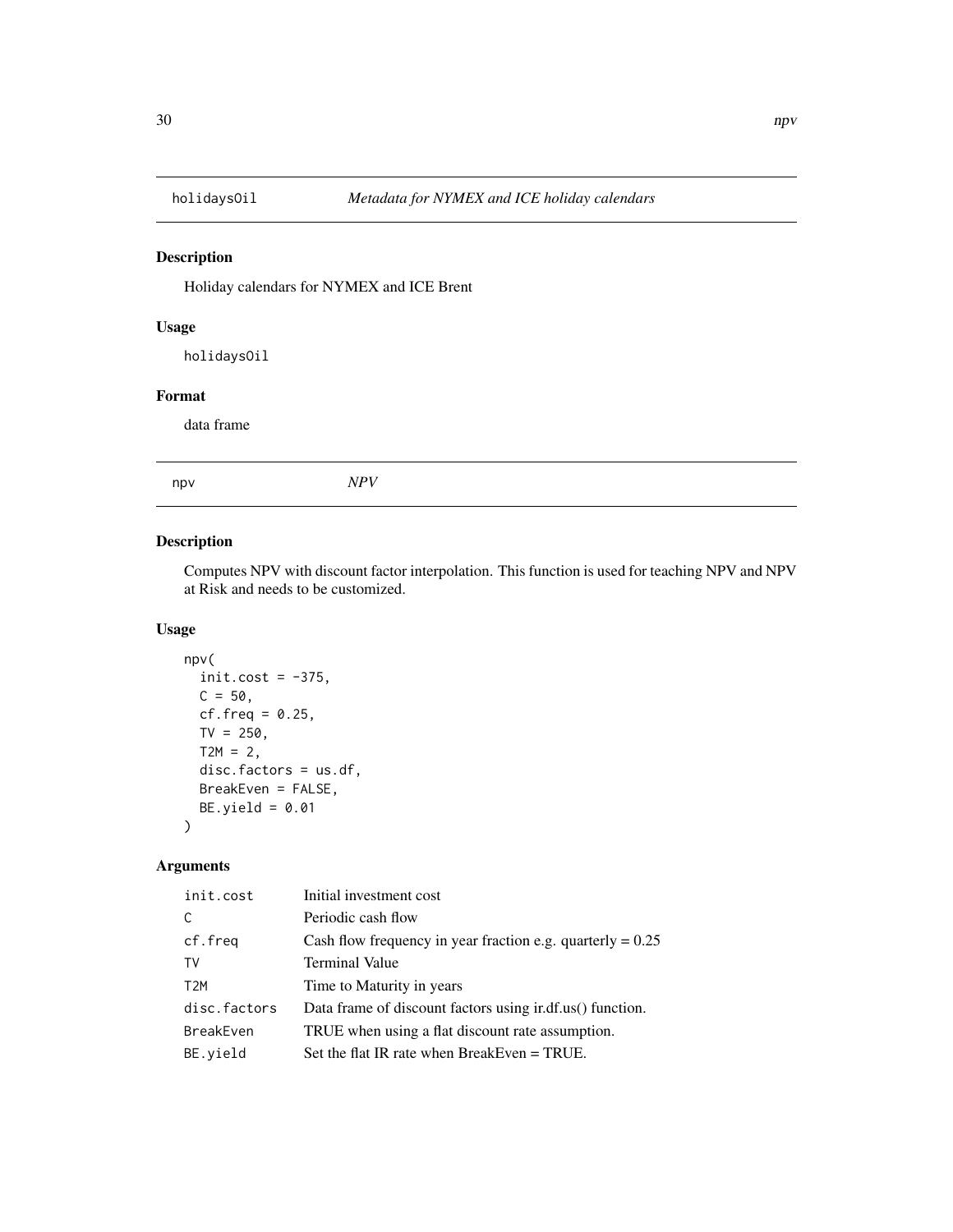#### <span id="page-30-0"></span>planets 31

## Value

List of NPV and NPV Data frame

## Author(s)

Philippe Cote

## Examples

```
npv(
  init.cost = -375, C = 50, cf. freq = .5, TV = 250, T2M = 2,
  disc.factors = RTL::usSwapCurves, BreakEven = FALSE, BE.yield = .0399
)$npv
npv(
  init.cost = -375, C = 50, cf.freq = .5, TV = 250, T2M = 2,
  disc.factors = RTL::usSwapCurves, BreakEven = FALSE, BE.yield = .0399
)$df
```
planets *Data for IR compounding exercises*

#### Description

Planet metrics from NASA

#### Usage

planets

## Format

data frame

## Source

<https://nssdc.gsfc.nasa.gov/planetary/factsheet/index.html>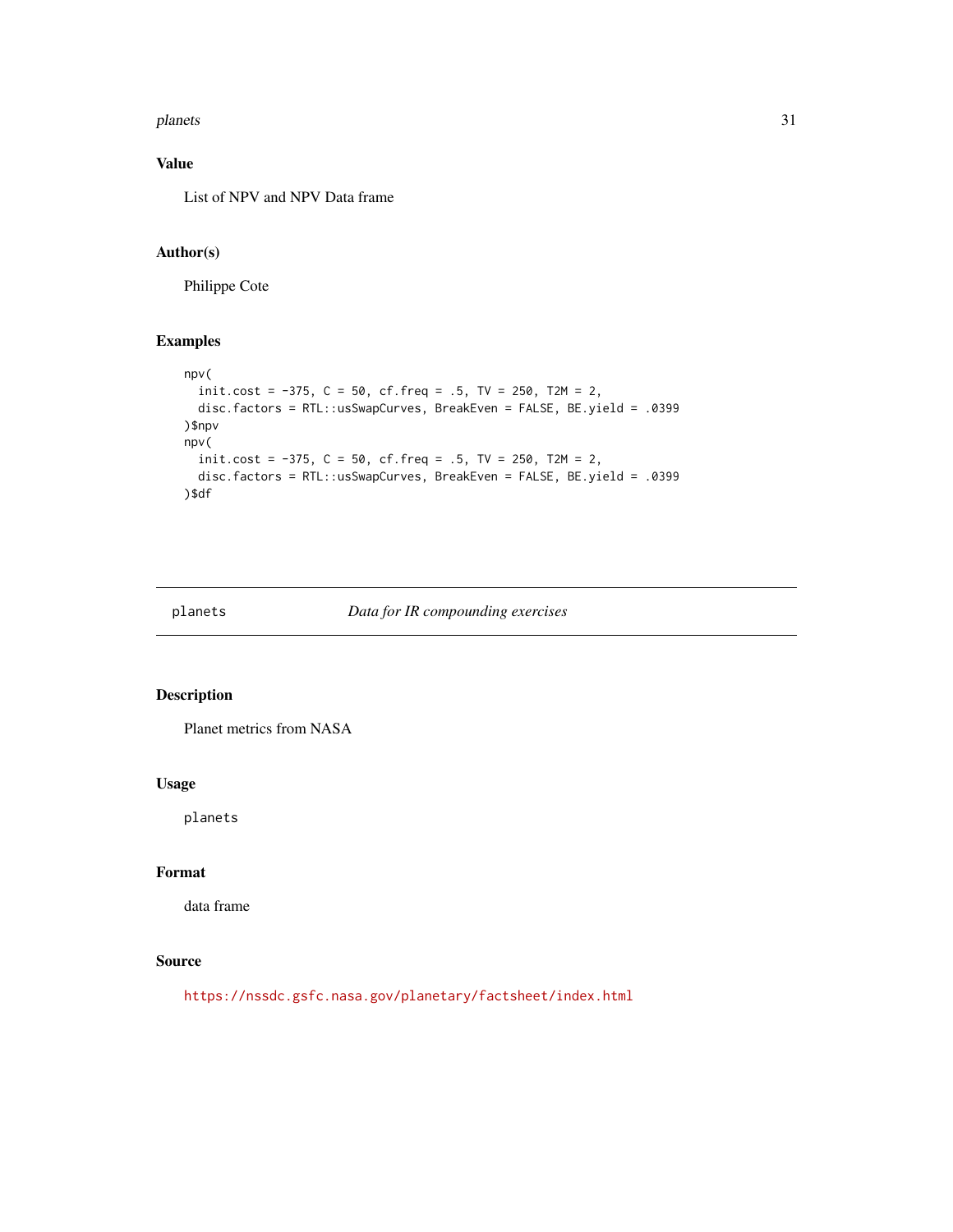<span id="page-31-0"></span>

Returns betas of futures contracts versus front futures contract.

## Usage

```
promptBeta(x = x, period = "all", betatype = "all", output = "chart")
```
## Arguments

|          | Wide dataframe with date column and multiple series columns (multivariate). |
|----------|-----------------------------------------------------------------------------|
| period   | "all" or numeric period of time in last n periods as character eg "100".    |
| betatype | "all" "bull" "bear".                                                        |
| output   | "betas" or "chart"                                                          |

#### Value

betas data frame or plotly chart of betas

#### Author(s)

Philippe Cote

#### Examples

```
## Not run:
x <- dflong %>% dplyr::filter(grepl("CL", series))
x \le - x \frac{9}{20}dplyr::mutate(series = readr::parse_number(series)) %>%
  dplyr::group_by(series)
x <- RTL::returns(df = x, retType = "abs", period.return = 1, spread = TRUE)
x \leftarrow RTL::rolladjust(x = x, commodityname = c("cmewti"), rolltype = c("Last.Trade"))x <- x %>% dplyr::filter(!grepl("2020-04-20|2020-04-21", date))
promptBeta(x = x, period = "all", betatype = "all", output = "chart")
promptBeta(x = x, period = "all", betatype = "all", output = "betas")
promptBeta(x = x, period = "100", betatype = "all", output = "betas")
```
## End(Not run)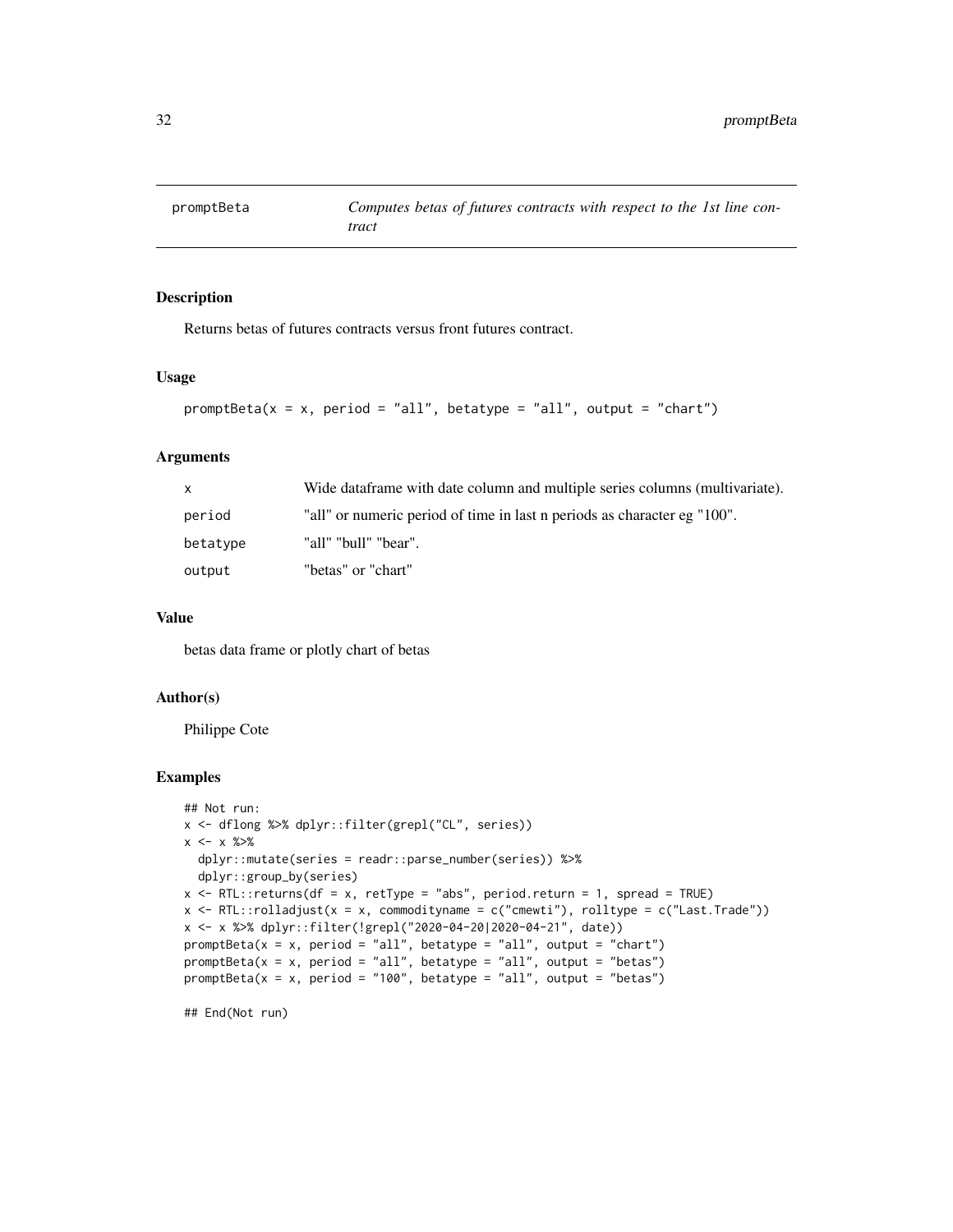<span id="page-32-0"></span>

Simple refinery input to be used in running LP modeling for education purposes.

#### Usage

ref.opt.inputs

## Format

data frame

| ref.opt.outputs | Metadata for teaching refinery optimization using a LP model - OUT- |
|-----------------|---------------------------------------------------------------------|
|                 | <b>PUTS</b>                                                         |

## Description

Simple refinery outputs and constraints to be used in running LP modeling for education purposes.

## Usage

ref.opt.outputs

#### Format

data frame

refineryLP *LP model for refinery optimization*

#### Description

Plain vanilla refinery optimization LP model.

## Usage

refineryLP(crudes = ref.opt.inputs, products = ref.opt.outputs)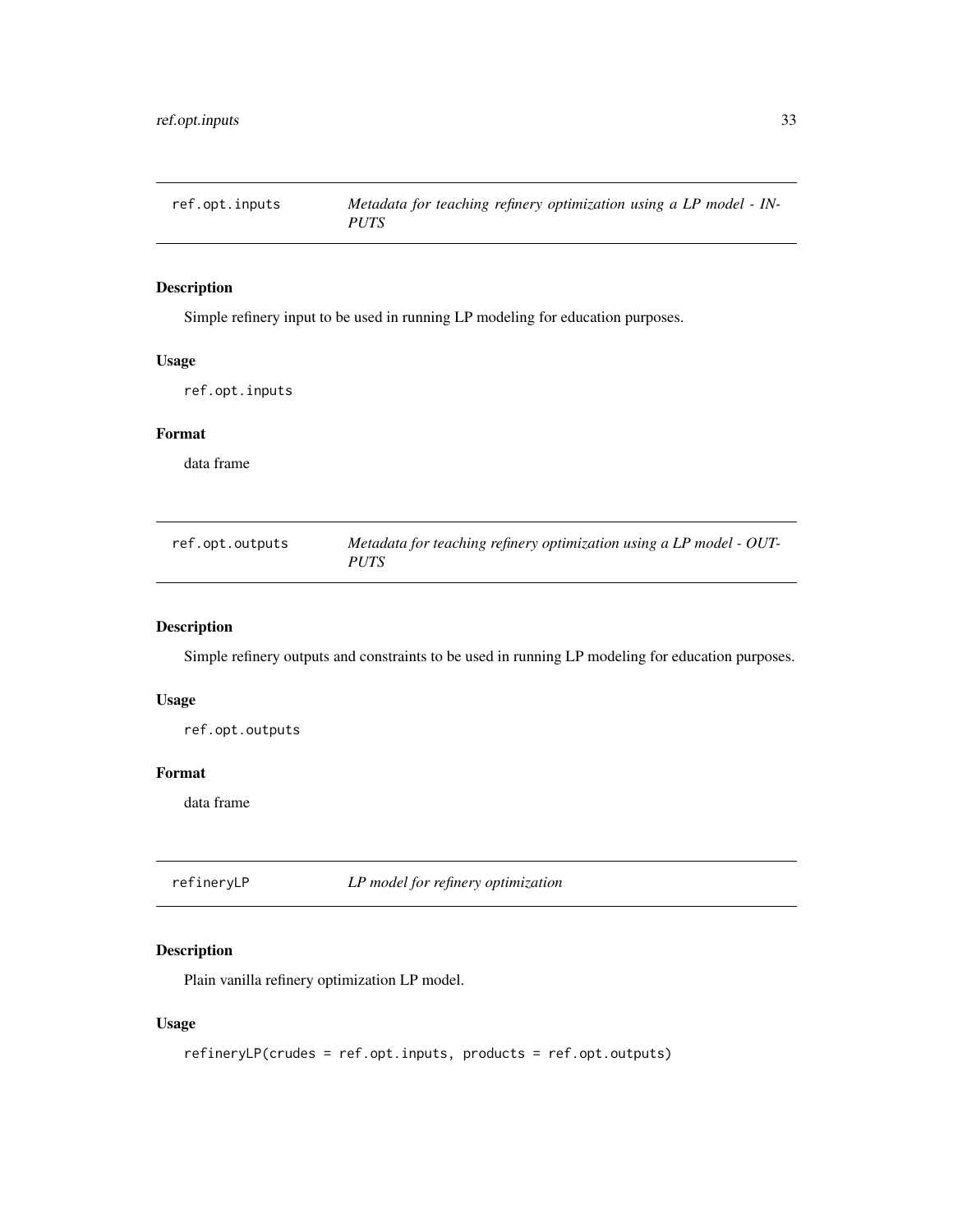#### <span id="page-33-0"></span>34 returns

#### Arguments

| crudes   | Data frame of crude inputs                     |
|----------|------------------------------------------------|
| products | Data frame of product outputs and max outputs. |

## Value

Optimal crude slate and profits

#### Author(s)

Philippe Cote

## Examples

refineryLP(crudes = ref.opt.inputs, products = ref.opt.outputs)

*Compute absolute, relative or log returns.* 

## Description

Computes periodic returns from a dataframe ordered by date

## Usage

```
returns(df = dflong, retType = "abs", period.return = 1, spread = FALSE)
```
## Arguments

| df            | Long dataframe with colnames $= c("date", "value", "series")$     |
|---------------|-------------------------------------------------------------------|
| retType       | "abs" for absolute, "rel" for relative, or "log" for log returns. |
| period.return | Number of rows over which to compute returns.                     |
| spread        | TRUE if you want to spread into a long dataframe.                 |

#### Value

A dataframe object of returns.

## Author(s)

Philippe Cote

## Examples

```
x <- dflong %>% dplyr::filter(grepl("CL01", series))
returns(df = x, retType = "abs", period.return = 1, spread = TRUE)
```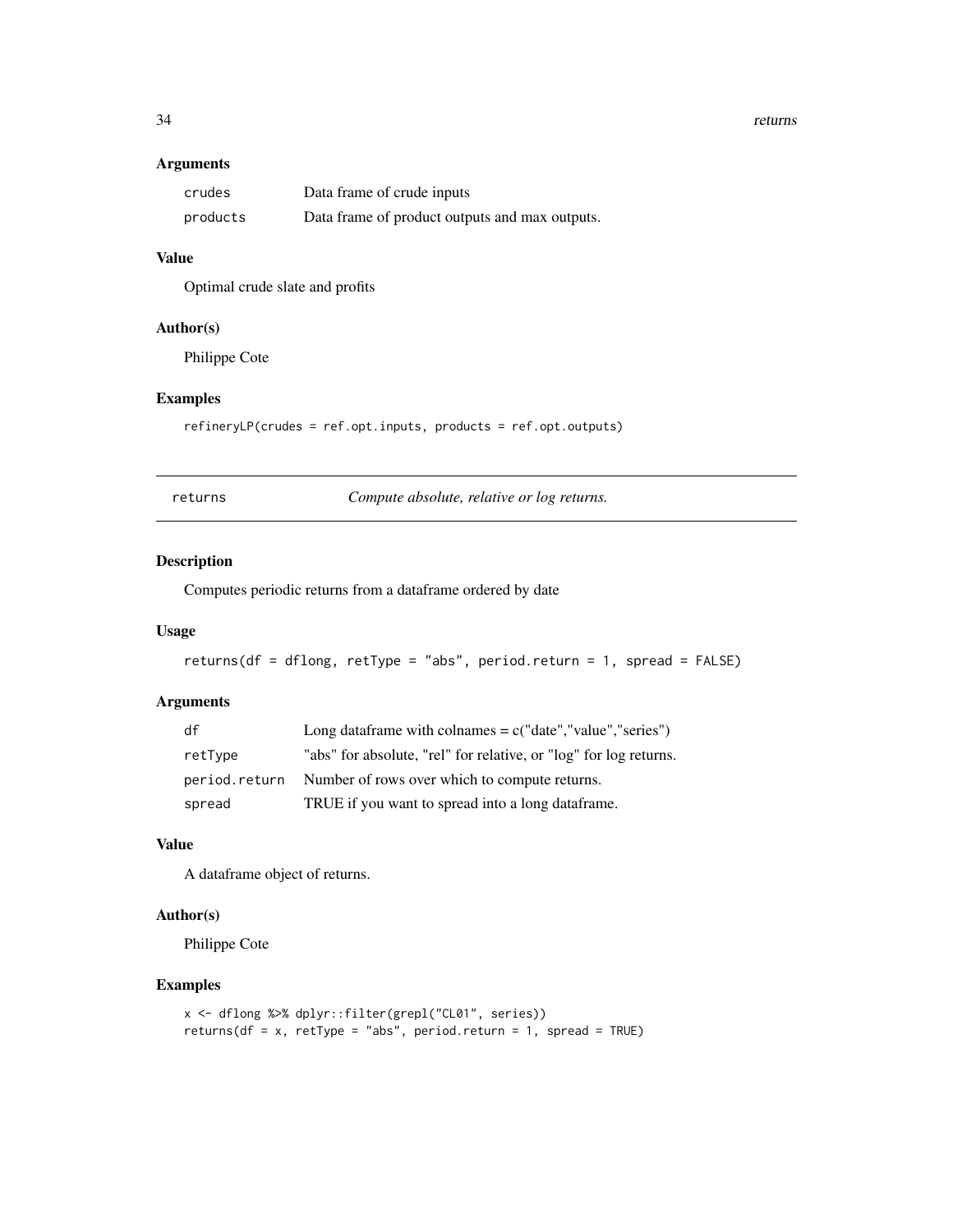<span id="page-34-0"></span>Returns a xts price or return object adjusted for contract roll. The methodology used to adjust returns is to remove the daily returns on the day after expiry and for prices to adjust historical rolling front month contracts by the size of the roll at each expiry. This is conducive to quantitative trading strategies as it reflects the PL of a financial trader.

## Usage

```
rolladjust(x, commodityname = c("cmewti"), rolltype = c("Last.Trade"), ...)
```
## Arguments

| <b>X</b>      | A df of returns.                                                                      |
|---------------|---------------------------------------------------------------------------------------|
| commodityname | Name of commodity in expiry_table: unique(expiry_table\$cmdty) or "cmecan"<br>for WCW |
| rolltype      | Type of contract roll: "Last.Trade" or "First.Notice".                                |
| .             | Other parms                                                                           |

#### Value

Roll-adjusted xts object of returns

#### Author(s)

Philippe Cote

#### Examples

```
ret <- dplyr::tibble(date = seq.Date(Sys.Date() - 60, Sys.Date(), 1), CL01 = rnorm(61, 0, 1))
rolladjust(x = ret, commodityname = c("cmewti"), rolltype = c("Last.Trade"))
```
simGBM *GBM process simulation*

#### Description

Simulates a Geometric Brownian Motion process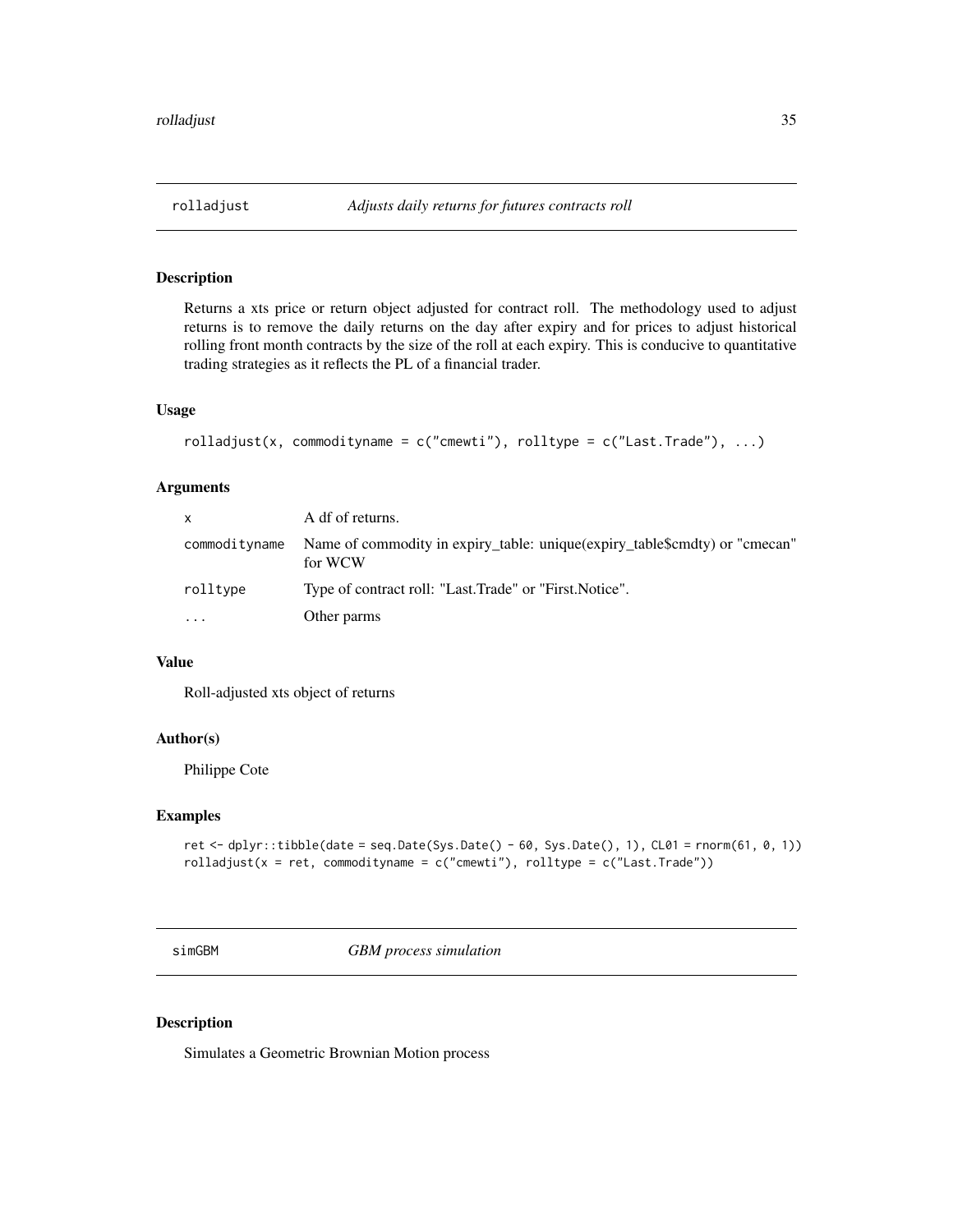## Usage

```
simGBM(
 nsims = 1,S0 = 10,
 drift = 0,
 sigma = 0.2,
 T2M = 1,
 dt = 1/12,
 vec = TRUE)
```
## Arguments

| nsims            | number of simulations. Defaults to 1               |
|------------------|----------------------------------------------------|
| S0               | Spot price at $t=0$                                |
| drift            | Drift term in percentage                           |
| sigma            | Standard deviation                                 |
| T <sub>2</sub> M | Maturity in years                                  |
| dt               | Time step in period e.g. $1/250 = 1$ business day. |
| vec              | Vectorized implementation. Defaults to TRUE        |

## Value

A tibble of simulated values

## Author(s)

Philippe Cote

## Examples

simGBM(nsims = 2, S0 = 10, drift = 0, sigma = 0.2, T2M = 1, dt = 1 / 12, vec = TRUE)

| simMultivariates | Multivariate Normal from historical dataset |
|------------------|---------------------------------------------|
|                  |                                             |

## Description

Generates multivariate random epsilons using absolute returns.

## Usage

 $simMultivariates(nsims = 10, x, s0 = NULL)$ 

<span id="page-35-0"></span>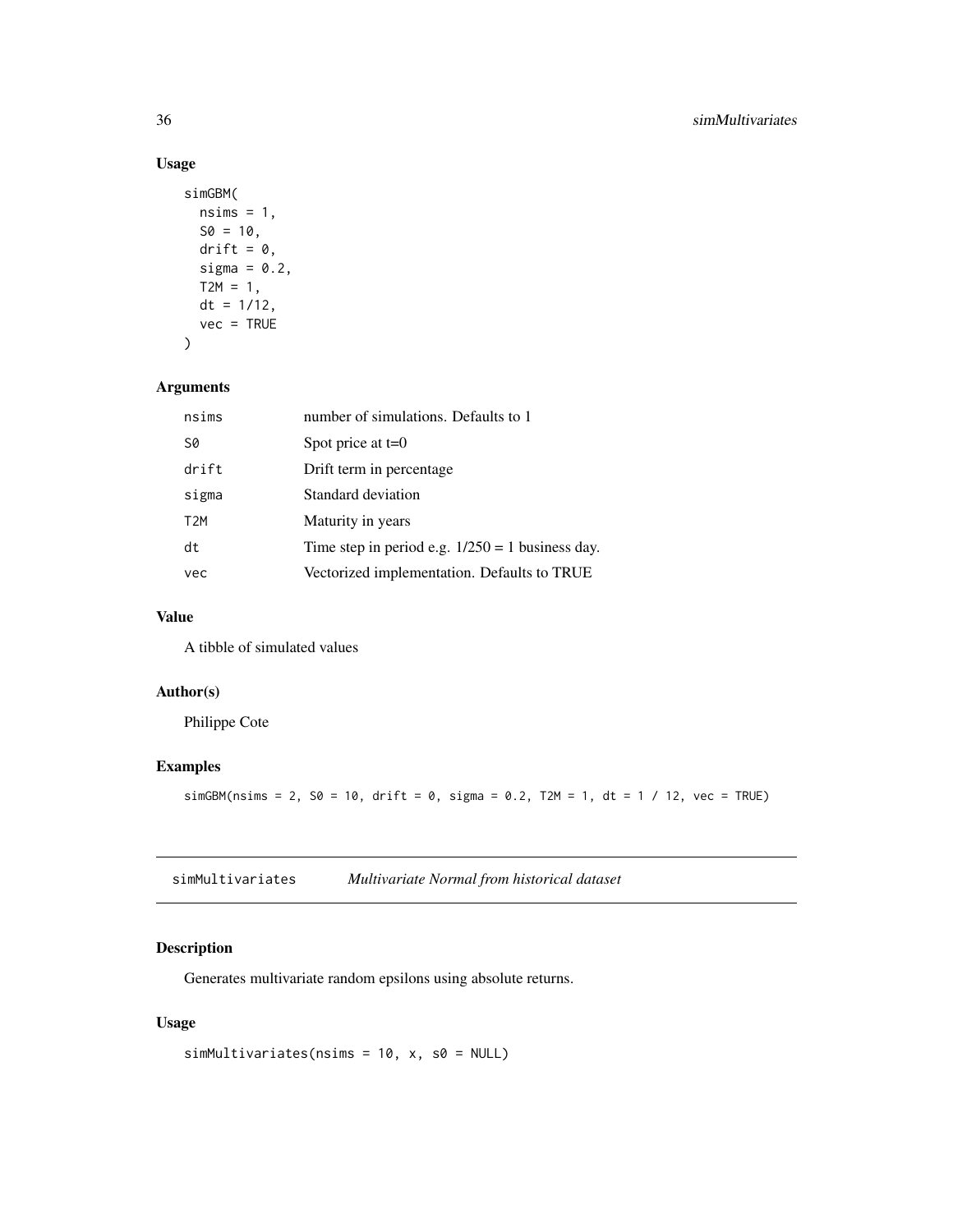#### <span id="page-36-0"></span> $\mathbf{s}$ imOU 37

## Arguments

| nsims        | Number of simulations. Defaults to 10                                    |
|--------------|--------------------------------------------------------------------------|
| $\mathsf{X}$ | Wide data frame of prices with date as first column.                     |
| .s0          | Vector of starting value for each variables. Defaults to NULL with zero. |

## Value

List of means, sds, covariance matrix, correlation matrix and simulated values

## Author(s)

Philippe Cote

## Examples

simMultivariates(nsims = 10,  $x = RTL::fizdiffs, s0 = NULL$ )

## simOU *OU process simulation*

## Description

Simulates a Ornstein–Uhlenbeck process

## Usage

```
simOU(
 nsims = 2,S0 = 5,
 mu = 5,
  theta = 0.5,
  sigma = 0.2,
 T2M = 1,
 dt = 1/12,
  epsilon = NULL
)
```
## Arguments

| nsims | number of simulations. Defaults to 2 |
|-------|--------------------------------------|
| S0    | S at $t=0$                           |
| mu    | Mean reversion level                 |
| theta | Mean reversion speed                 |
| sigma | Standard deviation                   |
| T2M   | Maturity in years                    |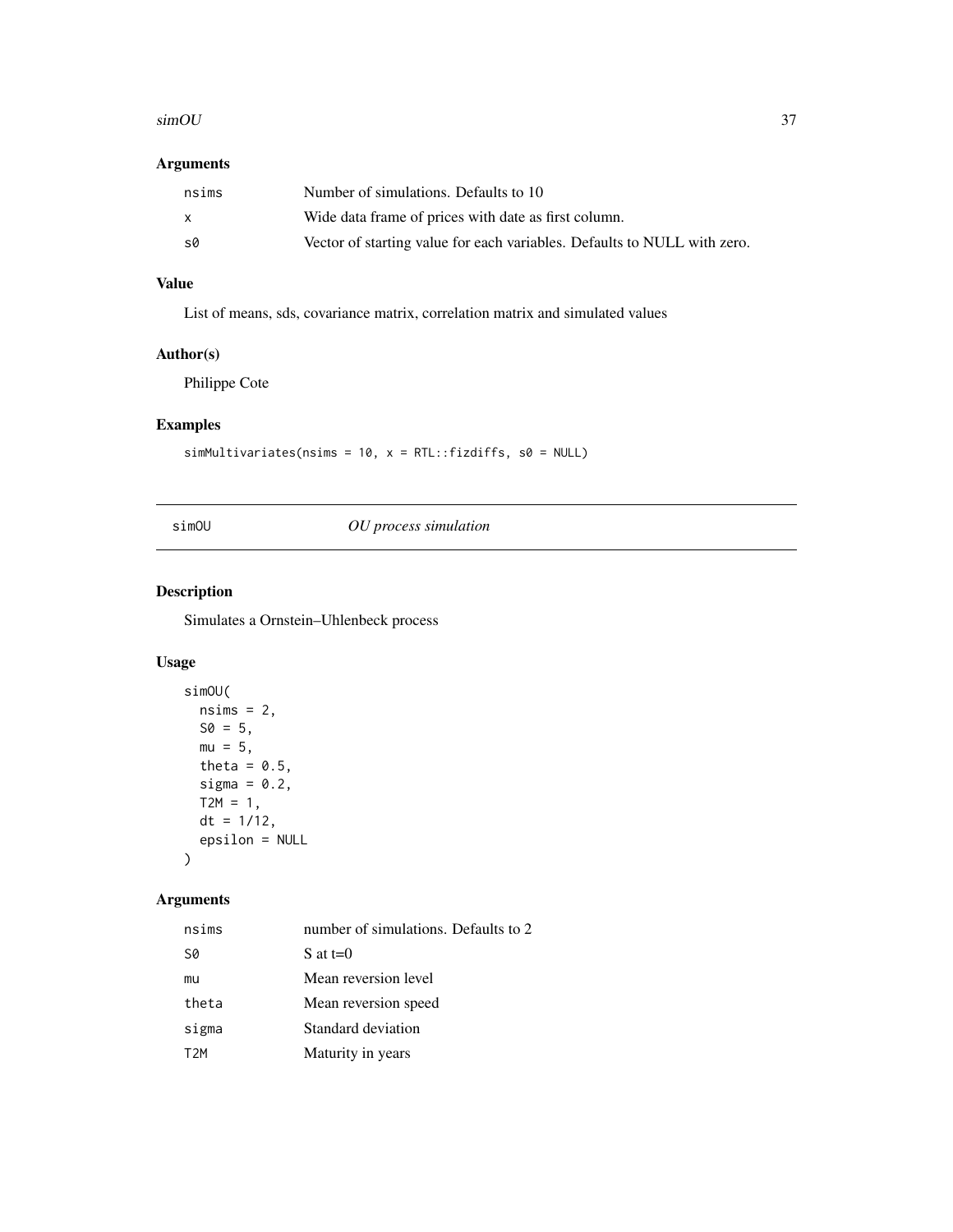<span id="page-37-0"></span>38 simOUJ

| dt      | Time step size e.g. $1/250 = 1$ business day.                                                                                                              |
|---------|------------------------------------------------------------------------------------------------------------------------------------------------------------|
| epsilon | Defaults to NULL function generates its own. OPTIONAL: Array of epsilons<br>for $nsims = 1$ , if you want to feed your own e.g. in a multivariate context. |

## Value

A numeric vector of simulated values

#### Author(s)

Philippe Cote

#### Examples

```
simOU(nsims = 5, S0 = 5, mu = 5, theta = .5, sigma = 0.2, T2M = 1, dt = 1 / 12, epsilon = NULL)
simOU(nsims = 1, S0 = 5, mu = 5, theta = .5, sigma = 0.2, T2M = 1, dt = 1 / 12,
epsilon = matrix(rnorm(12, 0, sqrt(1/12))))simOU(nsims = 2, S0 = 5, mu = 5, theta = .5, sigma = 0.2, T2M = 1, dt = 1 / 12,
epsilon = replicate(2,rnorm(12,0,sqrt(1/12))))
```
simOUJ *OUJ process simulation*

#### Description

Simulates a Ornstein–Uhlenbeck process with Jumps

#### Usage

```
simOUJ(
 nsims = 2,
 S0 = 5,
 mu = 5,
  theta = 10,
  sigma = 0.2,
  jump_prob = 0.05,jump_avesize = 2,
  jump\_stdv = 0.05,
 T2M = 1,
 dt = 1/250)
```
## Arguments

| nsims | number of simulations. Defaults to 2 |
|-------|--------------------------------------|
| .SØ   | S at $t=0$                           |
| mu    | Mean reversion level                 |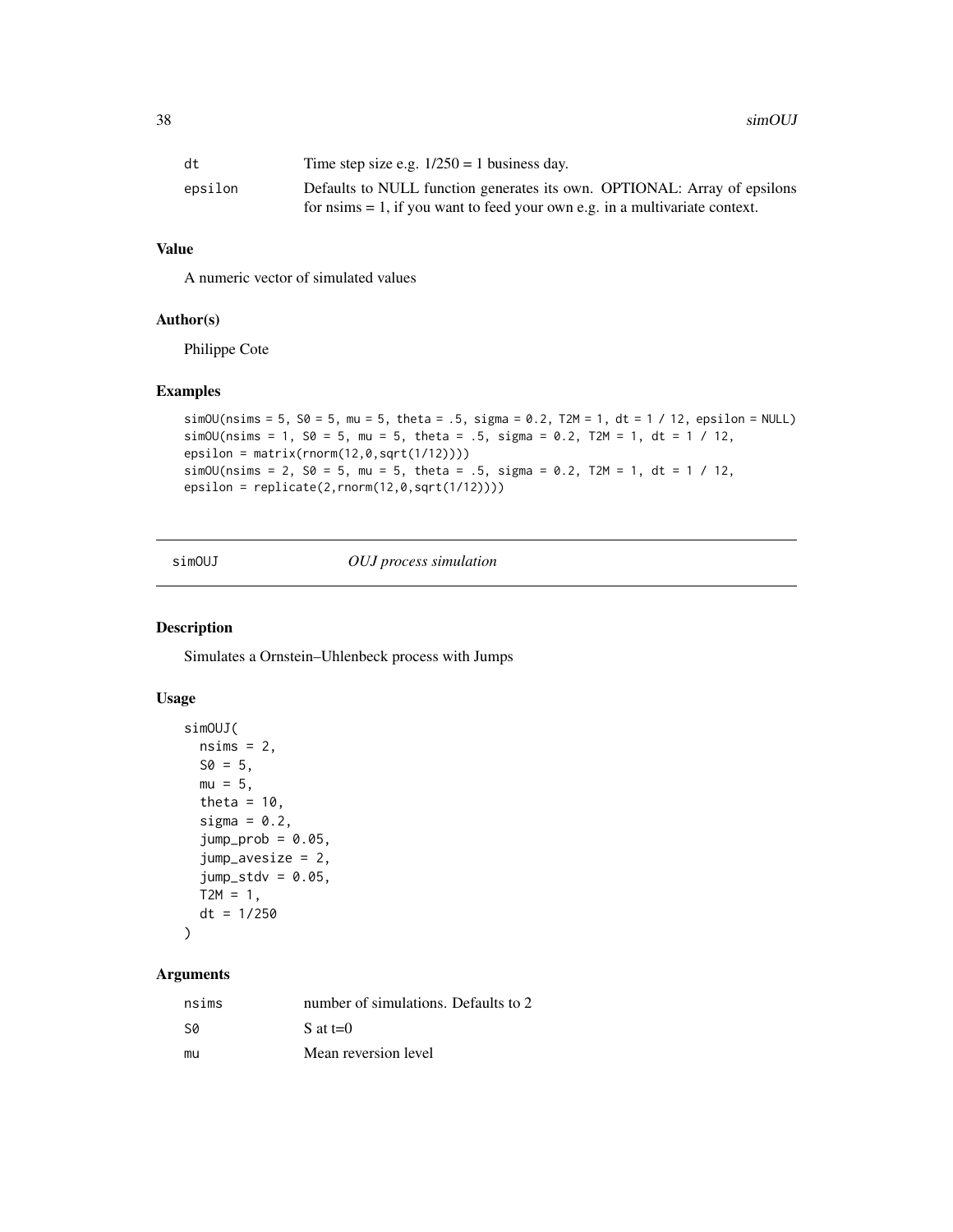#### <span id="page-38-0"></span> $\mathbf{s}$ imOUt 39

| theta            | Mean reversion speed                          |
|------------------|-----------------------------------------------|
| sigma            | Standard deviation                            |
| jump_prob        | Probability of jumps                          |
| jump_avesize     | Average size of jumps                         |
| jump_stdv        | Standard deviation of jump average size       |
| T <sub>2</sub> M | Maturity in years                             |
| dt               | Time step size e.g. $1/250 = 1$ business day. |

## Value

A numeric vector of simulated values

#### Author(s)

Philippe Cote

#### Examples

```
simOUJ(nsims = 2, S0 = 5, mu = 5, theta = .5, sigma = 0.2,
jump_prob = 0.05, jump_avesize = 3, jump_stdv = 0.05,
T2M = 1, dt = 1 / 12)
```
simOUt *OU process simulation*

## Description

Simulates a Ornstein–Uhlenbeck process with mu as a function of time

## Usage

```
simOUt(
 nsims = 2,SO = 0,mu = dplyr::tibble(t = 0:20, mr = c(rep(2, 7), rep(4, 14))),theta = 12,
 sigma = 0.2,
 T2M = 1,dt = 1/12)
```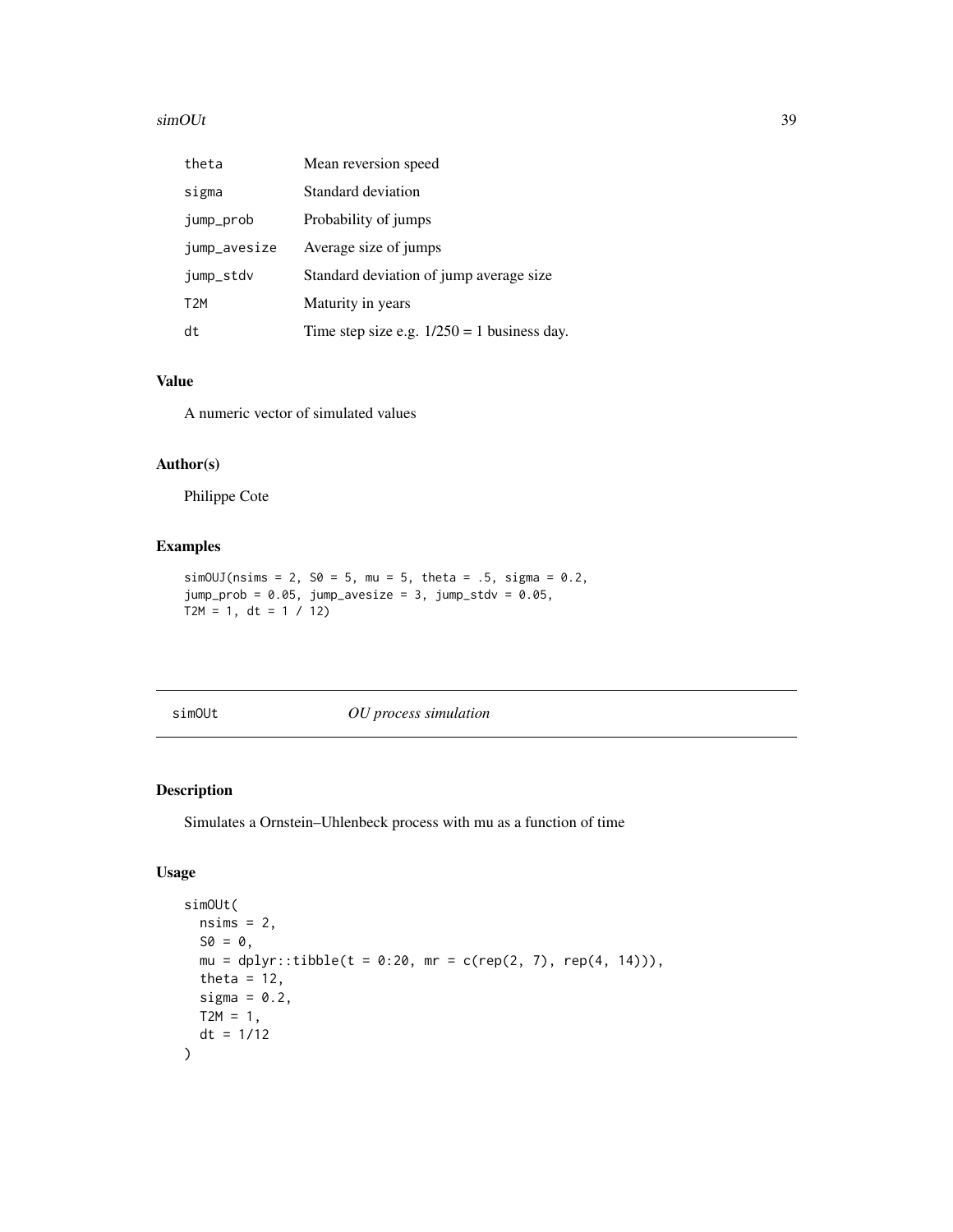## <span id="page-39-0"></span>Arguments

| nsims            | number of simulations. Defaults to 2                     |
|------------------|----------------------------------------------------------|
| S0               | S at $t=0$                                               |
| mu               | data frame of mean reversion level as a function of time |
| theta            | Mean reversion speed                                     |
| sigma            | Standard deviation                                       |
| T <sub>2</sub> M | Maturity in years                                        |
| dt               | Time step size e.g. $1/250 = 1$ business day.            |

#### Value

A numeric vector of simulated values

## Author(s)

Philippe Cote

## Examples

 $mu = dy + t$ :tibble(t = 0:20, mr = c(rep(2,7), rep(4,14)))  $simOUt(nsims = 2, 50 = 5, mu = mu, theta = .5, sigma = 0.2, T2M = 1, dt = 1 / 12)$ 

spot2futConvergence *Data for spot to futures convergence - historical data*

## Description

Cash and futures

## Usage

spot2futConvergence

## Format

data frame

#### Source

Morningstar, EIA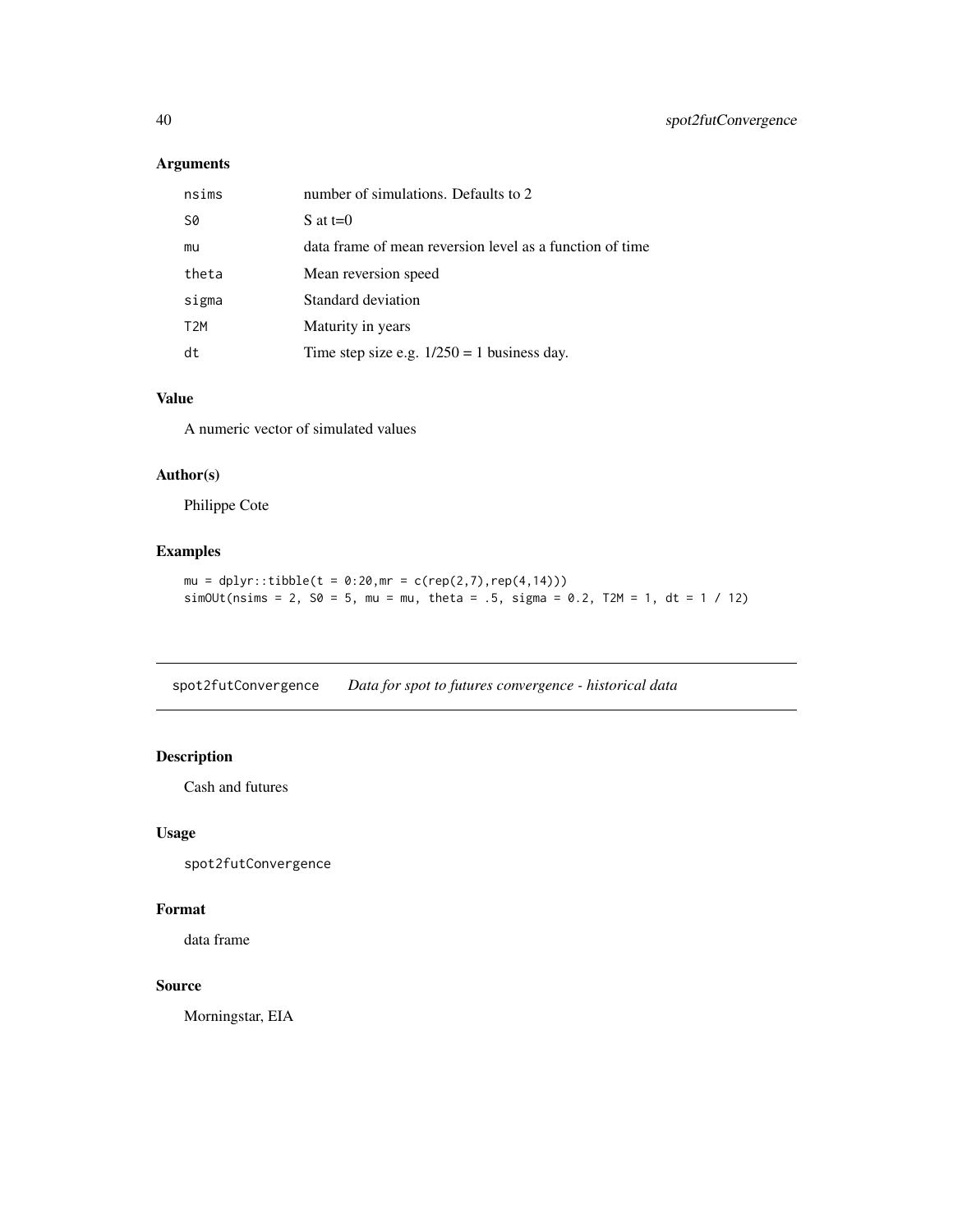<span id="page-40-0"></span>

Forward Curve

## Usage

spot2futCurve

## Format

data frame

## Source

Morningstar, EIA

## spy *Sample SPY ETF data set*

## Description

Stock price and returns for SPY

## Usage

spy

## Format

data frame

## Source

Yahoo Finance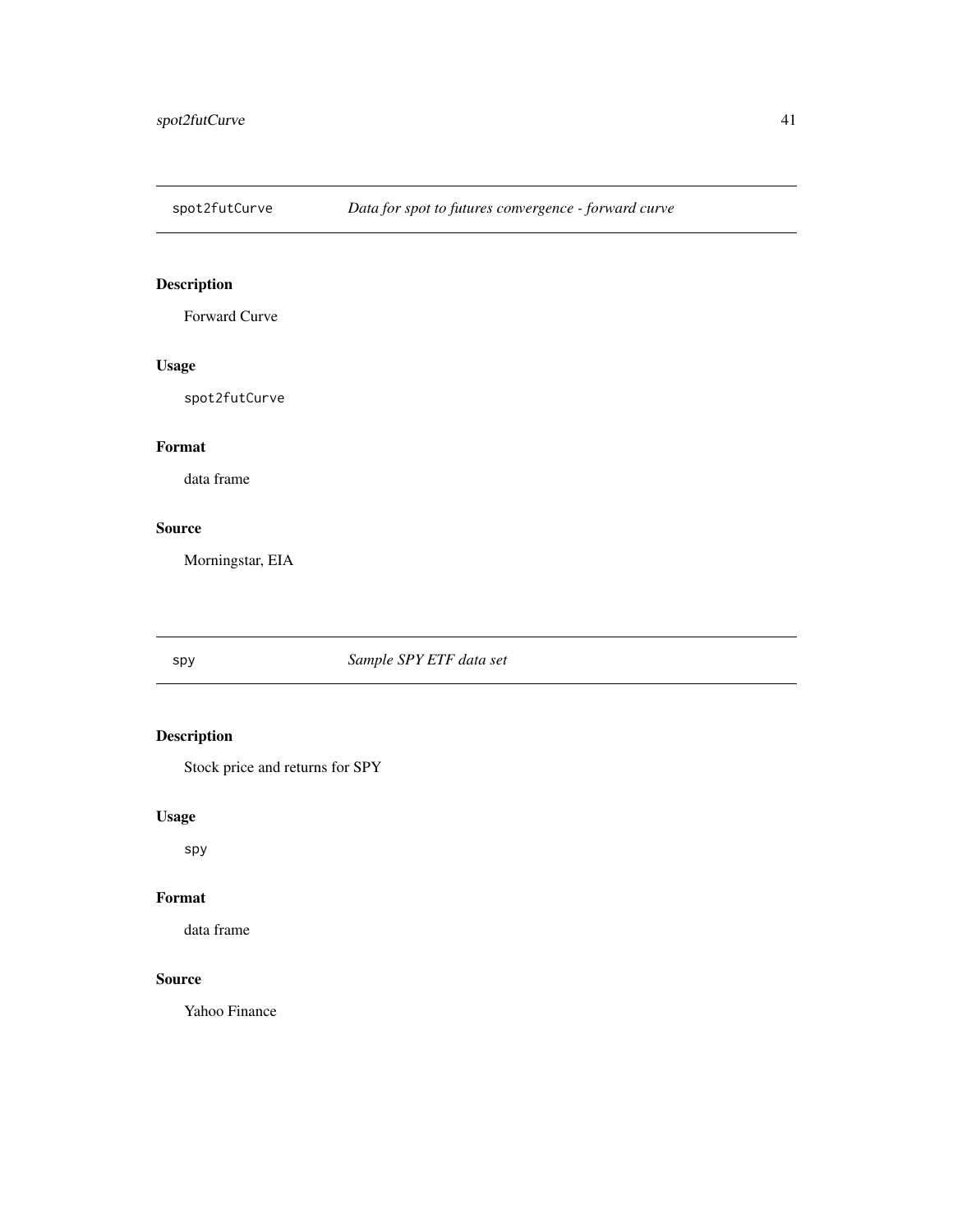<span id="page-41-0"></span>

Commodity swap pricing from exchange settlement

#### Usage

```
swapCOM(
  futures = futs,
  futuresNames = c("CL0M", "CL0N"),
 pricingDates = c("2020-05-01", "2020-05-30"),
  contract = "cmewti",
  exchange = "nymex"
)
```
## Arguments

| futures      | Wide data frame of futures prices for the given swap pricing dates                       |
|--------------|------------------------------------------------------------------------------------------|
| futuresNames | Tickers of relevant futures contracts                                                    |
| pricingDates | Vector of start and end pricing dates as character. See example.                         |
| contract     | Contract code in data(expiry_table). sort(unique(expiry_table\$cmdty)) for op-<br>tions. |
| exchange     | Exchange code in data(holidaysOil). Currently only "nymex" and "ice" sup-<br>ported.     |

## Value

Data frame of histocial swap prices.

#### Author(s)

Philippe Cote

## Examples

```
## Not run:
c <- paste0("CL0", c("M", "N", "Q"))
futs <- getPrices(
  feed = "CME_NymexFutures_EOD", contracts = c, from = "2019-08-26",
  iuser = username, ipassword = password
\mathcal{L}swapCOM(
  futures = futs, futuresNames = c("CL0M", "CL0N"),
  pricingDates = c("2020-05-01", "2020-05-30"), contract = "cmewti", exchange = "nymex"
\mathcal{L}
```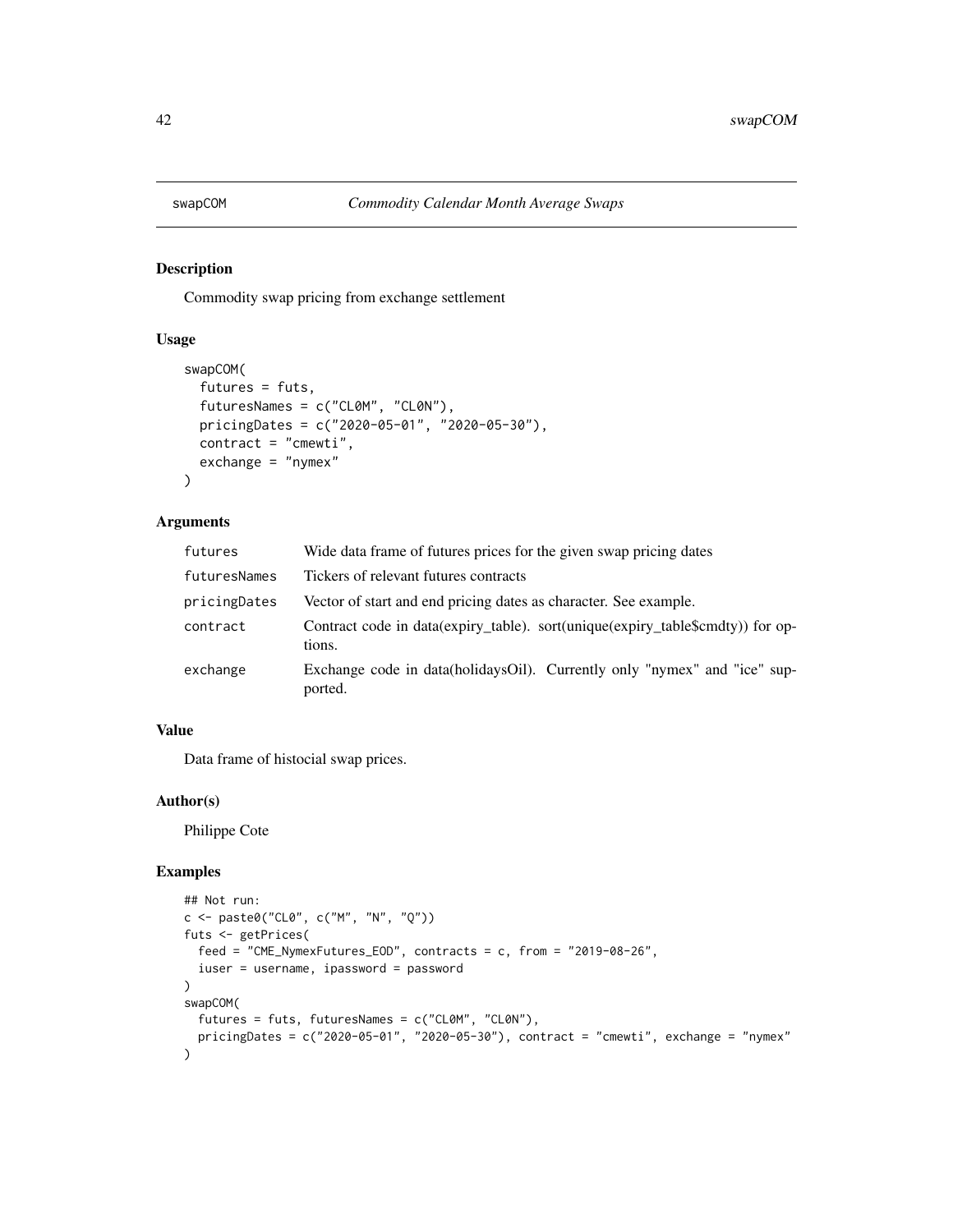<span id="page-42-0"></span>## End(Not run)

## swapFutWeight *Commodity Calendar Month Average Swap futures weights*

## Description

Returns the percentage weight of the future in Calendar Month Average swaps

#### Usage

```
swapFutWeight(
 Month = "2020-09-01",
 contract = "cmewti",
 exchange = "nymex",
 output = "first.fut.weight"
\mathcal{L}
```
## Arguments

| Month    | First calendar day of the month.                                                         |
|----------|------------------------------------------------------------------------------------------|
| contract | Contract code in data(expiry_table). sort(unique(expiry_table\$cmdty)) for op-<br>tions. |
| exchange | Exchange code in data(holidaysOil). Currently only "nymex" and "ice" sup-<br>ported.     |
| output   | Either "numDaysFut1", "numDaysFut2" or "first.fut.weight"                                |

#### Value

What you defined in outputs. If first.fut.weight, to compute swap  $1$  - first.fut.weight = % applied to 2nd line contract.

## Author(s)

Philippe Cote

## Examples

```
swapFutWeight(
 Month = "2020-09-01",
  contract = "cmewti", exchange = "nymex", output = "first.fut.weight"
\mathcal{L}
```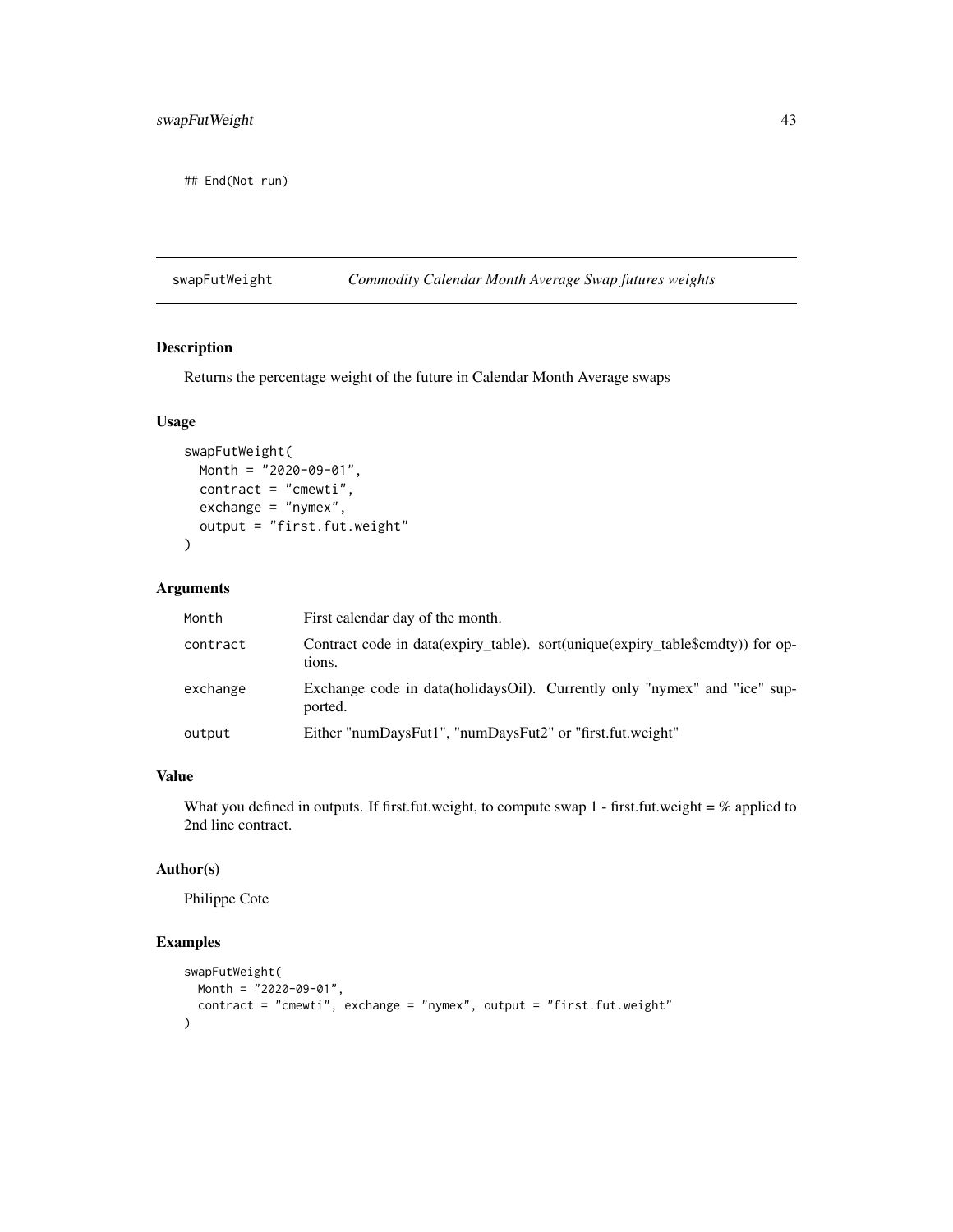<span id="page-43-0"></span>

Returns dataframe required to price a WTI averaging instrument based on first line settlements.

## Usage

```
swapInfo(
  date = "2020-05-06",
  feeds = dplyr::tibble(feed = c("Crb_Futures_Price_Volume_And_Open_Interest",
    "CME_NymexFutures_EOD_continuous"), ticker = c("CL", "CL_001_Month")),
  control = "cmewti",exchange = "nymex",
  iuser = "x@xyz.com",
  ipassword = "pass",
  output = "all"
\mathcal{E}
```
## Arguments

| date      | Character date as of which you want to extract daily settlement and forward<br>values.   |
|-----------|------------------------------------------------------------------------------------------|
| feeds     | Feeds for Morningstar getCurve() and getPrice().                                         |
| contract  | Contract code in data(expiry_table). sort(unique(expiry_table\$cmdty)) for op-<br>tions. |
| exchange  | Exchange code in data(holidaysOil). Defaults to "nymex".                                 |
| iuser     | Morningstar user name as character - sourced locally in examples.                        |
| ipassword | Morningstar user password as character - sourced locally in examples.                    |
| output    | "chart" or "all"                                                                         |

## Value

Plot or a list of data frame and plot if output = "all".

## Author(s)

Philippe Cote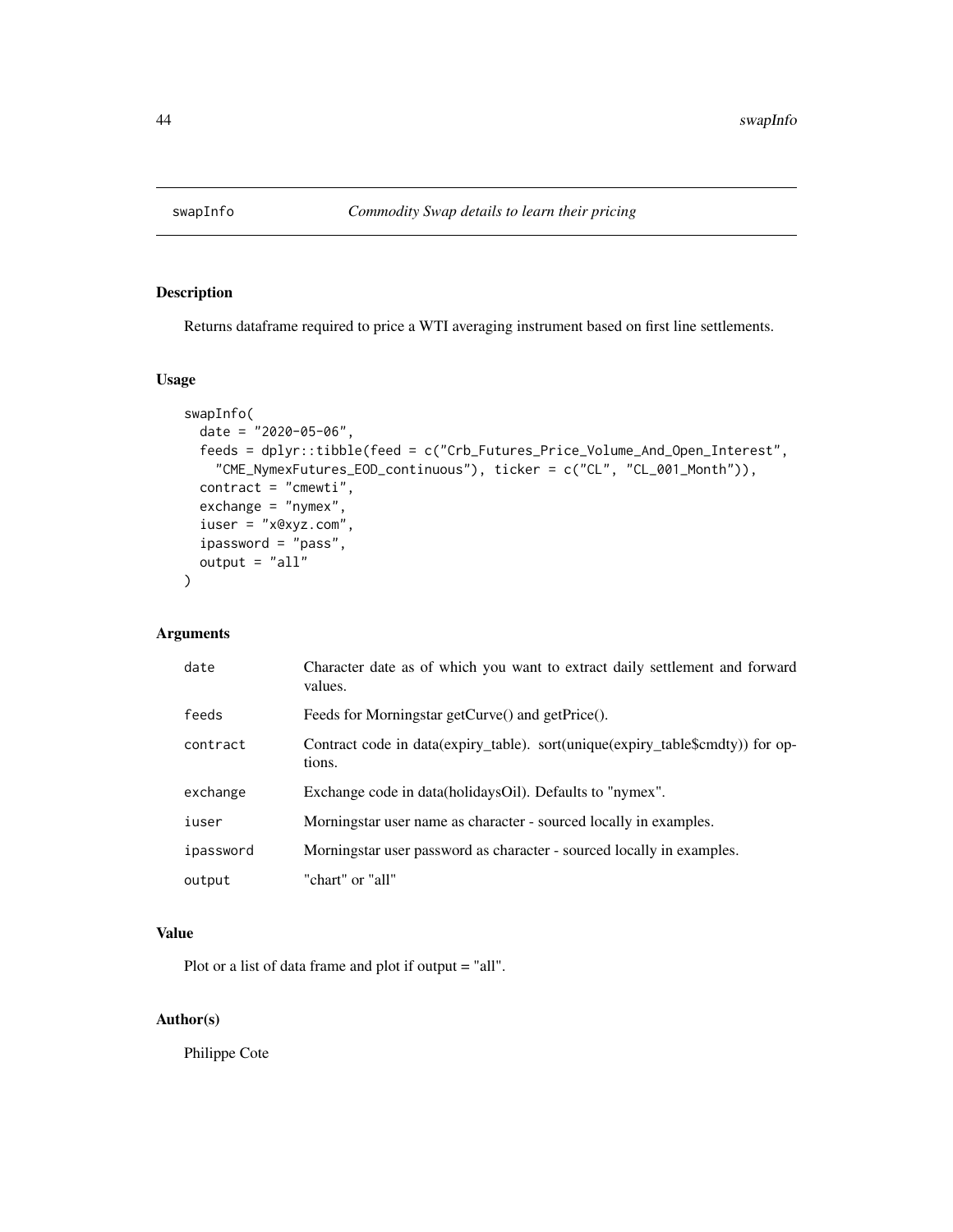#### <span id="page-44-0"></span>swapIRS 45

## Examples

```
## Not run:
feeds <- dplyr::tibble(
  feed = c("Crb_Futures_Price_Volume_And_Open_Interest",
    "CME_NymexFutures_EOD_continuous"
  ),
  ticker = c("CL", "CL_001_Month")
\mathcal{L}swapInfo(
  date = "2020-05-06", feeds = feeds, contract = "cmewti", exchange = "nymex",
  iuser = "x@xyz.com", ipassword = "pass", output = "all"
\mathcal{L}## End(Not run)
```
swapIRS *Interest Rate Swap*

## Description

Computes the mark to market of an IRS

## Usage

```
swapIRS(
 trade.data:today(),eff.date = lubridate::today() + 2,
 mat.data = lubridate::today() + 2 + lubridate::years(2),notional = 1e+06,
 PayRec = "Rec",
 fixed.rate = 0.05,
 float.curve = usSwapCurves,
 reset.freq = 3,
 disc.curve = usSwapCurves,
 convention = c("act", 360),
 bus.calendar = "NY",
 output = "price"
\mathcal{L}
```
## Arguments

| trade.date | Date object. Defaults to today().                 |
|------------|---------------------------------------------------|
| eff.date   | Date object. Defaults to today() + 2 days.        |
| mat.date   | Date object. Defaults to today() + 2 years.       |
| notional   | Numeric value of notional. Defaults to 1,000,000. |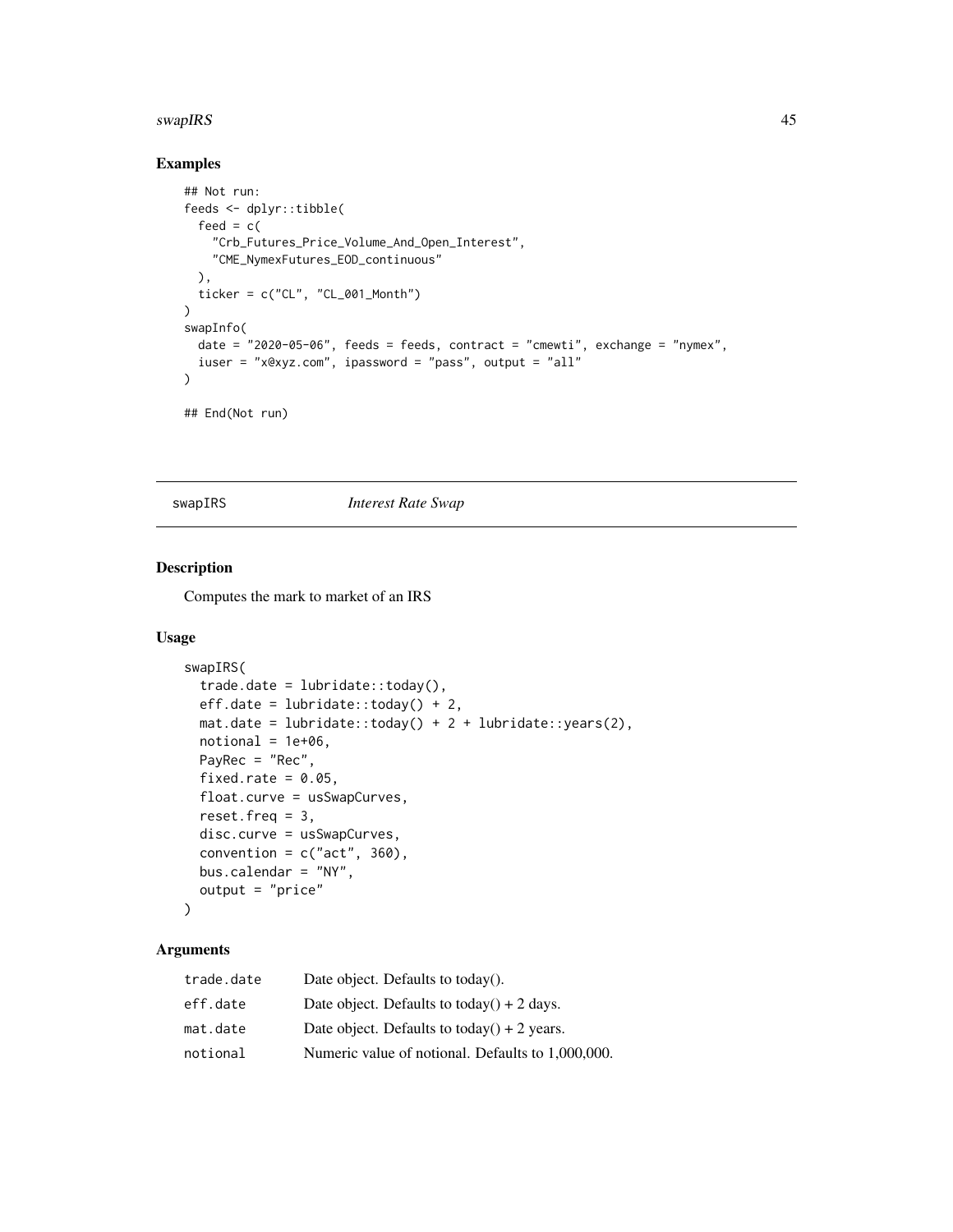<span id="page-45-0"></span>

| PayRec       | "Pay" or "Rec" fixed.                                                            |
|--------------|----------------------------------------------------------------------------------|
| fixed.rate   | Numeric fixed interest rate. Defaults to 0.05.                                   |
| float.curve  | List of interest rate curves. Defaults to data ("usSwapCurves").                 |
| reset.freq   | Numeric where $1 =$ "monthly", $3 =$ quarterly, $6 =$ Semi annual $12 =$ yearly. |
| disc.curve   | List of interest rate curves. Defaults to data ("usSwapCurves").                 |
| convention   | Vector of convention e.g. $c("act", 360) c(30,360)$                              |
| bus.calendar | Banking day calendar. Not implemented.                                           |
| output       | "price" for swap price or "all" for price, cash flow data frame, duration.       |

#### Value

List of swap price, cash flow data frame, duration.

#### Author(s)

Philippe Cote

#### Examples

```
data("usSwapCurves")
swapIRS(
 trade.date = as.Date("2020-01-04"), eff.date = as.Date("2020-01-06"),
 mat.date = as.Date("2022-01-06"), notional = 1000000,
 PayRec = "Rec", fixed.rate = 0.05, float.curve = usSwapCurves, reset.freq = 3,
 disc.curve = usSwapCurves, convention = c("act", 360),
 bus.calendar = "NY", output = "all"
)
```
tickers\_eia *Metadata of key EIA tickers grouped by products.*

## Description

Supports automated upload of EIA data through its API by categories. Data frame organized by Supply Demand categories and products.

#### Usage

tickers\_eia

## Format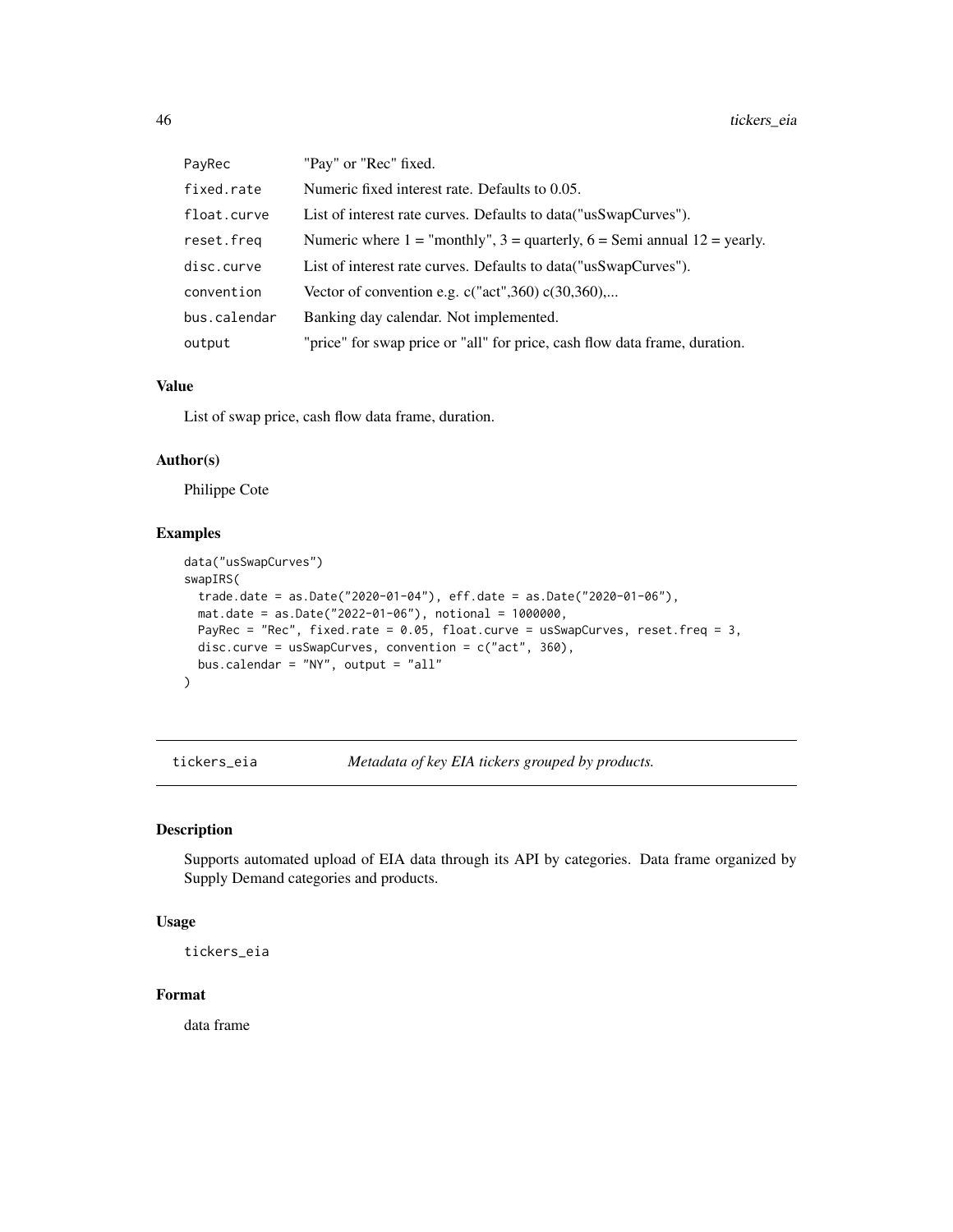<span id="page-46-0"></span>

Crude Trading Trade Cycles

## Usage

tradeCycle

## Format

data frame

tradeHubs *GIS Data for Crude Oil Trading Hubs*

## Description

Trading Hubs

#### Usage

tradeHubs

## Format

data frame

tradeprocess *Data for teaching the various ways to monetize a market call.*

## Description

Data set for explaining the various ways to monetize a market view.

#### Usage

tradeprocess

#### Format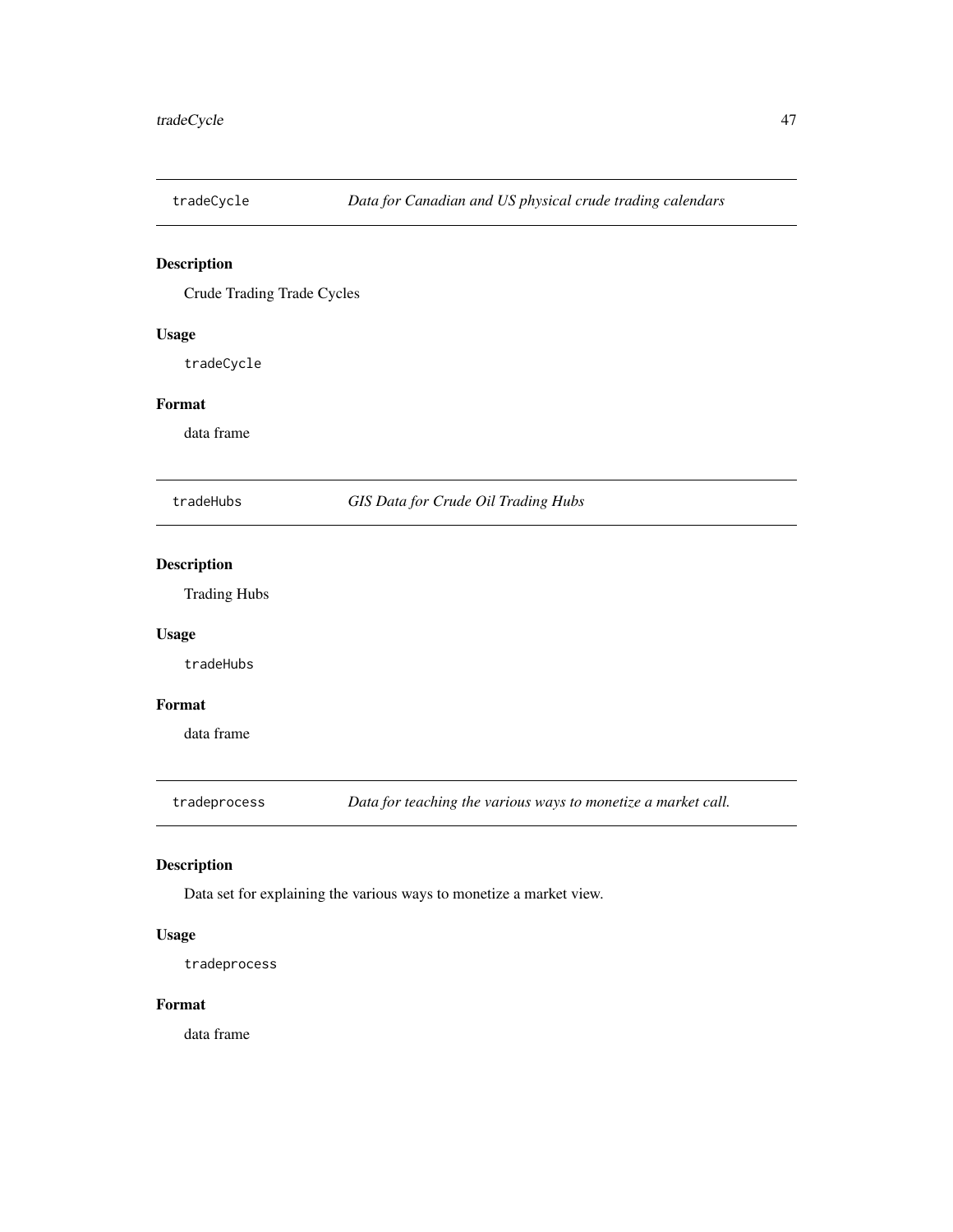<span id="page-47-0"></span>

Compute list of risk reward metrics

## Usage

 $tradestats(x, RF = 0)$ 

## Arguments

|    | Univariate xts object of returns OR dataframe with date and return variables. |
|----|-------------------------------------------------------------------------------|
| Rf | Risk-free rate                                                                |

## Value

List of risk/reward metrics.

## Author(s)

Philippe Cote

## Examples

library(PerformanceAnalytics)  $tradesats(x = RTL::spy, RF = 0)$ 

tsQuotes *Interest Rate Curve Data for RQuantlib .*

## Description

USD IR curve input for RQuantlib::DiscountCurve

## Usage

tsQuotes

## Format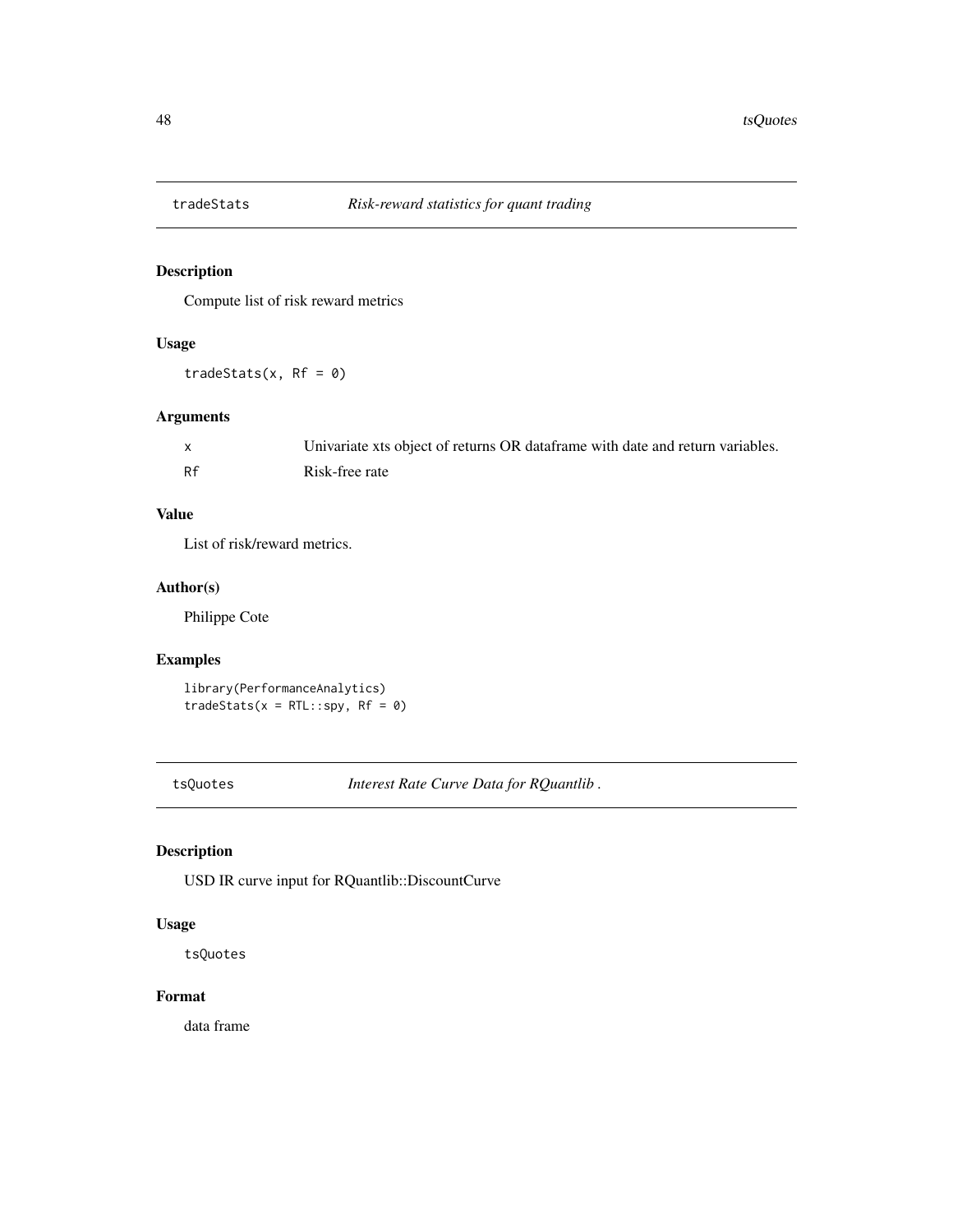<span id="page-48-0"></span>

USD IR Discount, Forward and Zero curves from RQuantlib::DiscountCurve

#### Usage

usSwapCurves

#### Format

List #' @source Morningstar and FRED

usSwapCurvesPar *Data for US interest rate discounting using zero rates parallel curve.*

#### Description

USD IR Discount, Forward and Zero curves from RQuantlib::DiscountCurve - Parallel toy data set

## Usage

usSwapCurvesPar

#### Format

data frame

wtiSwap *Data for WTI Calendar Month Average Swap pricing*

## Description

WTI Crude futures

#### Usage

wtiSwap

#### Format

data frame

## Source

Morningstar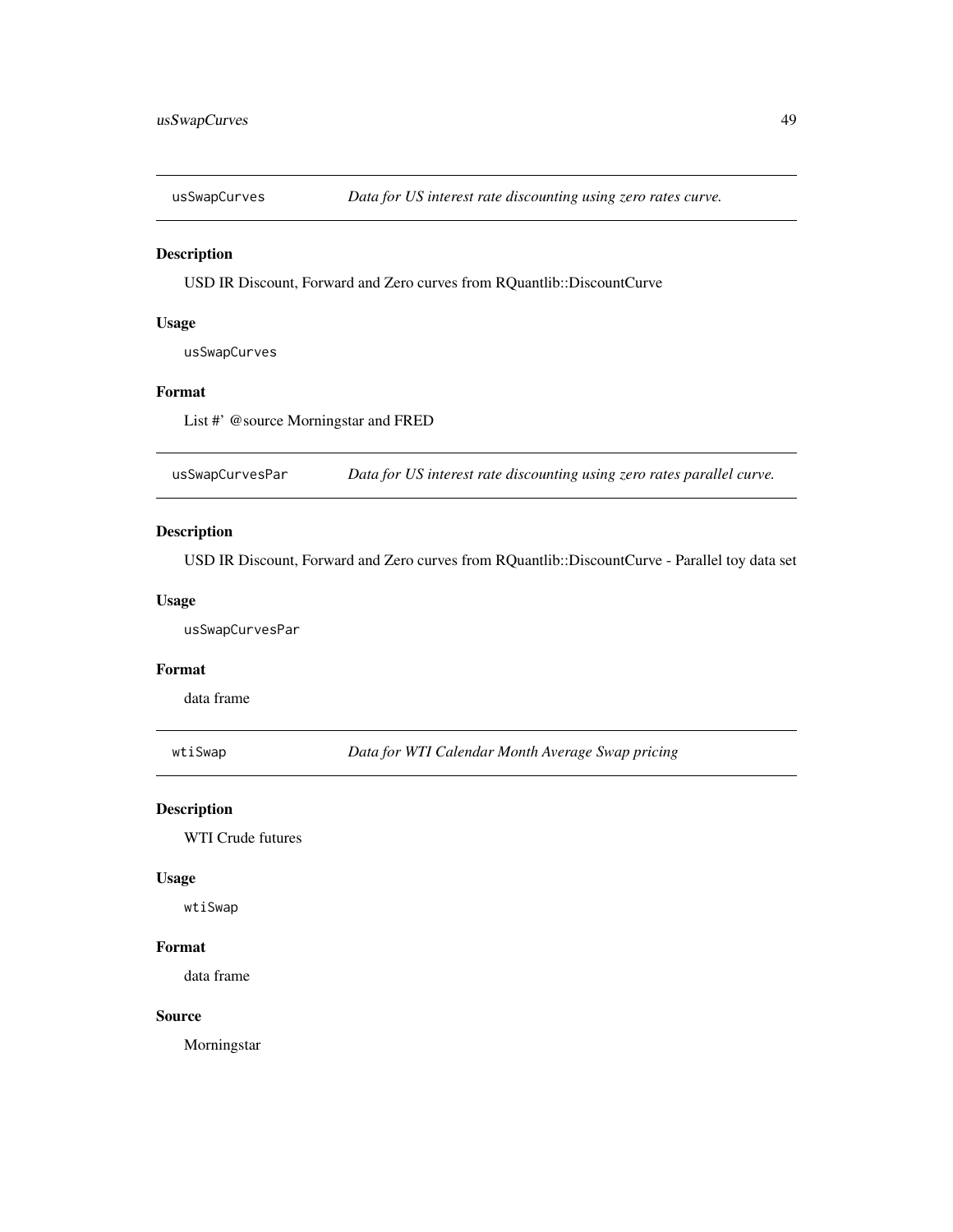# <span id="page-49-0"></span>Index

∗ datasets cancrudeassays , [4](#page-3-0) cancrudeassayssum , [4](#page-3-0) cancrudeprices , [5](#page-4-0) crudeassaysBP , [13](#page-12-0) crudeassaysXOM , [13](#page-12-0) crudes , [13](#page-12-0) dflong , [14](#page-13-0) dfwide , [14](#page-13-0) eiaStocks , [17](#page-16-0) eiaStorageCap , [18](#page-17-0) eurodollar , [18](#page-17-0) expiry\_table , [19](#page-18-0) fizdiffs, [20](#page-19-0) fxfwd , [20](#page-19-0) holidaysOil , [30](#page-29-0) planets , [31](#page-30-0) ref.opt.inputs , [33](#page-32-0) ref.opt.outputs , [33](#page-32-0) spot2futConvergence , [40](#page-39-0) spot2futCurve , [41](#page-40-0) spy , [41](#page-40-0) tickers\_eia , [46](#page-45-0) tradeCycle , [47](#page-46-0) tradeHubs , [47](#page-46-0) tradeprocess , [47](#page-46-0) tsQuotes , [48](#page-47-0) usSwapCurves, [49](#page-48-0) usSwapCurvesPar , [49](#page-48-0) wtiSwap , [49](#page-48-0)

#### bond , [3](#page-2-0)

cancrudeassays , [4](#page-3-0) cancrudeassayssum , [4](#page-3-0) cancrudeprices , [5](#page-4-0) chart\_eia\_sd , [5](#page-4-0) chart\_eia\_steo , [6](#page-5-0) chart\_fwd\_curves , [7](#page-6-0) chart\_pairs , [8](#page-7-0)

chart\_PerfSummary , [8](#page-7-0) chart\_spreads , [9](#page-8-0) chart\_zscore , [11](#page-10-0) CRReuro , [12](#page-11-0) crudeassaysBP , [13](#page-12-0) crudeassaysXOM , [13](#page-12-0) crudes , [13](#page-12-0) dflong , [14](#page-13-0) dfwide , [14](#page-13-0) distdescplot, [15](#page-14-0) efficientFrontier , [15](#page-14-0) eia2tidy , [16](#page-15-0) eiaStocks , [17](#page-16-0) eiaStorageCap, [18](#page-17-0) eurodollar , [18](#page-17-0) expiry\_table , [19](#page-18-0) fitOU, [19](#page-18-0) fizdiffs, [20](#page-19-0) fxfwd , [20](#page-19-0) garch , [21](#page-20-0) getCurve , [21](#page-20-0) getGenscapePipeOil , [23](#page-22-0) getGenscapeStorageOil , [24](#page-23-0) getGIS, [25](#page-24-0) getPrice , [26](#page-25-0) getPrices , [29](#page-28-0) holidaysOil, [30](#page-29-0) npv , [30](#page-29-0) planets , [31](#page-30-0) promptBeta , [32](#page-31-0) ref.opt.inputs , [33](#page-32-0) ref.opt.outputs , [33](#page-32-0) refineryLP , [33](#page-32-0)